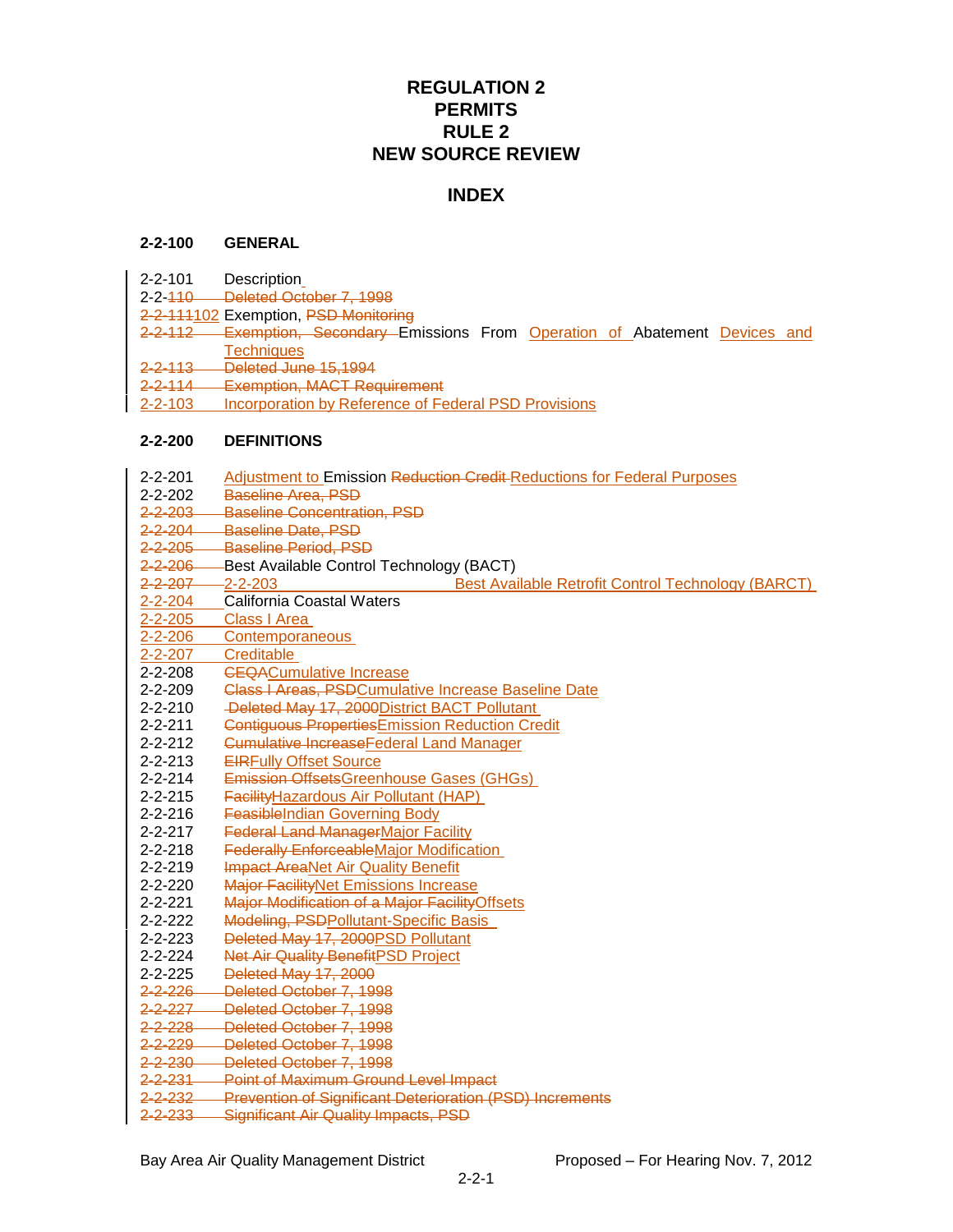| 2-2-234                 | <b>Source</b>                                                                               |             |
|-------------------------|---------------------------------------------------------------------------------------------|-------------|
| 2-2-235                 | Year, Month, and Day                                                                        |             |
| 2-2-236                 | <b>Hazardous Air Pollutant (HAP)</b>                                                        |             |
| 2-2-237                 | <b>Major Facility Review (MFR)</b>                                                          |             |
| 2-2-238                 | Deleted May 17, 2000                                                                        |             |
| 2-2-239                 | Deleted May 17, 2000                                                                        |             |
| $2 - 2 - 240$           | Best Available Retrofit Control Technology (BARCT)                                          |             |
| <del>2-2-241</del>      | Deleted May 17, 2000                                                                        |             |
| 2-2-242                 | <b>Contemporaneous</b>                                                                      |             |
| <del>2-2-243</del>      | -Reasonably Available Control Technology (RACT)                                             |             |
| 2-2-244                 | Best Available Control Technology for Toxics (TBACT)                                        |             |
| $2 - 2 - 226$           | <b>Related Sources</b>                                                                      |             |
| $2 - 2 - \frac{245}{5}$ | <b>Fully Offset227</b>                                                                      | Significant |
| <del>2-2-246</del>      | Adiustment to Emission Reductions for Federal Purposes<br><del>nungommom to Limoolohi</del> |             |

# **2-2-300 STANDARDS**

- 2-2-301 Best Available Control Technology Requirement
- 2-2-302 Offset Requirements, Precursor Organic Compounds and Nitrogen Oxides, NSR
- 2-2-303 Offset RequirementRequirements, PM<sub>2.5</sub>, PM<sub>10</sub> and Sulfur Dioxide, NSR 2-2-304 PSD BACT Requirement
- PSD **BACT** Requirement
- 2-2-305 Carbon Monoxide Modeling Requirement, PSD
- 2-2-306 Non-Criteria Pollutant Source Impact Analysis, PSD Requirement<br>2-2-306 PSD Additional Impacts Analysis Requirements
- **PSD Additional Impacts Analysis Requirements**
- 2-2-307 Denial, FailureConsideration of all Facilities to be in Compliance
- 2-2-308 Class I Area Requirements, PSDImpacts
- 2-2-308 NAAQS Protection Requirement
- 2-2-309 Denial for Air Quality Related Values, PSDCompliance Certification
- 2-2-310 Denial, Failure to Use BACT
- 2-2-311 Denial, Failure to Provide Offsets<br>2-2-312 Denial, Failure to Meet Permit Co
- Denial, Failure to Meet Permit Conditions
- 2-2-313 Deleted May 17, 2000
- 2-2-314 Federal New Source Review Applicability
- 2-2-315 Federal Prevention of Significant Deterioration Applicability
- 2-2-316 No Net Increase Status Report
- 2-2-317 Maximum Achievable Control Technology (MACT) Requirement

# **2-2-400 ADMINISTRATIVE REQUIREMENTS**

| $2 - 2 - 401$      | Application                                                            |
|--------------------|------------------------------------------------------------------------|
| <del>2-2-402</del> | Deleted December 21, 2004                                              |
| $2 - 2 - 402$      | Notice to EPA and Federal Land Manager of PSD Applications             |
| $2 - 2 - 403$      | <b>Authority to Construct</b>                                          |
| <del>2-2-404</del> | <b>Authority to Construct, Preliminary Decision</b>                    |
|                    | 2-2-405404 Publication andof Notice and Opportunity for Public Comment |
|                    | 2-2-406405 Public Inspection                                           |
|                    | 2-2-407406 Authority to Construct, Final Action                        |
| $2-2-408$ Appeal   |                                                                        |
|                    | 2-2-409 Requirements, Permit to Operate                                |
|                    | 2-2-410407 Issuance, Permit to Operate                                 |
|                    | 2-2-441408 Permit to Operate, Final Action                             |
|                    | 2-2-412409 Source Obligation, Relaxation of Enforceable Conditions     |
| $2 - 2 - 413$      | Deleted May 17, 2000                                                   |
| $2 - 2 - 414$      | <b>PSD Air Quality Analysis</b>                                        |
| 2-2-415            | Notice to EPA and Federal Land Managers                                |
| <del>2-2-416</del> | <b>Report, PSD Increment Consumption</b>                               |
| <del>2-2-417</del> | Visibility, Soils, and Vegetation Analysis                             |
|                    |                                                                        |

2-2-418 PSD Analysis Stack Heights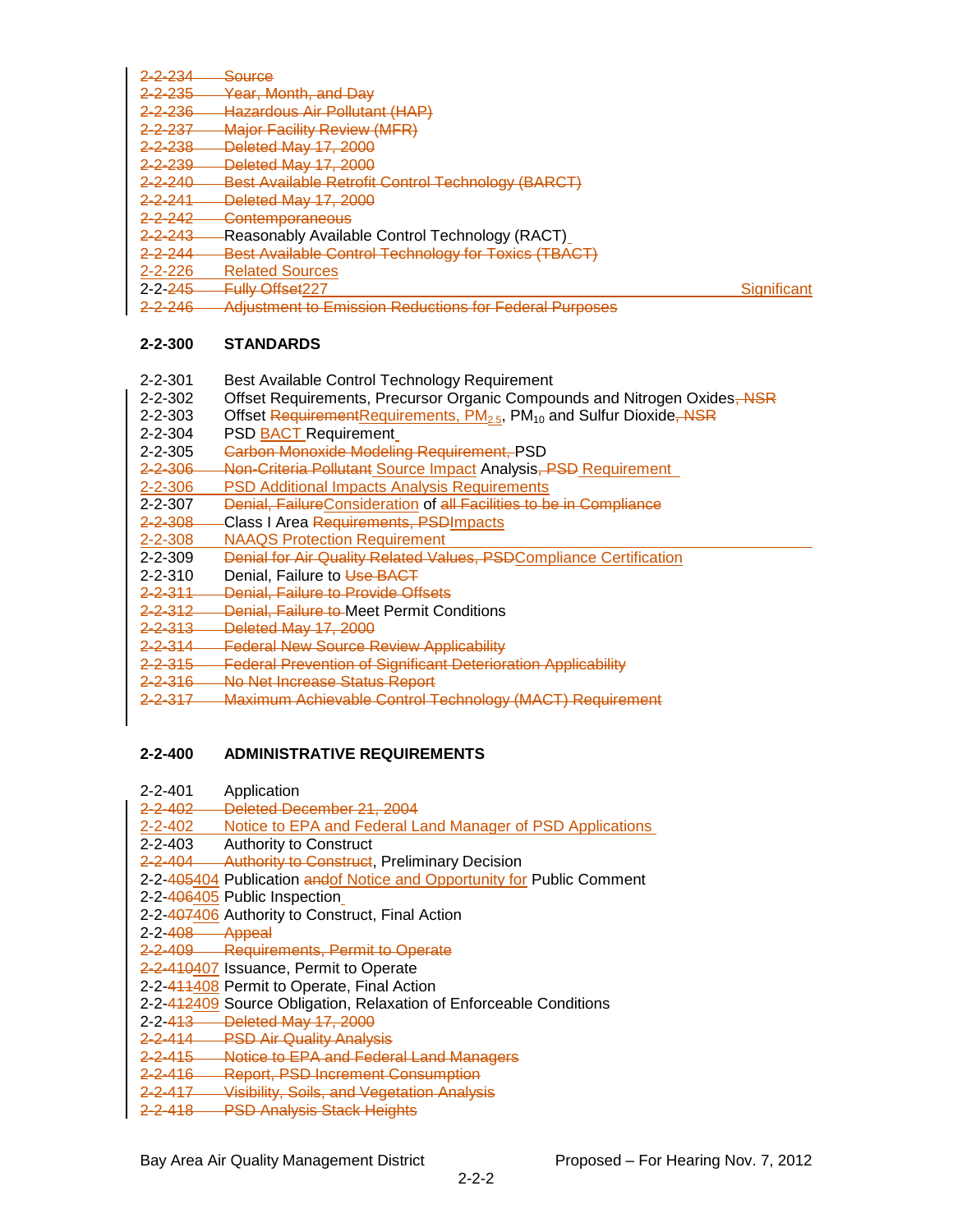2-2-419410 Permit Conditions

2-2-420 Deleted March 1, 2000

2-2-421 Offset Deferral, Annual Permit Renewal

2-2-422411 Offset Refunds

2-2-423412 Demonstration of NOx and POC Offset Program Equivalence-

2-2-413 No Net Increase Status Report 2-2-414 BACT Workbook

### **2-2-500 MONITORING AND RECORDS**

2-2-501 PSD Pre-Construction Ambient Air Monitoring

2-2-502 PSD-Post-Construction Monitoring

# **2-2-600 MANUAL OF PROCEDURES**

- 2-2-601 Ambient Air Quality Monitoring
- 2-2-602 Good Engineering Practice (GEP) Stack Height
- 2-2-603 PSD Air Quality Evaluation Procedure Baseline Emissions Calculation Procedures
- 2-2-604 Emission Increase/Decrease Calculation Procedures, New or Modified-Sources and Changes at Existing Sources
- 2-2-605 Emission Calculation Procedures, Emission Reduction Credits
- 2-2-606 EmissionCredit Calculation Procedures, Offsets
- 2-2-607 Emission2-2-606Potential to Emit (PTE) Increase Calculation Procedures, Emission Re duction Credits for Mobile Sources Purposes of Determining Cumulative Increase
- 2-2-608 Deleted May 17, 2000
- 2-2-607 Cumulative Increase Calculation Procedures
- 2-2-608 Facility Un-Offset Cumulative Increase Calculation Procedures
- 2-2-609 Official Record of Cumulative Increases and Offsets
- 2-2-610 Facility Emissions Calculation Procedures, Cargo Carriers
- 2-2-611 Emission Calculation Procedures, Fugitive Emissions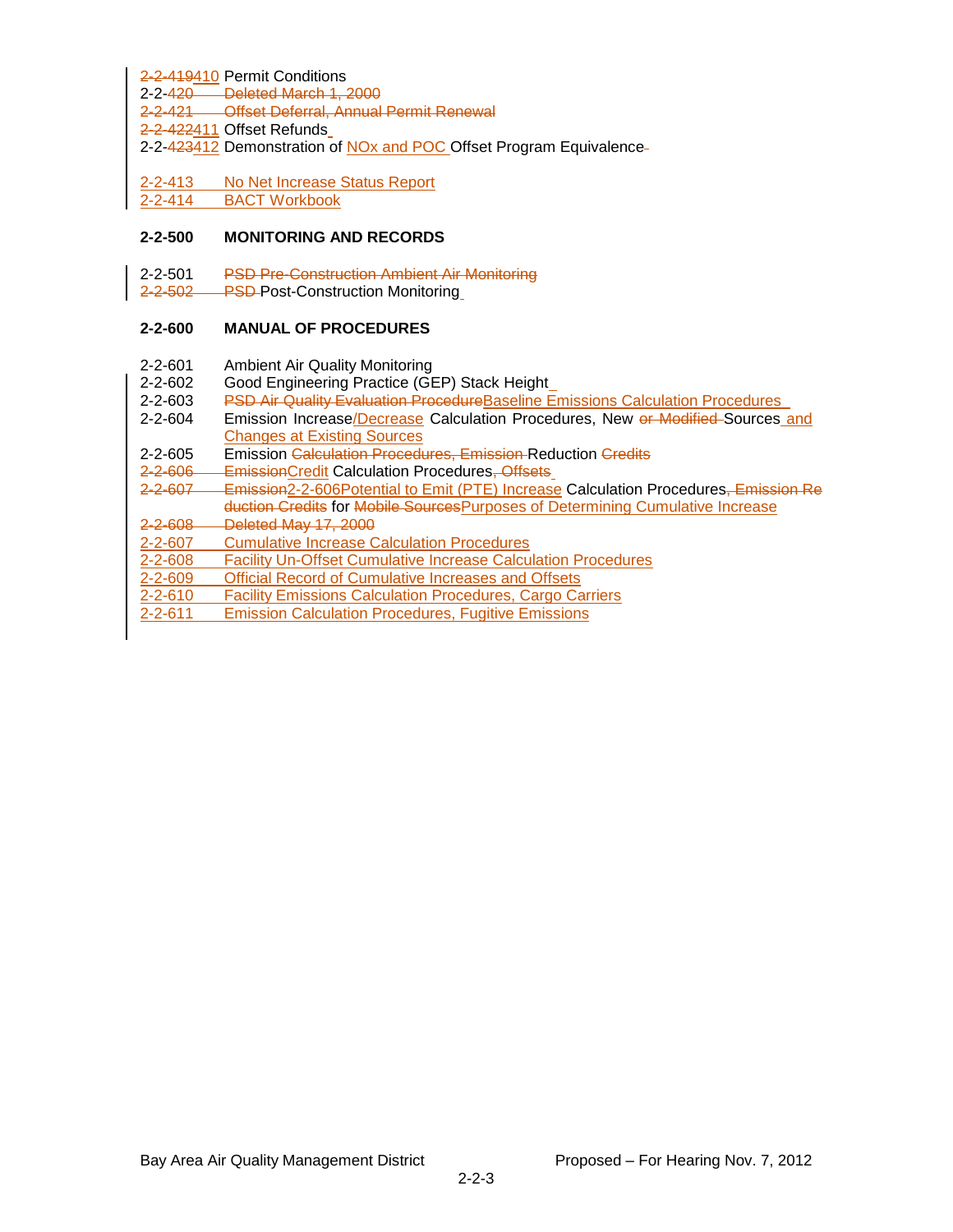# **REGULATION 2 PERMITS RULE 2 NEW SOURCE REVIEW**

(Readopted and Renumbered July 17, 1991)

(Adopted \_\_\_\_\_, 2012)

### **2-2-100 GENERAL**

- **2-2-101 Description:** This Rule shall applyapplies to all new and modified sources whichthat are subject to the requirements of RegulationSection 2-1-301. and/or 2-1-302. The purpose of this Rule is to provide for implement the review of new and modified sourcesNew Source Review provisions of the federal and provide mechanisms, California Clean Air Acts (including the use of Best Available Control Technology (BACT), Best Available Control Technology for Toxics (TBACT),federal nonattainment New Source Review, Prevention of Significant Deterioration, and emission offsets, by which authorities to construct such sources may be granted. This rule implements Minor New Source Review provisions) and the no-net-increase requirements of Section 40919 (a)(2) of the the California Health and Safety Code-as demonstrated by the , among other requirements of Section.
- **2-2-**316. The New Source Review provisions of 40 CFR 51.165 and the Prevention of Significant Deterioration provisions of 40 CFR 51.166 are hereby incorporated by reference.

*(Amended 6/15/94; 10/7/98; 5/17/00)*

**2-2-110 Deleted October 7, 1998**

**2-2-111102 Exemption, PSD Monitoring:** The APCO may exempt an applicant from the requirements of subsection 2-2-414.3 provided that the applicant demonstrates by modeling to the satisfaction of the APCO that the cumulative emission increase minus the emission reduction credits from the new or modified facility would cause air quality impacts less than the following, or may exempt an applicant from the requirements of subsection 2-2-414.3 if the existing ambient air quality concentrations in the impact area are no greater than the following:

|                                    | (micrograms per cubic meter, |
|------------------------------------|------------------------------|
|                                    | <del>µg/m<sup>3</sup>)</del> |
| Carbon monoxide: 8-hr average      | 575                          |
| $PM_{40}$ : 24-hr average          | 40                           |
| Sulfur dioxide: 24-hr average      | 43                           |
| <del>Lead: 3-month average</del>   | <del>0.1</del>               |
| Mercury: 24-hr average             | <del>0.25</del>              |
| Beryllium: 24-hr average           | <del>0.0001</del>            |
| Fluorides: 24-hr average           | <u>0.25</u>                  |
| Vinyl chlorides: 24-hr average     | 45                           |
| Total reduced sulfur: 1-hr average | 40                           |
| Hydrogen sulfide: 1-hr average     | <del>0.2</del>               |
| Reduced sulfur compounds: 1-hr-    | 40                           |
| average                            |                              |
| Nitrogen dioxide: annual average   | 44                           |
|                                    | (Amended June 15, 1994)      |

**2-2-112 Exemption, Secondary Emissions From Operation of Abatement Devices And Techniques:** The BACT requirements of Section 2-2-301 shall not apply to emissions of secondary pollutants whichthat are the direct result of the use of an abatement device or emission reduction technique which compliesimplemented to comply with the BACT or BARCT requirements for control of another pollutant. However, the APCO shall require the use of Reasonably Available Control Technology (RACT) for control of these secondary pollutants. The Air Pollution Control Officer shall determine which pollutants are primary and which are secondary for the equipment being evaluated.emissions of such pollutants.

*(Amended 6/15/94; 10/7/98)*

#### **2-2-113 Deleted June 15, 1994**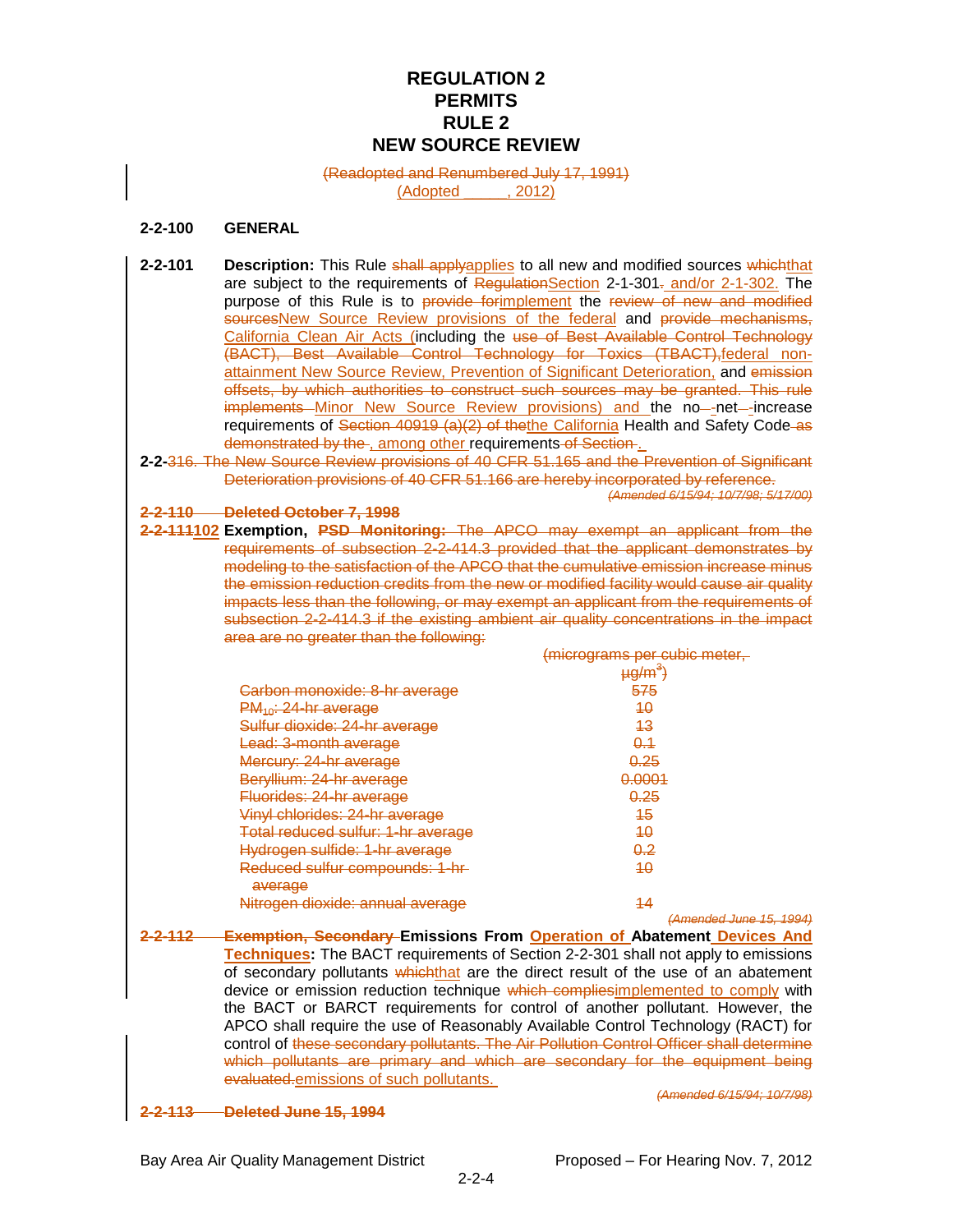| 2-2-114       | Exemption, MACT Requirement: The MACT requirement of Section 2-2-317 shall            |  |  |
|---------------|---------------------------------------------------------------------------------------|--|--|
|               | not apply to the following:                                                           |  |  |
|               | 114.1 Any source, where the combined increase in potential to emit from all related   |  |  |
|               | sources in a proposed construction or modification is less than 10 tons per           |  |  |
|               | year of any HAP and less than 25 tons per year of any combination of HAPs.            |  |  |
|               | 114.2 Any source that has been specifically regulated under a standard                |  |  |
|               | promulgated pursuant to Sections 112(d), 112(h), or 112(j) of the federal             |  |  |
|               | Clean Air Act prior to the date that the APCO has issued an Authority to              |  |  |
|               | Construct.                                                                            |  |  |
|               | 114.3 Any source that has been specifically exempted from regulation under a          |  |  |
|               | standard issued pursuant to Sections 112(d), 112(h), or 112(j) of the federal         |  |  |
|               | Clean Air Act.                                                                        |  |  |
|               | 114.4 Any Electric Utility Steam Generating Unit as defined in 40 CFR 63.41, unless   |  |  |
|               | and until such time as these units are added to the source category list              |  |  |
|               | pursuant to Section 112(c)(5) of the federal Clean Air Act.                           |  |  |
|               | 114.5 Any Research and Development Activities as defined in 40 CFR 63.41.             |  |  |
|               | 114.6 Any source that is within a source category that has been deleted from the      |  |  |
|               | source category list pursuant to Section 112(c)(9) of the federal Clean Air Act.      |  |  |
|               | (Adopted May 17, 2000)                                                                |  |  |
| $2 - 2 - 103$ | Incorporation by Reference of Federal PSD Provisions: Where federal PSD               |  |  |
|               | provisions in 40 C.F.R. Section 52.21 are incorporated by reference in this Rule, all |  |  |
|               | associated procedures, definitions, and other regulatory provisions in the Code of    |  |  |
|               | Federal Regulations applicable for implementing such provisions are also              |  |  |
|               | incorporated by reference and shall be followed and applied by the APCO in            |  |  |
|               | implementing such provisions, including but not limited to all of the implementing    |  |  |
|               | definitions set forth in 40 C.F.R. Section 52.21(b), which include the definitions in |  |  |
|               | Sections 52.21(b)(13) (baseline concentration), 52.21(b)(14) (major source baseline   |  |  |
|               | date), 52.21(b)(15) (baseline area), 52.21(b)(18) (secondary emissions), and          |  |  |
|               | 52.21(b)(50) (subject to regulation). Where such regulatory provisions are            |  |  |
|               | incorporated by reference, the incorporation is to the version of that regulatory     |  |  |
|               | provision in effect upon <date adoption="" amendments="" of="" proposed="">.</date>   |  |  |

#### **2-2-200 DEFINITIONS**

- **2-2-201 Emission Reduction Credit:** Except as provided by subsection 2-2-201.3 an emission reduction, calculated in accordance with Section 2-2-605, which exceeds the emission reductions required by measures in the current Clean Air Plan approved by the BAAQMD or required by federal, state, or District laws, rules, and regulations. To qualify as an emission reduction credit, the emission reduction must be in excess of the reductions achieved by, or achievable by, the source using Reasonably Available Control Technology (RACT), and must also be real, permanent, quantifiable, and enforceable.
	- 201.1 Unless calculated in accordance with the procedures of Section 2-2-605, that portion of an NSR emission cap, which was part of an APCO approved alternative baseline, shall not qualify as an emission reduction credit.
	- 201.2 All emission reduction credits shall be enforceable by permit conditions in the authority to construct and permit to operate, except that, in the case of source closures where no permit is required for the source being shut down, the emission reduction credit shall be enforceable through appropriate contractual provisions in a legally binding and irrevocable written agreement in which provisions will be made expressly for the benefit of the District.
	- 201.3 For the purpose of complying with the PSD requirements of Sections 2-2-111, 304, 305, 306, 308 of this Rule and 40 CFR 51.166, emission reduction credits shall not be adjusted for reductions required by measures in the current Clean Air Plan approved by the BAAQMD which exceed the reductions required by use of Reasonably Available Control Technology (RACT).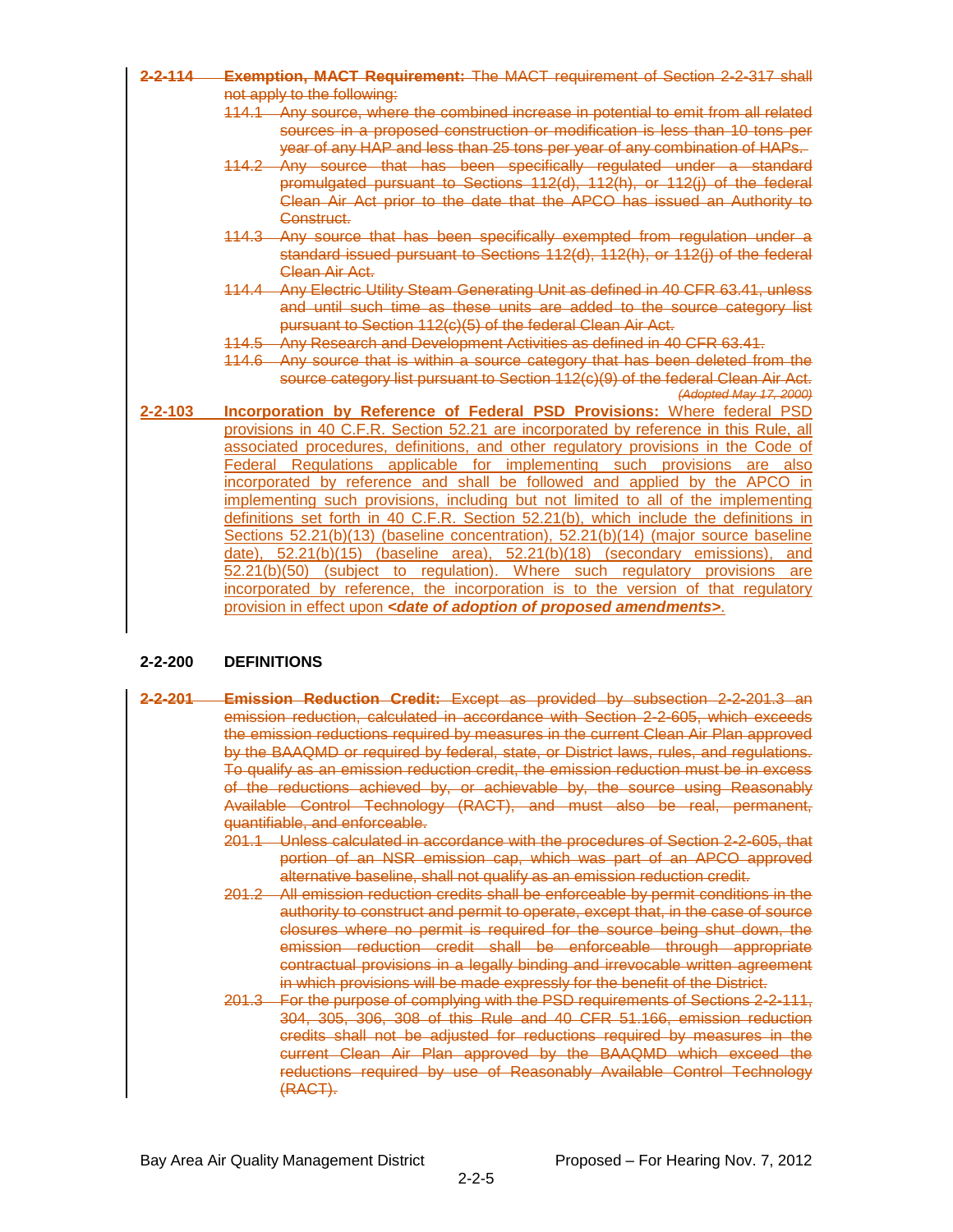|                    | The permanence of a closure shall be identified in a letter from the source and/or in a<br><b>Banking Certificate.</b>                                                   |
|--------------------|--------------------------------------------------------------------------------------------------------------------------------------------------------------------------|
|                    | (Amended June 15, 1994)                                                                                                                                                  |
| <del>2-2-202</del> | <b>Baseline Area, PSD:</b> All intrastate Air Quality Control Regions, as defined in 40 CFR                                                                              |
|                    | 52.21, and every part thereof, designated as attainment or unclassifiable under                                                                                          |
|                    | 107(d)(1)(D) or (E) of the Clean Air Act in which a source establishing a baseline date                                                                                  |
|                    | would construct or would have an air quality impact equal to or greater than 1 µg/m3                                                                                     |
|                    | (annual average) of the pollutant for which the baseline date is established.                                                                                            |
| 2-203              | <b>Baseline Concentration, PSD:</b> The ambient concentration level which exists in the                                                                                  |
|                    | baseline area on the applicable baseline date. A baseline concentration is determined                                                                                    |
|                    | for each pollutant for which a baseline date is established. The baseline concentration                                                                                  |
|                    | shall include the actual emissions representative of sources in existence on the                                                                                         |
|                    | applicable baseline date.                                                                                                                                                |
| 2-2-204            | (Amended October 7, 1998)                                                                                                                                                |
|                    | <b>Baseline Date, PSD:</b> The earliest date after December 20, 1977, for sulfur dioxide                                                                                 |
|                    | and PM <sub>10</sub> , or after February 8, 1988, for nitrogen dioxide, for each baseline area on                                                                        |
|                    | which the first complete application under Section 2-2-304 is submitted or was                                                                                           |
|                    | submitted to EPA under 40 CFR 52.21. The baseline date is established for each<br>pollutant for which PSD increments have been established.                              |
|                    | Baseline Period, PSD: The period against which a change in emissions is to be                                                                                            |
| <u>2-2-205</u>     | measured                                                                                                                                                                 |
|                    |                                                                                                                                                                          |
| 2-2-206            | 2-2-201 Adjustment to Emission Reductions for Federal Purposes: An adjustment<br>made, for purposes of the equivalence demonstration in 2-2-412, to an emission          |
|                    |                                                                                                                                                                          |
|                    | reduction due to changes in federal requirements between issuance of a banking<br>certificate and its use. The adjustment is made as if the source providing the offsets |
|                    | were in operation, at the original baseline levels, on the date of credit use.                                                                                           |
| $2 - 2 - 202$      | Best Available Control Technology (BACT): For any newAn emission limitation,                                                                                             |
|                    | control device, or modified control technique applied at a source, except cargo                                                                                          |
|                    | carriers, that is the moremost stringent of:                                                                                                                             |
|                    | 206202.1 The most effective emission control device or technique whichthat has been                                                                                      |
|                    | successfully utilized for the type of equipment comprising such a source; or                                                                                             |
|                    | 206202.2The most stringent emission limitation achieved by an emission control device                                                                                    |
|                    | or technique for the type of equipment comprising such a source; or                                                                                                      |
|                    | 206202.3Any emission-The most effective control device or technique or most stringent                                                                                    |
|                    | emission limitation that the APCO has determined to be technologically                                                                                                   |
|                    | feasible andfor a source, taking into consideration cost-effective by the                                                                                                |
|                    | APCO; oreffectiveness, any ancillary health and environmental impacts, and                                                                                               |
|                    | energy requirements; or                                                                                                                                                  |
|                    | The most effective emission control limitation for the type of equipment<br>206202.4                                                                                     |
|                    | comprising such a source which the EPA states, prior to or during the public                                                                                             |
|                    | comment period, that is contained in an approved implementation plan of any                                                                                              |
|                    | state, unless the applicant demonstrates to the satisfaction of the APCO that                                                                                            |
|                    | such limitations arelimitation is not achievable.                                                                                                                        |
|                    | Under no circumstances shall the emission control required BACT be less stringent                                                                                        |
|                    | than theany emission control required by any applicable provision of federal, state or                                                                                   |
|                    | District laws, rules or regulations.                                                                                                                                     |
|                    | The APCO shall publish and periodically update a BACT/TBACT Workbook                                                                                                     |
|                    | specifying the requirements for commonly permitted sources. BACT will be                                                                                                 |
|                    | determined for a source by using the workbook as a quidance document or, on a                                                                                            |
|                    | ease-by-case basis, using the most stringent definition of this Section 2-2-206.                                                                                         |
|                    | (Amended October 7, 1998)                                                                                                                                                |
| $2 - 2 - 203$      | <b>Best Available Retrofit Control Technology (BARCT):</b> An emission limitation that                                                                                   |
|                    | has been adopted or proposed to be adopted as part of the current Clean Air Plan                                                                                         |
|                    | approved by the District pursuant to the California Clean Air Act of 1988 as                                                                                             |
|                    | implementing the maximum degree of emissions reduction achievable by a class or                                                                                          |
|                    | category of source, taking into account environmental, energy and economic impacts.                                                                                      |
|                    | 2-2-207204 California Coastal Waters: That area between The area bounded by (i) the coast of                                                                             |
|                    | the State of California and (ii) the line established by starting at the point on the                                                                                    |
|                    | California coast at the California-Oregon border-at the Pacific Ocean and ending at                                                                                      |
|                    | the California-Mexico border at the Pacific Ocean, and proceeding:                                                                                                       |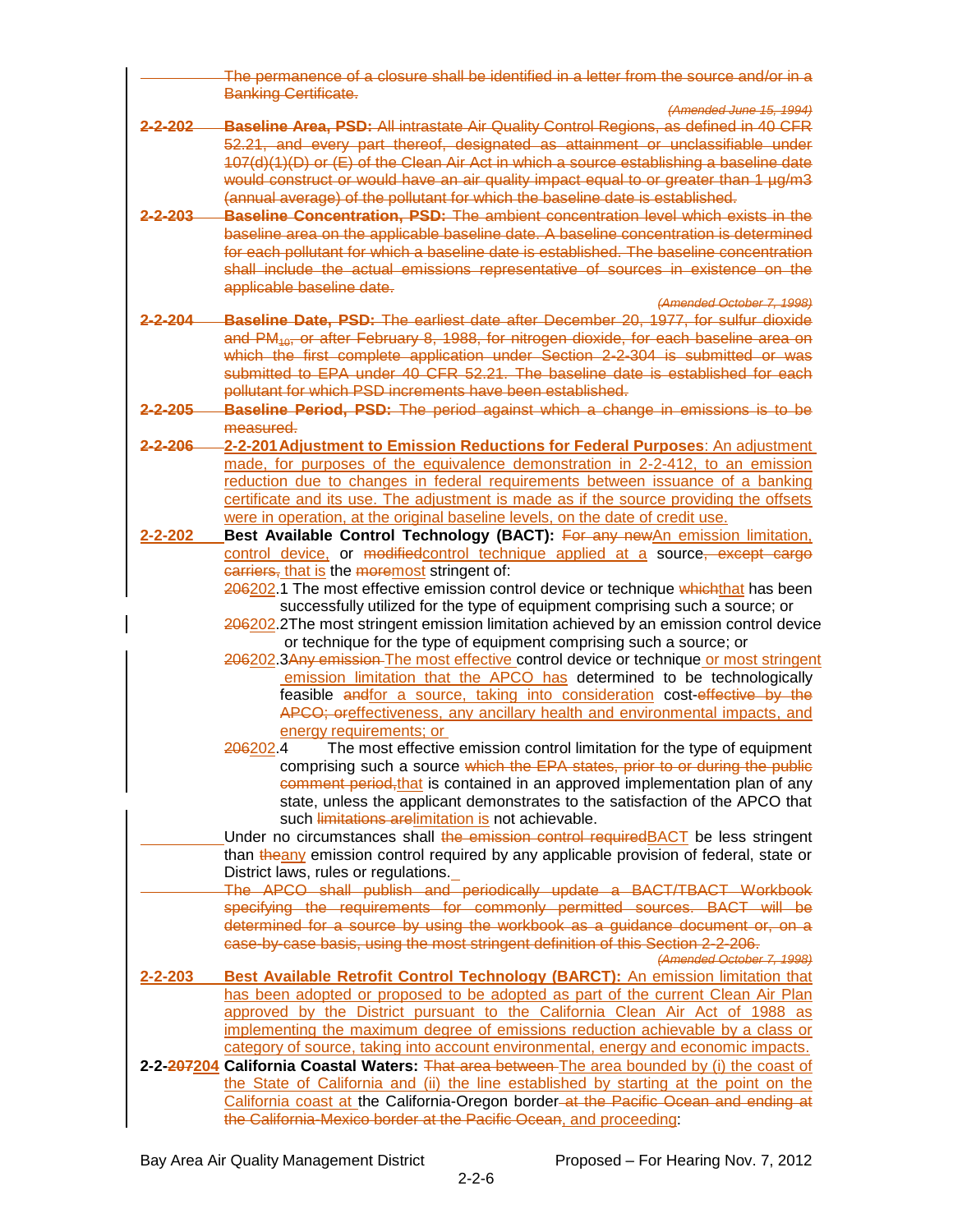|                    | thence to $42.0^\circ$ N<br>$125.5^{\circ}$ W                                                                                                                                  |
|--------------------|--------------------------------------------------------------------------------------------------------------------------------------------------------------------------------|
|                    | thence to $41.0^\circ$ N<br>$125.5^{\circ}$ W                                                                                                                                  |
|                    | thence to 40.0°N, 125.5°W;                                                                                                                                                     |
|                    | thence to 39.0°N, 125.5°W;                                                                                                                                                     |
|                    | thence to 38.0°N, 124.0°W;                                                                                                                                                     |
|                    | thence to 37.0°N, 123.5°W;                                                                                                                                                     |
|                    | thence to 36.0°N, 122.5°W;                                                                                                                                                     |
|                    | thence to 35.0°N, 121.5°W;                                                                                                                                                     |
|                    | thence to 34.0°N, 120.5°W;                                                                                                                                                     |
|                    | thence to 33.0°N, 119.5°W;                                                                                                                                                     |
|                    | thence to 32.5°N, 118.5°W;                                                                                                                                                     |
| 2-2-208            | <b>CEQA:</b> The California Environmental Quality Act, Public Resources Code, Section                                                                                          |
|                    | 21000, et seq., and the CEQA quidelines, Title 14, California Code of Regulations,                                                                                             |
|                    | Section 15000, et seq.                                                                                                                                                         |
|                    | (Amended May 17, 2000)                                                                                                                                                         |
| 2-2-209            | and thence to an ending point on the California coast at the California-Mexico border.                                                                                         |
| 2-2-205            | Class I Areas, PSDArea: Point Reyes National Seashore and any other area                                                                                                       |
|                    | designated as a Class I Area under Part C of the Clean Air Act. All other areas in the                                                                                         |
|                    | District are Class II Areas.                                                                                                                                                   |
| $2 - 2 - 210$      | Deleted May 17, 2000                                                                                                                                                           |
| 2-2-211            | <b>Contiguous Properties: Two or more parcels of land with a common boundary or</b><br>separated solely by a public roadway or other public right-of-way.                      |
| $2 - 2 - 212$      | <b>Cumulative Increase:</b> The aggregate sum of all increases in emissions of any given                                                                                       |
|                    | pollutant from a facility pursuant to authorities to construct or permits to operate                                                                                           |
|                    | issued after April 5, 1991 (unless a PSD Baseline Date is applicable), excluding                                                                                               |
|                    | emissions from a source which has lost its permit exemption per Regulation 2-1-424.                                                                                            |
|                    | (Amended 6/15/94; 10/7/98)                                                                                                                                                     |
| <del>2-2-213</del> | <b>EIR:</b> Environmental Impact Report, as defined in Section 21061 of the Public<br>Resources Code.                                                                          |
|                    |                                                                                                                                                                                |
| <u>2-2-214 </u>    | <b>Emission Offsets:</b> Emission reduction credits which are used to mitigate cumulative<br>increases of emissions. Emission offsets are emission reduction credits, from the |
|                    | District Emissions Bank, approved in accordance with Regulation 2, Rule 4; emission                                                                                            |
|                    | reduction credits from adjacent Districts, provided the applicant demonstrates that the                                                                                        |
|                    | requirements of Clean Air Act Section 173(c)(1) (42 U.S.C. Section 7503(c)(1)) and                                                                                             |
|                    | Health and Safety Code Section 40709.6 have been met or do not apply, or onsite                                                                                                |
|                    | contemporaneous emission reduction credits occurring after the submittal of an                                                                                                 |
|                    | application for a new or modified source but prior to the issuance of the permit to                                                                                            |
|                    | operate any such source, calculated in accordance with Section 2-2-605.                                                                                                        |
|                    | Notwithstanding any existing permit conditions, that portion of an NSR emission cap.                                                                                           |
|                    | which was based on an APCO approved alternative baseline, may not be used as a                                                                                                 |
|                    | source of offsets unless the proposed reduction is calculated in accordance with                                                                                               |
|                    | procedures specified in Section 2-2-605.                                                                                                                                       |
|                    | (Amended 6/15/94; 5/17/00)                                                                                                                                                     |
| <u>2-2-215</u>     | Facility: Any property, building, structure or installation (or any aggregation of                                                                                             |
|                    | facilities) located on one or more contiguous or adjacent properties and under                                                                                                 |
|                    | common ownership or control of the same person that emits or may emit any air                                                                                                  |
|                    | pollutant and is considered a single major industrial grouping (identified by the first                                                                                        |
|                    | two-digits of the applicable code in The Standard Industrial Classification Manual). In                                                                                        |
|                    | addition, facilities which include cargo loading or unloading from cargo carriers other                                                                                        |
|                    | than motor vehicles shall include the cargo carriers as part of the source which                                                                                               |
|                    | receives or loads the cargo. Accordingly, all emissions from such carriers while                                                                                               |
|                    | operating in the District, or within California Coastal Waters adjacent to the District,                                                                                       |
|                    | shall be included as part of the source emissions.                                                                                                                             |
|                    | 215.1 For determining the cumulative increase at a facility subject to the offset                                                                                              |
|                    | requirements of Sections 2-2-302 and 303, related sources on a single                                                                                                          |
|                    | property or contiguous properties, even though under different ownership, or<br>related sources on non-contiguous properties under the same ownership                          |
|                    | shall be considered one facility. Related sources are those sources where the                                                                                                  |
|                    | operation of one is dependent upon or affects the operation of the other.                                                                                                      |
|                    |                                                                                                                                                                                |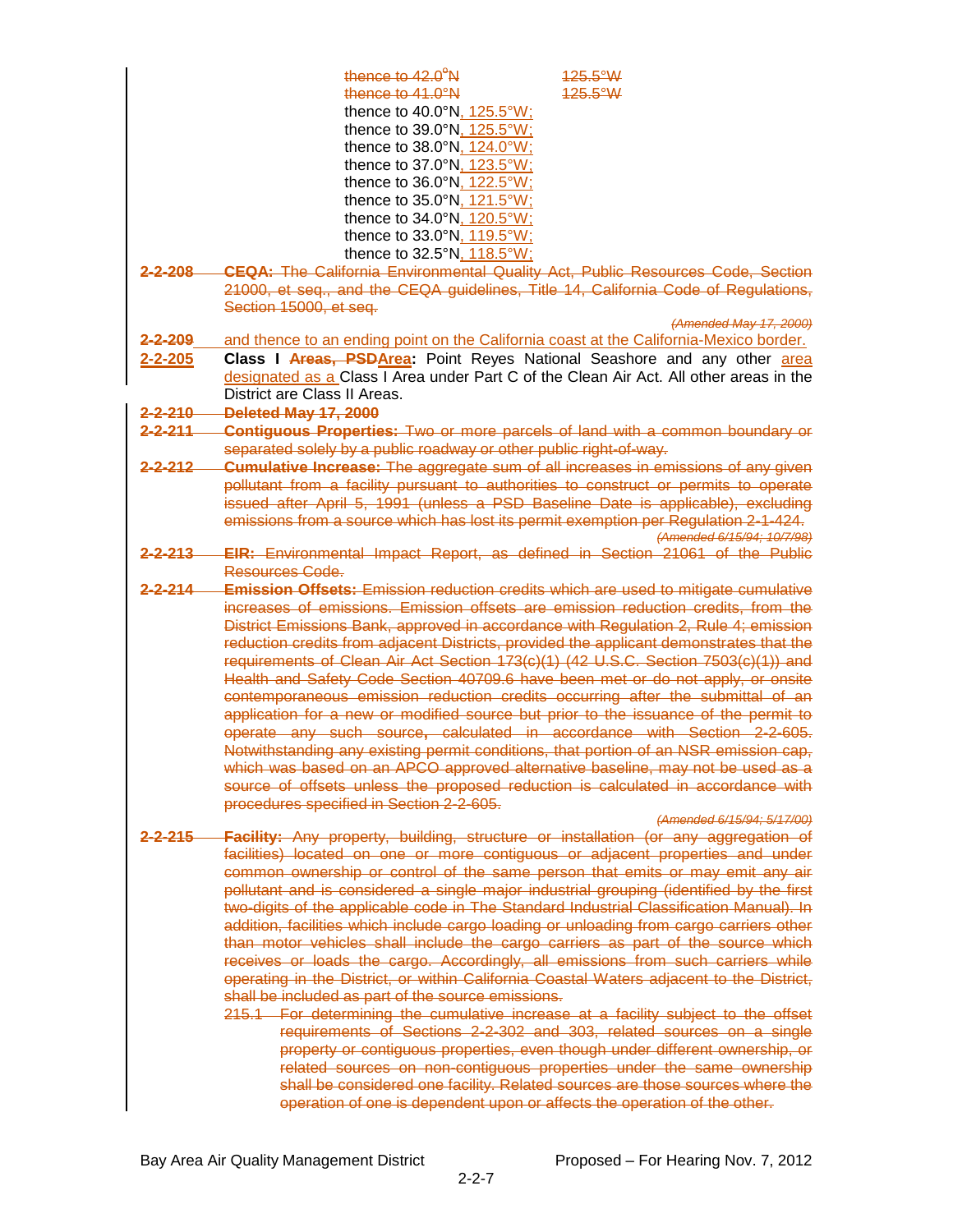|               | 215.2 Notwithstanding the definition in Section 2-2-215 above, the emissions<br>related to cargo carriers shall not be included when determining applicability                                                                                                       |  |
|---------------|----------------------------------------------------------------------------------------------------------------------------------------------------------------------------------------------------------------------------------------------------------------------|--|
|               | of the requirements of Sections 2-2-304, 2-2-308, 2-6-301, and 2-6-310.<br>215.3 For determining the cumulative increase at a facility subject to the offset                                                                                                         |  |
|               | requirements of Sections 2-2-302 and 303, facilities under the same<br>ownership or entitlement to use that are located within a distance of three                                                                                                                   |  |
|               | miles, property line to property line, shall be considered one facility if the                                                                                                                                                                                       |  |
|               | facilities have the same first two digits in their Standard Industrial                                                                                                                                                                                               |  |
|               | Classification codes, as determined from The Standard Industrial                                                                                                                                                                                                     |  |
|               | <b>Classification Manual.</b>                                                                                                                                                                                                                                        |  |
|               | (Amended November 3, 1993)                                                                                                                                                                                                                                           |  |
|               | 2-2-216 Feasible: Capable of being accomplished in a successful manner within a<br>reasonable period of time, taking into account economic, environmental, legal, social<br>and technological factors, not in conflict with the mandated responsibilities and duties |  |
|               |                                                                                                                                                                                                                                                                      |  |
|               | of the District.                                                                                                                                                                                                                                                     |  |
|               | 2-2-2172-2-206Contemporaneous: Occurring (i) within a five year period of time immediately prior                                                                                                                                                                     |  |
|               | to the date of a complete application for an authority to construct or permit to operate                                                                                                                                                                             |  |
|               | for a source; or (ii) on or after the date of a complete application for an authority to                                                                                                                                                                             |  |
|               | construct or permit to operate but prior to initial operation of the source (or for a                                                                                                                                                                                |  |
|               | source that is a replacement unit, as defined in 40 C.F.R. Section 51.165(a)(1)(xxi),                                                                                                                                                                                |  |
|               | that will replace an existing source in whole or in part, with respect to emission                                                                                                                                                                                   |  |
|               | reduction credits being generated by the shutdown of the existing source being                                                                                                                                                                                       |  |
| $2 - 2 - 207$ | replaced, 90 days after initial operation of the replacement unit).<br><b>Creditable:</b> For purposes of determining the net emissions increase associated with                                                                                                     |  |
|               | a new or modified source (or group of sources) under Section 2-2-220, an emission                                                                                                                                                                                    |  |
|               | increase or decrease is creditable if it has not been relied on by a permitting agency                                                                                                                                                                               |  |
|               | in issuing a PSD permit, including a federal PSD permit or an authority to construct                                                                                                                                                                                 |  |
|               | applying the PSD provisions of Sections 2-2-304 through 2-2-307, which permit is still                                                                                                                                                                               |  |
|               | in effect at the time of initial operation of the source(s).                                                                                                                                                                                                         |  |
| $2 - 2 - 208$ | <b>Cumulative Increase:</b> The increase in the potential to emit a pollutant authorized by                                                                                                                                                                          |  |
|               | an authority to construct or permit to operate measured against prior actual or                                                                                                                                                                                      |  |
|               | potential emissions, less any contemporaneous onsite emission reduction credits                                                                                                                                                                                      |  |
|               | credited to the authority to construct or permit to operate, calculated in accordance<br>with the procedures set forth in Section 2-2-607.                                                                                                                           |  |
| $2 - 2 - 209$ | <b>Cumulative Increase Baseline Date:</b> April 5, 1991, for all pollutants except PM <sub>2.5</sub> ;                                                                                                                                                               |  |
|               | and <b><i><u>effective date of revised regulation</u></i></b> for PM <sub>2.5</sub> .                                                                                                                                                                                |  |
| $2 - 2 - 210$ | District BACT Pollutant: Precursor organic compounds (POC), non-precursor                                                                                                                                                                                            |  |
|               | organic compounds (NPOC), oxides of nitrogen (NOx), sulfur dioxide $(SO2)$ , PM <sub>10</sub> ,                                                                                                                                                                      |  |
|               | $PM_{2.5}$ , and carbon monoxide (CO).                                                                                                                                                                                                                               |  |
| $2 - 2 - 211$ | Emission Reduction Credit: Emission reductions associated with a physical                                                                                                                                                                                            |  |
|               | change, change in method of operation, change in throughput or production, or other                                                                                                                                                                                  |  |
|               | similar change at a source that are in excess of the reductions required by applicable<br>regulatory requirements, and that are real, permanent, quantifiable, and enforceable,                                                                                      |  |
|               | as calculated in accordance with Section 2-2-605.                                                                                                                                                                                                                    |  |
| $2 - 2 - 212$ | Federal Land Manager: With respect to any lands in the United States, the Secretary                                                                                                                                                                                  |  |
|               | of the department with authority over such lands, or a subordinate acting under the                                                                                                                                                                                  |  |
|               | authority of such Secretary.                                                                                                                                                                                                                                         |  |
| 2-2-218-      | Federally Enforceable: All limitations and conditions that are enforceable by the                                                                                                                                                                                    |  |
|               | Administrator of the U.S. EPA, including requirements developed pursuant to 40 CFR                                                                                                                                                                                   |  |
|               | Parts 60 (NSPS), 61 (NESHAPS), 63 (HAP), 70 (State Operating Permit Programs)                                                                                                                                                                                        |  |
|               | and 72 (Permits Regulation, Acid Rain), requirements contained in the State                                                                                                                                                                                          |  |
|               | Implementation Plan (SIP) that are applicable to the District, any District permit<br>requirements established pursuant to 40 CFR 52.21 (PSD) or District regulations                                                                                                |  |
|               | approved pursuant to 40 CFR Part 51, Subpart I (NSR), and any operating permits                                                                                                                                                                                      |  |
|               | issued under an EPA-approved program that is a part of the SIP and expressly                                                                                                                                                                                         |  |
|               | requires adherence to any permit issued under such program.                                                                                                                                                                                                          |  |
|               | (Amended November 3, 1993).                                                                                                                                                                                                                                          |  |
| $2 - 2 - 219$ | Impact Area: The area in which a new or modified facility would have a significant air<br>quality impact.                                                                                                                                                            |  |
|               |                                                                                                                                                                                                                                                                      |  |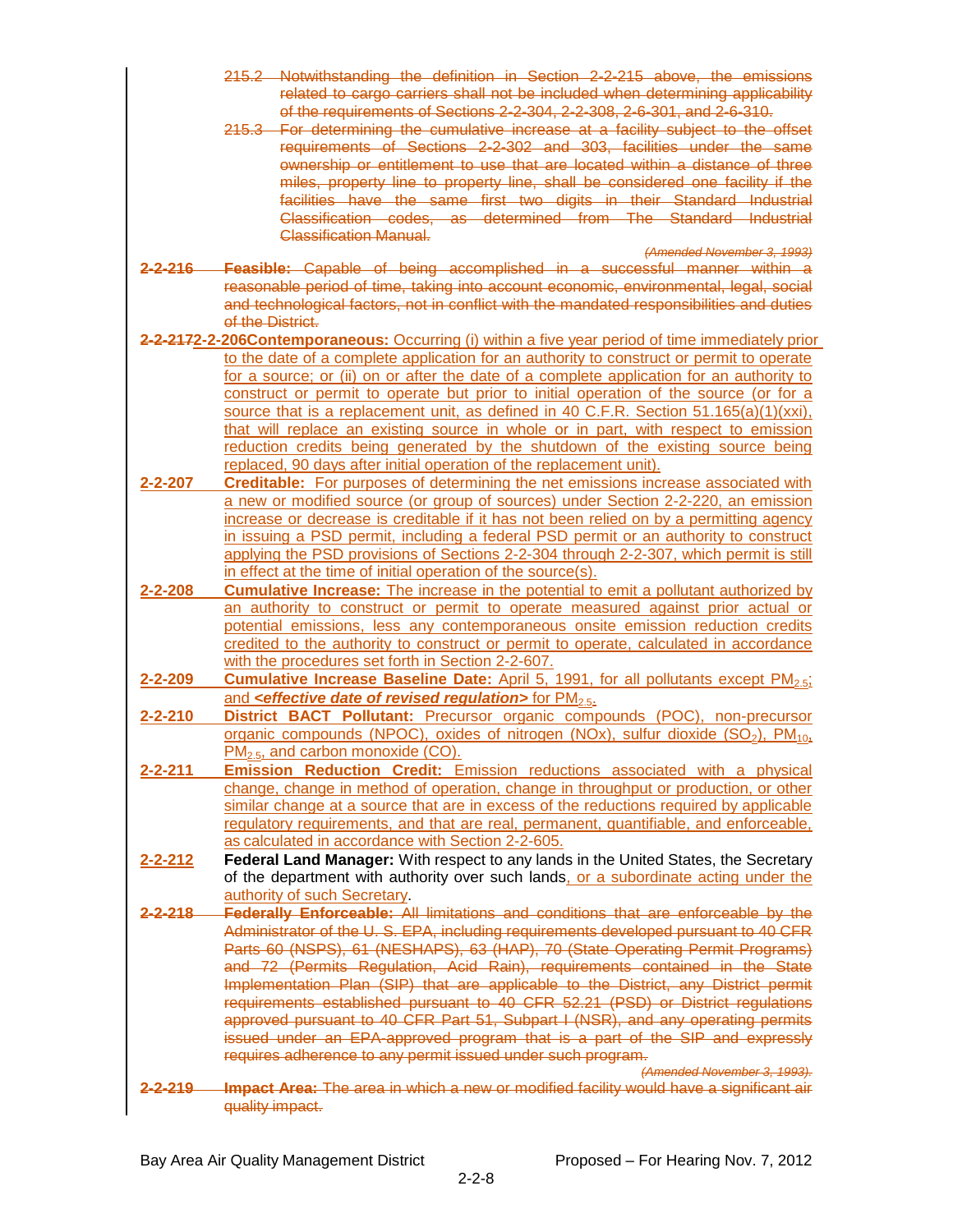| 2-2-220        | <b>Deleted May 17, 2000</b>                                                                                       |  |  |
|----------------|-------------------------------------------------------------------------------------------------------------------|--|--|
| $-2 - 221$     | Major Modification of a Major Facility: Any modification, as defined in Regulation                                |  |  |
|                | 2-1-234, 2-2-213 Fully Offset Source: A source with an emission cap or emission rate                              |  |  |
|                | contained in a permit condition for which the permit applicant provided offsets and/or                            |  |  |
|                | contemporaneous on-site emission reduction credits for the entire amount of the                                   |  |  |
|                | emission cap or emission rate. A source for which the District provided offsets from                              |  |  |
|                | the Small Facility Banking Account is not a fully offset source (except where the                                 |  |  |
|                | District has been fully reimbursed for any offsets from the Small Facility Banking                                |  |  |
|                | Account).                                                                                                         |  |  |
| $2 - 2 - 214$  | Greenhouse Gases (GHGs): The air pollutant that is defined in 40 C.F.R. Section                                   |  |  |
|                | 86.1818-12(a), which is a single air pollutant made up of a combination of the                                    |  |  |
|                | constituents:<br>carbon<br>dioxide,<br>nitrous<br>following<br>six<br>oxide,<br>methane,                          |  |  |
|                | hydrofluorocarbons, perfluorocarbons, and sulfur hexafluoride. GHG emissions shall                                |  |  |
|                | be measured (i) based on total mass for purposes of determining whether a facility                                |  |  |
|                | exceeds the 100/250 ton major PSD facility thresholds under Section 2-2-224.1; and                                |  |  |
|                | (ii) as $CO2$ equivalent emissions ( $CO2e$ ) according to the methodology set forth in 40                        |  |  |
|                | C.F.R. Section $52.21(b)(49)(ii)$ for determining whether the emissions constitute a                              |  |  |
|                | PSD pollutant as defined in Section 2-2-223, are regulated NSR pollutants as defined                              |  |  |
|                | in 40 C.F.R. Section 52.21(b)(50), or constitute significant emissions as defined in                              |  |  |
|                | Section 2-2-227.1.                                                                                                |  |  |
| $2 - 2 - 215$  | Hazardous Air Pollutant (HAP): Any pollutant that is listed pursuant to Section                                   |  |  |
|                | 112(b) of the federal Clean Air Act.                                                                              |  |  |
| $2 - 2 - 216$  | <b>Indian Governing Body:</b> The governing body of any tribe, band, or group of Indians                          |  |  |
|                | subject to the jurisdiction of the United States and recognized by the United States as                           |  |  |
|                | possessing power of self-government.                                                                              |  |  |
| $2 - 2 - 217$  | Major Facility: For purposes of the New Source Review requirements of Regulation                                  |  |  |
|                | 2, Rule 2, a major facility is a facility that has the potential to emit 100 tons per year or                     |  |  |
|                | more of POC, NOx, SO <sub>2</sub> , PM <sub>10</sub> , PM <sub>2.5</sub> , and/or CO. Fugitive emissions shall be |  |  |
|                | included in calculating the facility's potential to emit under this Section if and only if                        |  |  |
|                | the facility is in one of the 28 categories listed in Section 169(1) of the Clean Air Act.                        |  |  |
|                | A physical change at a facility that does not otherwise qualify as a major facility is a                          |  |  |
|                | new major facility if the change would constitute a major facility by itself.                                     |  |  |
| $2 - 2 - 218$  | Major Modification*: A new source as defined in Section 2-1-232, or a modified                                    |  |  |
|                | source as defined in Section 2-1-234, or any combination of such new and modified                                 |  |  |
|                | sources at a facility that are part of a single common project, that (i) are or will be                           |  |  |
|                | located at an existing major facility that the APCO determines and (ii) will cause an                             |  |  |
|                | increase of the facility's emissions byin emissions of a pollutant for which the facility is                      |  |  |
|                | a major facility, calculated according to Section 2-2-604, of the following amounts or                            |  |  |
|                | more:                                                                                                             |  |  |
|                | POC:<br>40 tons per year                                                                                          |  |  |
|                | NOx:<br>40 tons per year                                                                                          |  |  |
|                | $SO2$ :<br>40 tons per year                                                                                       |  |  |
|                | $PM_{10}$ :<br>15 tons per year                                                                                   |  |  |
|                | PM <sub>2.5</sub><br>10 tons per year                                                                             |  |  |
|                | CO:<br>100 tons per year                                                                                          |  |  |
|                | (Amended June 15, 1994)                                                                                           |  |  |
| <u>2-2-222</u> | Modeling, PSD: Estimates of ambient concentrations of pollutants based on                                         |  |  |
|                | applicable air quality models, data bases and other requirements acceptable to the                                |  |  |
|                | APCO. For modeling required by Sections 2-2-304 through 308 and 414, the air                                      |  |  |
|                | quality models, data bases and other requirements shall also be in accordance with                                |  |  |
|                | the "Guideline on Air Quality Models", EPA-450/2-78-027R, July 1986 or as revised).                               |  |  |
|                | Where an air quality impact model specified in the "Guideline on Air Quality Models"                              |  |  |
|                | is inappropriate, the model may be modified or another model substituted provided                                 |  |  |
|                | that written approval from the Administrator of the EPA is obtained and the application                           |  |  |
|                | is submitted for public comment in accordance with Section 2-2-405. Methods such                                  |  |  |
|                | as those outlined in the "Workbook for the Comparison of Air Quality Models", April                               |  |  |
|                | 1977 (or as revised) shall be used to determine the comparability of air quality                                  |  |  |

models. For modeling compliance with air quality standards, other than federal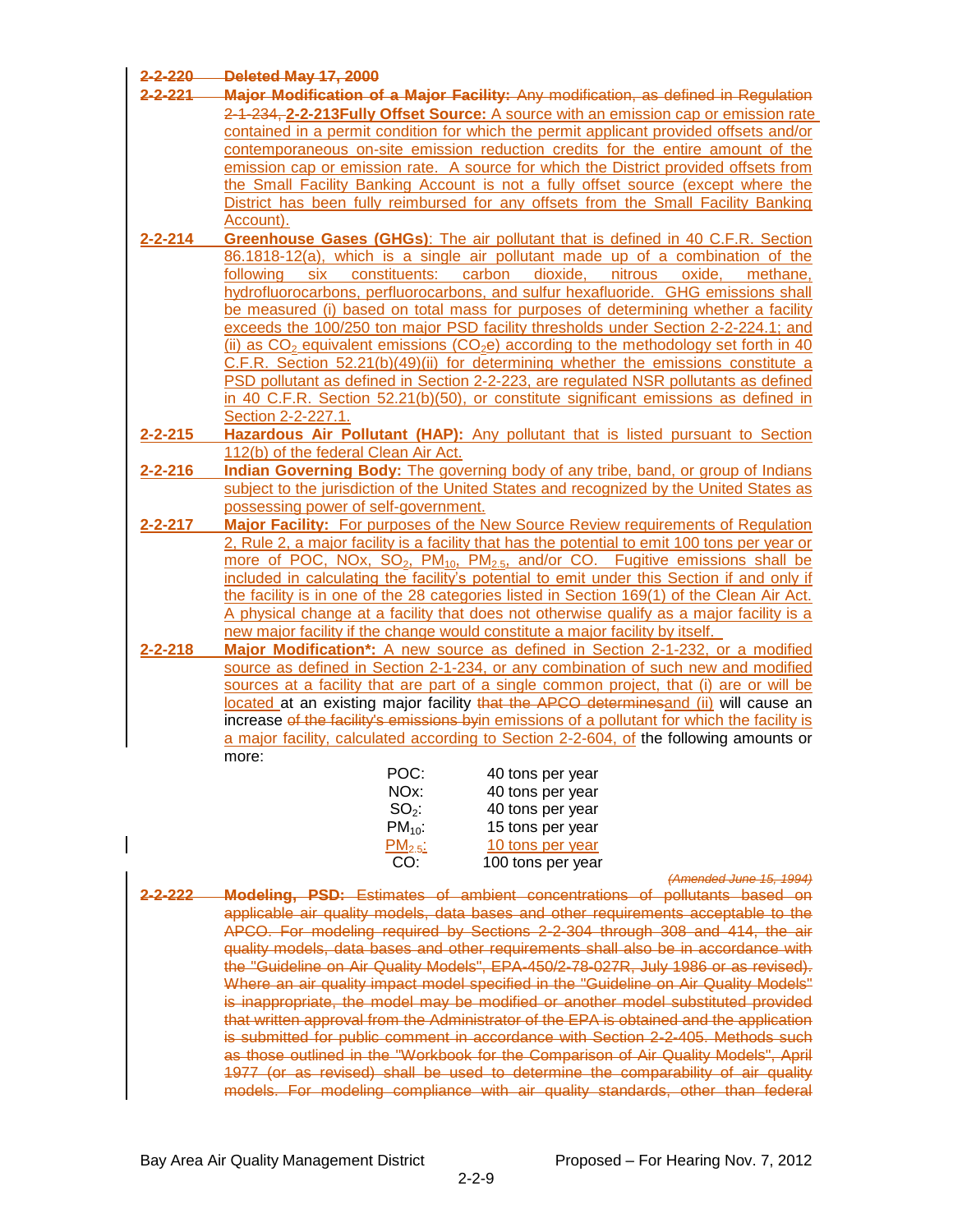|                 | ambient air quality standards or federal PSD increments, applicable models must be                                                                                       |                         |  |
|-----------------|--------------------------------------------------------------------------------------------------------------------------------------------------------------------------|-------------------------|--|
|                 | approved by the APCO.                                                                                                                                                    |                         |  |
| <u>2-2-223 </u> | Deleted May 17, 2000                                                                                                                                                     |                         |  |
| 2-2-224         | *Note that the term "Major Modification" is not used in Regulation 2, Rule 2 for purposes of applying the                                                                |                         |  |
|                 | Rule's PSD requirements. The term "PSD Project" is used instead to define new facilities and                                                                             |                         |  |
|                 | modifications to existing facilities that are subject to the Rule's PSD requirements. See Section 2-2-224.                                                               |                         |  |
| $2 - 2 - 219$   | Net Air Quality Benefit: A net improvement of air quality as determined by the APCO                                                                                      |                         |  |
|                 | resulting from emission reduction credits impacting the same general area affected by<br>the new or modified source and which will be consistent with reasonable further |                         |  |
|                 | progress towards the attainment of the applicable air quality standard.                                                                                                  |                         |  |
|                 |                                                                                                                                                                          | (Amended June 15, 1994) |  |
| 2-2-225         | Deleted May 17, 2000                                                                                                                                                     |                         |  |
| 2-2-226         | Deleted October 7, 1998                                                                                                                                                  |                         |  |
| <u>2-2-227 </u> | Deleted October 7, 1998                                                                                                                                                  |                         |  |
| $2 - 2 - 228$   | Deleted October 7, 1998                                                                                                                                                  |                         |  |
| 2-2-229         | Deleted October 7, 1998                                                                                                                                                  |                         |  |
| $2 - 2 - 230$   | Deleted October 7, 1998                                                                                                                                                  |                         |  |
| $2 - 2 - 231$   | Point of Maximum Ground Level Impact: The ground level geographic location                                                                                               |                         |  |
|                 | where the projected air pollution concentrations for a given pollutant resulting from the                                                                                |                         |  |
|                 | new or modified facility emissions together with the background pollutant                                                                                                |                         |  |
|                 | concentration for that given pollutant results in the maximum ground level pollutant                                                                                     |                         |  |
|                 | concentration. The background pollutant concentration means the ambient                                                                                                  |                         |  |
|                 | concentration level resulting from the actual emissions of sources in existence and                                                                                      |                         |  |
|                 | the projected ambient concentration levels for sources already permitted but not yet in                                                                                  |                         |  |
|                 | operation. If the general public is effectively excluded from the property on which the                                                                                  |                         |  |
|                 | point of maximum ground level impact is located, and the property is owned or                                                                                            |                         |  |
|                 | controlled by the owner of the new or modified facility, such property shall not be                                                                                      |                         |  |
|                 | considered as the point of maximum ground level impact.                                                                                                                  |                         |  |
| 2-2-232         | <b>Prevention of Significant Deterioration (PSD) Increments: In areas designated as</b>                                                                                  |                         |  |
|                 | Class I, II or III, increases in pollutant concentration over the baseline concentration                                                                                 |                         |  |
|                 | shall be limited to the following:                                                                                                                                       |                         |  |
|                 | <b>MAXIMUM ALLOWABLE INCREASE</b>                                                                                                                                        |                         |  |
|                 | $(micrograms per cubic meter, \mu g/m^3)$                                                                                                                                |                         |  |
|                 |                                                                                                                                                                          |                         |  |
|                 | <b>CLASS-I</b>                                                                                                                                                           |                         |  |
|                 | <b>POLLUTANT</b>                                                                                                                                                         |                         |  |
|                 | <b>Particulate Matter:</b>                                                                                                                                               |                         |  |
|                 | PM <sub>10</sub> Annual arithmetic mean                                                                                                                                  | 4                       |  |
|                 | PM <sub>40</sub> -24-hr maximum                                                                                                                                          | 8                       |  |
|                 | Sulfur Dioxide:                                                                                                                                                          |                         |  |
|                 | Annual arithmetic mean                                                                                                                                                   | $\overline{2}$          |  |
|                 | 24-hr maximum                                                                                                                                                            | $\overline{5}$          |  |
|                 | 3-hr maximum                                                                                                                                                             | 25                      |  |
|                 | Nitrogen Dioxide:                                                                                                                                                        |                         |  |
|                 | Annual arithmetic mean                                                                                                                                                   | 2.5                     |  |
|                 | <b>CLASS H</b>                                                                                                                                                           |                         |  |
|                 | <b>Particulate Matter:</b>                                                                                                                                               |                         |  |
|                 | PM <sub>40</sub> Annual arithmetic mean                                                                                                                                  | 47                      |  |
|                 | $PM_{40}$ 24-hr maximum                                                                                                                                                  | 30                      |  |
|                 | Sulfur Dioxide:                                                                                                                                                          |                         |  |
|                 | Annual arithmetic mean                                                                                                                                                   | 20                      |  |
|                 | <del>24-hr maximum</del>                                                                                                                                                 | 94                      |  |
|                 | <del>3-hr maximum</del>                                                                                                                                                  | 512                     |  |
|                 | Nitrogen Dioxide:                                                                                                                                                        |                         |  |
|                 | Annual arithmetic mean<br>25                                                                                                                                             |                         |  |
|                 | <b>CLASS III</b>                                                                                                                                                         |                         |  |
|                 |                                                                                                                                                                          |                         |  |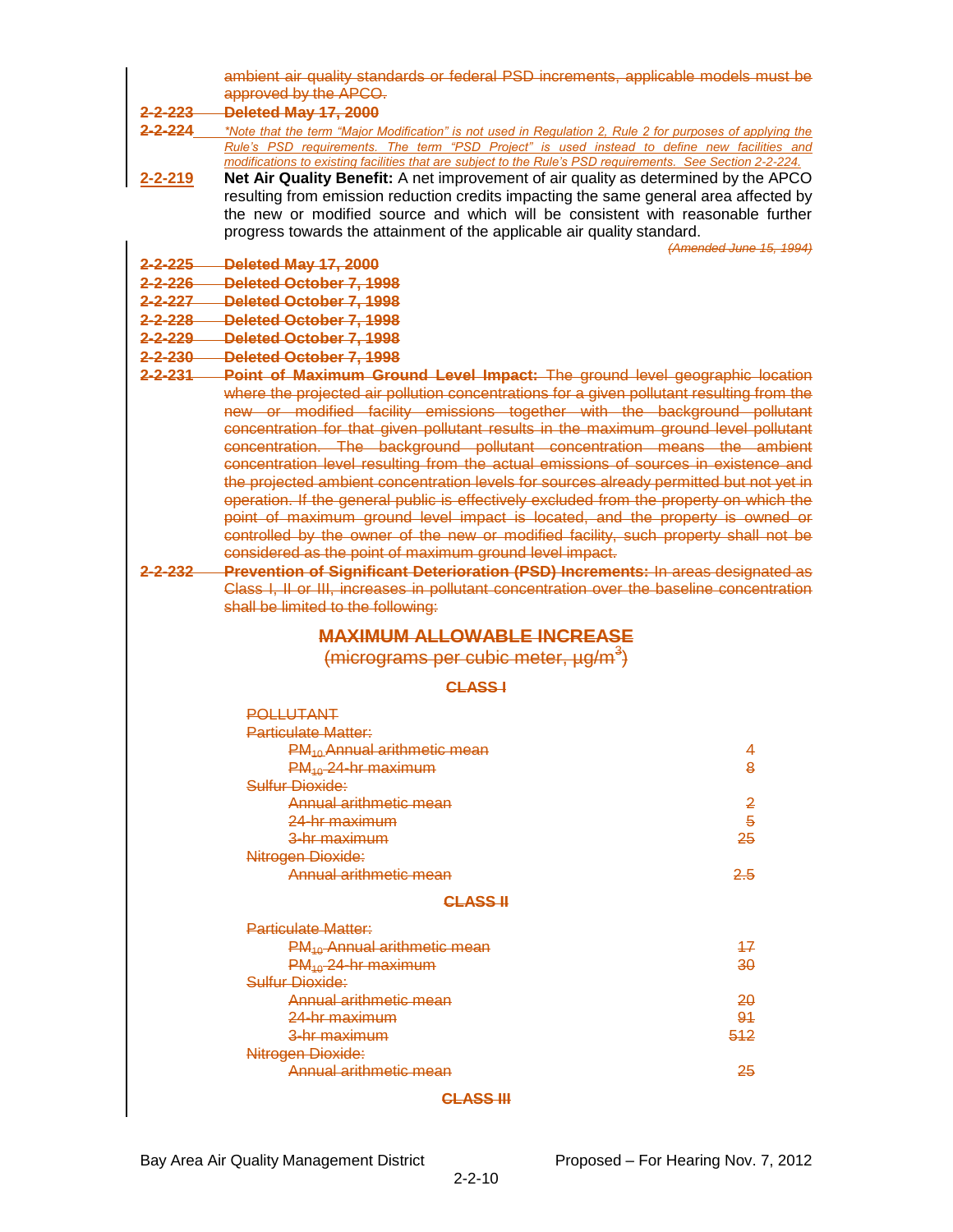|                      | Particulate Matter:                                                                                                                                                                            |                                    |
|----------------------|------------------------------------------------------------------------------------------------------------------------------------------------------------------------------------------------|------------------------------------|
|                      | $PM_{40}$ Annual arithmetic mean                                                                                                                                                               | 34                                 |
|                      | $PM_{40}$ 24-hr maximum                                                                                                                                                                        | 60                                 |
|                      | Sulfur Dioxide:                                                                                                                                                                                |                                    |
|                      | <u>Annual arithmetic mean</u>                                                                                                                                                                  | 40                                 |
|                      | <del>24-hr maximum</del>                                                                                                                                                                       | 482                                |
|                      | <del>3-hr maximum</del>                                                                                                                                                                        | 700                                |
|                      | Nitrogen Dioxide:                                                                                                                                                                              |                                    |
|                      | Annual arithmetic mean                                                                                                                                                                         | 50                                 |
|                      | For any period other than an annual period, the applicable increase may be exceeded                                                                                                            |                                    |
|                      | during one such period per year at any one location.                                                                                                                                           |                                    |
|                      |                                                                                                                                                                                                | (Amended June 15, 1994)            |
| <u>2-2-233 </u>      | Significant Air Quality Impacts, PSD: Ambient air concentrations, resulting from                                                                                                               |                                    |
|                      | new or modified facility emissions, that exceed any of the following levels:                                                                                                                   |                                    |
|                      |                                                                                                                                                                                                |                                    |
|                      | <b>SIGNIFICANT AIR QUALITY IMPACTS</b>                                                                                                                                                         |                                    |
|                      | (MICROGRAMS PER CUBIC METER, µG/M <sup>3</sup> )                                                                                                                                               |                                    |
|                      | <b>POLLUTANT</b>                                                                                                                                                                               |                                    |
|                      | <b>Particulate Matter:</b>                                                                                                                                                                     |                                    |
|                      | $PM_{10}$ , Annual arithmetic mean                                                                                                                                                             | 4.0                                |
|                      | $PM_{40}$ , 24-hr maximum                                                                                                                                                                      | 5                                  |
|                      | Sulfur Dioxide:                                                                                                                                                                                |                                    |
|                      | Annual arithmetic mean                                                                                                                                                                         | 1.0                                |
|                      | 24-br maximum                                                                                                                                                                                  | 5                                  |
|                      | <del>3-hr maximum</del>                                                                                                                                                                        | 25                                 |
|                      | Nitrogen Dioxide:                                                                                                                                                                              |                                    |
|                      | Annual arithmetic mean                                                                                                                                                                         | 4.0                                |
|                      | <del>1-hr maximum</del>                                                                                                                                                                        | 49                                 |
|                      | Carbon Monoxide:                                                                                                                                                                               |                                    |
|                      | <del>8-hr maximum</del>                                                                                                                                                                        | 500                                |
|                      | 1-hr maximum                                                                                                                                                                                   | 2000                               |
|                      |                                                                                                                                                                                                | (Amended June 15, 1994)            |
| <del>2-2-23</del> 4— | <b>Source:</b> Any article, machine, equipment, operation, contrivance or related groupings                                                                                                    |                                    |
|                      |                                                                                                                                                                                                |                                    |
|                      | of such which may produce and/or emit air pollutants.                                                                                                                                          |                                    |
| <u>2-2-235—</u>      |                                                                                                                                                                                                |                                    |
|                      | Year, Month, and Day: Unless otherwise defined, a year shall be any rolling 365                                                                                                                |                                    |
|                      | consecutive day period, a month shall be any rolling 31 consecutive day period and a<br>day shall be any rolling 24 consecutive hour period.                                                   |                                    |
| <u>2-2-236-</u>      | <b>Hazardous Air Pollutant (HAP):</b> Any pollutant that is listed 2-2-220 Net Emissions                                                                                                       |                                    |
|                      |                                                                                                                                                                                                |                                    |
|                      | <b>Increase:</b> For purposes of applying the PSD provisions and NAAQS Protection<br>requirements of this Rule, a net emissions increase from a new source or modified                         |                                    |
|                      | source (or group of such sources) is the sum of the new emissions from the new                                                                                                                 |                                    |
|                      | source(s) and/or the increase in emissions from the modified source(s), plus any                                                                                                               |                                    |
|                      | other creditable contemporaneous emissions increases at the facility calculated                                                                                                                |                                    |
|                      | according to Section 2-2-604, less any other creditable contemporaneous emissions                                                                                                              |                                    |
|                      | decreases at the facility calculated according to Section 2-2-604.                                                                                                                             |                                    |
| $2 - 2 - 221$        | <b>Offsets: Offsets are any of the following:</b>                                                                                                                                              |                                    |
|                      | banked emission reduction credits approved in accordance with District<br>221.1                                                                                                                |                                    |
|                      | Regulation 2, Rule 4; or                                                                                                                                                                       |                                    |
|                      | 221.2 banked emission reduction credits from adjacent Districts if the applicant                                                                                                               |                                    |
|                      | demonstrates that the requirements of Clean Air Act Section 173(c)(1) (42                                                                                                                      |                                    |
|                      | U.S.C. Section 7503(c)(1)) and Health and Safety Code Section 40709.6                                                                                                                          |                                    |
|                      | have been met or do not apply;                                                                                                                                                                 |                                    |
|                      | that are provided to compensate for cumulative increases in emissions pursuant to                                                                                                              |                                    |
|                      | Section 442(b) of the federal Clean Air Act2-2-302 or 2-2-303.                                                                                                                                 |                                    |
|                      |                                                                                                                                                                                                | (Adopted 11/3/93; Amended 5/17/00) |
| 2-237                | Major Facility Review (MFR): Plantwide review of sources, emissions and regulatory                                                                                                             |                                    |
|                      | requirements at facilities including, but not limited to, major facilities, phase II acid rain<br>facilities, subject solid waste incinerator facilities, designated facilities, and synthetic |                                    |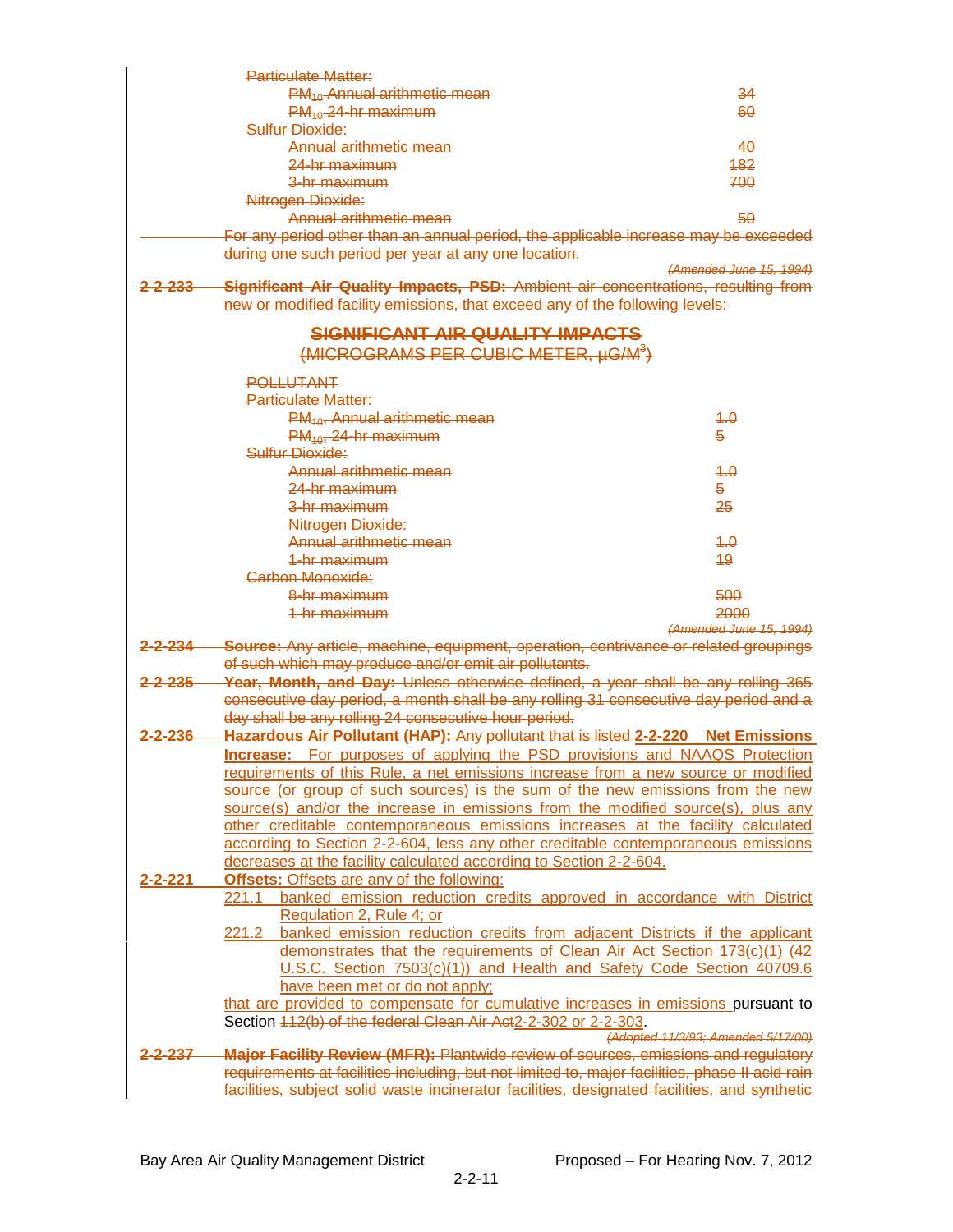|                     | minor facility candidates, which are potentially subject to the permitting requirements<br>of Regulation 2, Rule 6, and Title V of the federal Clean Air Act.                                                        |  |
|---------------------|----------------------------------------------------------------------------------------------------------------------------------------------------------------------------------------------------------------------|--|
|                     | (Adopted November 3, 1993)                                                                                                                                                                                           |  |
| <del>2-2-238-</del> | Deleted May 17, 2000                                                                                                                                                                                                 |  |
| 2-2-239             | Deleted May 17, 2000                                                                                                                                                                                                 |  |
| $2 - 2 - 240$       | Best Available Retrofit Control Technology (BARCT): An emission limitation that                                                                                                                                      |  |
|                     | is based on the maximum degree of reduction achievable, taking into account                                                                                                                                          |  |
|                     | environmental, energy and economic impacts by each class or category of source                                                                                                                                       |  |
|                     | and has been adopted or proposed to be adopted as part of the current Clean Air                                                                                                                                      |  |
|                     | Plan required by the California Clean Air Act of 1988.<br>(Adopted June 15, 1994)                                                                                                                                    |  |
| <u>2-2-241 —</u>    | Deleted May 17, 2000                                                                                                                                                                                                 |  |
| $2 - 2 - 242$       | <b>Contemporaneous:</b> The five year period of time immediately prior to the date of                                                                                                                                |  |
|                     | application for an authority to construct or permit to operate.                                                                                                                                                      |  |
|                     | (Adopted June 15, 1994)                                                                                                                                                                                              |  |
|                     | 2-2-2432-2-222Pollutant-Specific Basis: A term used to describe a regulatory requirement govern                                                                                                                      |  |
|                     | ing multiple pollutants. If a regulatory requirement applies on a pollutant-specific                                                                                                                                 |  |
|                     | basis, the requirement applies only for the individual pollutant(s) for which a source or                                                                                                                            |  |
|                     | facility meets the relevant applicability criteria, and does not apply for pollutant(s) for                                                                                                                          |  |
|                     | which the source or facility does not meet the relevant applicability criteria.                                                                                                                                      |  |
| $2 - 2 - 223$       | PSD Pollutant: Any Regulated NSR Pollutant as defined in EPA's PSD Regulations                                                                                                                                       |  |
|                     | at 40 C.F.R. Section 52.21(b)(50), except pollutants for which the San Francisco Bay                                                                                                                                 |  |
|                     | Area has been designated as non-attainment of a California or National Ambient Air                                                                                                                                   |  |
|                     | Quality Standard. If a pollutant is subject to both federal and California ambient air                                                                                                                               |  |
|                     | quality standards, the pollutant shall be treated as a PSD Pollutant for (and only for)                                                                                                                              |  |
|                     | the ambient air quality standard(s) for which the San Francisco Bay Area has not                                                                                                                                     |  |
|                     | been designated as non-attainment.                                                                                                                                                                                   |  |
| 2-2-224             | PSD Project: A new source as defined in Section 2-1-232, or a modified source as                                                                                                                                     |  |
|                     | defined in Section 2-1-234, or a combination of such new or modified sources that are<br>part of a single common project, that meets all of the following criteria:                                                  |  |
|                     | Major PSD Facility: The source(s) are or will be located at a facility that has<br>224.1                                                                                                                             |  |
|                     | the potential to emit 100 tons or more per year of any PSD pollutant*                                                                                                                                                |  |
|                     | (including fugitive emissions) if it is in one of the 28 categories listed in                                                                                                                                        |  |
|                     | Section 169(1) of the Clean Air Act, or 250 tons or more of any PSD                                                                                                                                                  |  |
|                     | Pollutant* (not including fugitive emissions) if it is not in a listed category; and                                                                                                                                 |  |
|                     | Significant Increase in Emissions of PSD Pollutant: The new emissions from<br>224.2                                                                                                                                  |  |
|                     | the new source(s) and/or the increase in emissions from the modified                                                                                                                                                 |  |
|                     | source(s) calculated according to Section 2-2-604 constitute significant                                                                                                                                             |  |
|                     | emissions of any PSD pollutant as defined in Section 2-2-227.1; and                                                                                                                                                  |  |
|                     | 224.3 Significant Net Increase in Emissions of PSD Pollutant: The net emissions                                                                                                                                      |  |
|                     | increase associated with the new or modified source(s), as defined in Section                                                                                                                                        |  |
|                     | 2-2-220, constitute significant emissions of any PSD pollutant as defined in                                                                                                                                         |  |
|                     | Section 2-2-227.1.                                                                                                                                                                                                   |  |
|                     | Any physical change or change in method of operation that takes place at a facility                                                                                                                                  |  |
|                     | that does not meet the Major PSD Facility criteria specified in subsection 224.1, but                                                                                                                                |  |
|                     | which change would constitute a Major PSD Facility under the criteria in subsection<br>224.1 by itself, is a PSD Project.                                                                                            |  |
|                     | *Note that for purposes of applying the 100/250 ton-per-year major PSD facility threshold in Section 2-2-                                                                                                            |  |
|                     | 224.1, the term PSD pollutant is defined to exclude GHGs where they are emitted in an amount of less                                                                                                                 |  |
|                     | than 100,000 tons CO <sub>2</sub> e per year. Thus, for a facility to satisfy the major PSD facility test in Section 2-2-                                                                                            |  |
|                     | 224.1 based on its GHG emissions, the GHG emissions (i) must be over 100,000 tons per year CO <sub>2</sub> e for<br>the emissions to constitute a PSD pollutant, and (ii) must be over the 100/250 ton absolute mass |  |
|                     | threshold for the facility to constitute a major emitter of that pollutant. See Section 2-2-223; see also 40                                                                                                         |  |
|                     | C.F.R. § 52.21(b)(50)(iv) and 40 C.F.R. § 52.21(b)(49)(iv)&(v).                                                                                                                                                      |  |
| $2 - 2 - 225$       | Reasonably Available Control Technology (RACT): For sources whichthat are to                                                                                                                                         |  |
|                     | continue operating, RACT is the lowest emission limit that can be achieved by the                                                                                                                                    |  |
|                     | specific source by the application of control technology taking into account                                                                                                                                         |  |
|                     | technological feasibility and cost-effectiveness, and the specific design features or                                                                                                                                |  |
|                     | extent of necessary modifications to the source. For sources which are or will be shut-                                                                                                                              |  |
|                     | down, RACT is the lowest emission limit that can be achieved by the application of                                                                                                                                   |  |

control technology to similar, but not necessarily identical categories of sources,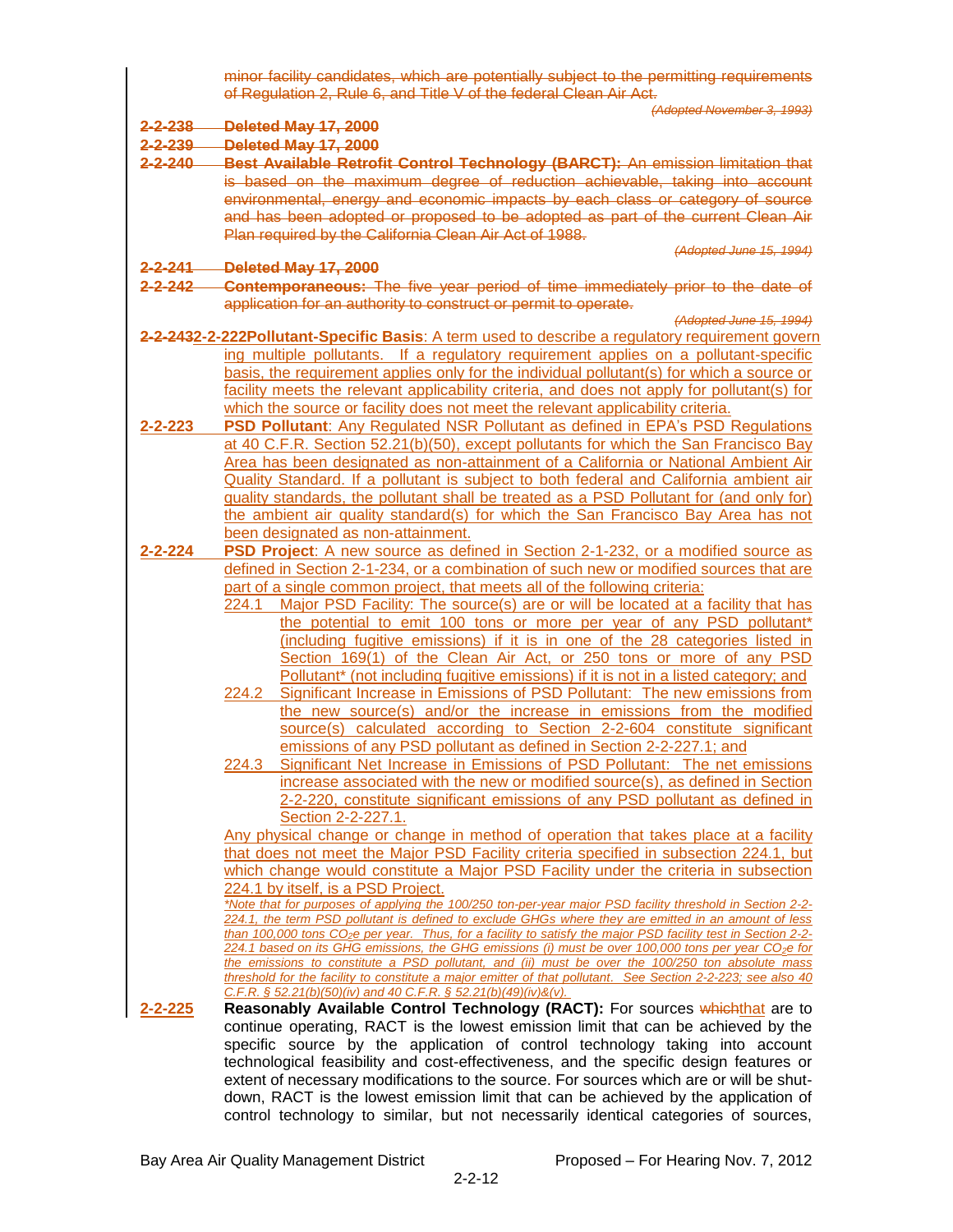taking into account technological feasibility and cost-effectiveness of the application of the control technology to the category of sources only and not to the shut-down source.

|                                                                                  |                                                                                         | (Adopted June 15, 1994)                                                                                                                                                     |  |
|----------------------------------------------------------------------------------|-----------------------------------------------------------------------------------------|-----------------------------------------------------------------------------------------------------------------------------------------------------------------------------|--|
| <u>2-2-244</u>                                                                   |                                                                                         | Best Available Control Technology for Toxics (TBACT): For any new or modified                                                                                               |  |
|                                                                                  |                                                                                         | source, except cargo carriers, the most stringent of the following emission controls,<br>provided that under no circumstances shall the controls be less stringent than the |  |
|                                                                                  |                                                                                         | emission control required by any applicable provision of federal, state or District laws,                                                                                   |  |
|                                                                                  | rules, regulations or requirements:                                                     |                                                                                                                                                                             |  |
|                                                                                  |                                                                                         | 244.1 The most effective emission control device or technique which has been                                                                                                |  |
|                                                                                  |                                                                                         | successfully utilized for the type of equipment comprising such a source; or<br>244.2 The most stringent emission limitation achieved by an emission control                |  |
|                                                                                  |                                                                                         | device or technique for the type of equipment comprising such a source; or<br>244.3 Any control device or technique or any emission limitation that the APCO has            |  |
|                                                                                  |                                                                                         | determined to be technologically feasible for the type of equipment                                                                                                         |  |
|                                                                                  |                                                                                         | comprising such a source, while taking into consideration the cost of                                                                                                       |  |
|                                                                                  |                                                                                         | achieving emission reductions, any non-air quality health and environmental                                                                                                 |  |
|                                                                                  | impacts, and energy requirements; or-                                                   |                                                                                                                                                                             |  |
|                                                                                  | 244.4                                                                                   | The most stringent emission control for a source type or category for which a<br>Maximum Achievable Control Technology (MACT) standard has been                             |  |
|                                                                                  |                                                                                         | proposed, or for which the CARB has developed an Airborne Toxic Control                                                                                                     |  |
|                                                                                  | Measure (ATCM).                                                                         |                                                                                                                                                                             |  |
|                                                                                  |                                                                                         | (Adopted 5/17/00; Amended 6/15/05)                                                                                                                                          |  |
| <del>2-2-245</del>                                                               |                                                                                         | Fully Offset: An emission cap or emission rate contained in a permit condition is fully                                                                                     |  |
|                                                                                  |                                                                                         | offset if offsets were provided for the entire amount of the emission cap or emission                                                                                       |  |
|                                                                                  |                                                                                         | rate, and the entire amount of offsets is composed of contemporaneous emission                                                                                              |  |
|                                                                                  | reductions or banked emission reduction credits.                                        |                                                                                                                                                                             |  |
| 2-2-246                                                                          |                                                                                         | (Adopted May 17, 2000)                                                                                                                                                      |  |
|                                                                                  |                                                                                         | Adjustment to Emission Reductions for Federal Purposes: An adjustment made,                                                                                                 |  |
|                                                                                  |                                                                                         | for purposes of the equivalence demonstration in 2-2-423, to an emission reduction,                                                                                         |  |
|                                                                                  |                                                                                         | due to changes in federal requirements between issuance of a banking certificate and<br>its use. The adjustment is made as if the source providing the offsets were in      |  |
|                                                                                  | operation, at the original baseline levels, on the date of credit use.                  |                                                                                                                                                                             |  |
|                                                                                  |                                                                                         | (Adopted May 17, 2000)                                                                                                                                                      |  |
| $2 - 2 - 226$                                                                    |                                                                                         | Related Sources: Two or more sources where the operation of one is dependent                                                                                                |  |
|                                                                                  | upon, supports or affects the operation of the other(s).                                |                                                                                                                                                                             |  |
| $2 - 2 - 227$                                                                    | Significant: The term "significant" has the following meanings when used in the         |                                                                                                                                                                             |  |
|                                                                                  | following contexts:                                                                     |                                                                                                                                                                             |  |
|                                                                                  | 227.1                                                                                   | For determining whether an increase in emissions of a PSD pollutant is                                                                                                      |  |
|                                                                                  |                                                                                         | "significant" for purposes of the PSD provisions of this Rule, the increase is                                                                                              |  |
|                                                                                  | significant:                                                                            |                                                                                                                                                                             |  |
|                                                                                  | 1.1                                                                                     | if it exceeds the values specified in the following table, or for a PSD                                                                                                     |  |
|                                                                                  | pollutant that is not listed in the following table, if it is greater than              |                                                                                                                                                                             |  |
|                                                                                  | zero; or                                                                                |                                                                                                                                                                             |  |
|                                                                                  | 1.2                                                                                     | if it is from a source that is or would be located within 10 kilometers                                                                                                     |  |
|                                                                                  |                                                                                         | of a Class I area, and it would have an impact in such Class I area                                                                                                         |  |
|                                                                                  |                                                                                         | equal to or greater than 1 $\mu$ g/m <sup>3</sup> (24-hour average).                                                                                                        |  |
|                                                                                  | For determining whether an increase in emissions is "significant" for purposes<br>227.2 |                                                                                                                                                                             |  |
|                                                                                  |                                                                                         | of the NAAQS Protection Requirement in Section 2-2-308 and the public                                                                                                       |  |
| notice requirement in Section 2-2-404, the increase is significant if it exceeds |                                                                                         |                                                                                                                                                                             |  |
|                                                                                  | the values specified in the following table.                                            |                                                                                                                                                                             |  |
|                                                                                  |                                                                                         |                                                                                                                                                                             |  |
|                                                                                  |                                                                                         |                                                                                                                                                                             |  |
|                                                                                  |                                                                                         | <b>Significant Emissions Rate</b>                                                                                                                                           |  |
|                                                                                  | <b>Pollutant</b>                                                                        | kg/yr<br>(ton/yr)                                                                                                                                                           |  |
|                                                                                  | <b>Carbon monoxide</b>                                                                  | (100)<br>90,500                                                                                                                                                             |  |
|                                                                                  |                                                                                         |                                                                                                                                                                             |  |
|                                                                                  | Nitrogen oxides                                                                         | 36,200<br>(40)                                                                                                                                                              |  |
|                                                                                  | <b>Sulfur dioxide</b>                                                                   | 36,200<br>(40)                                                                                                                                                              |  |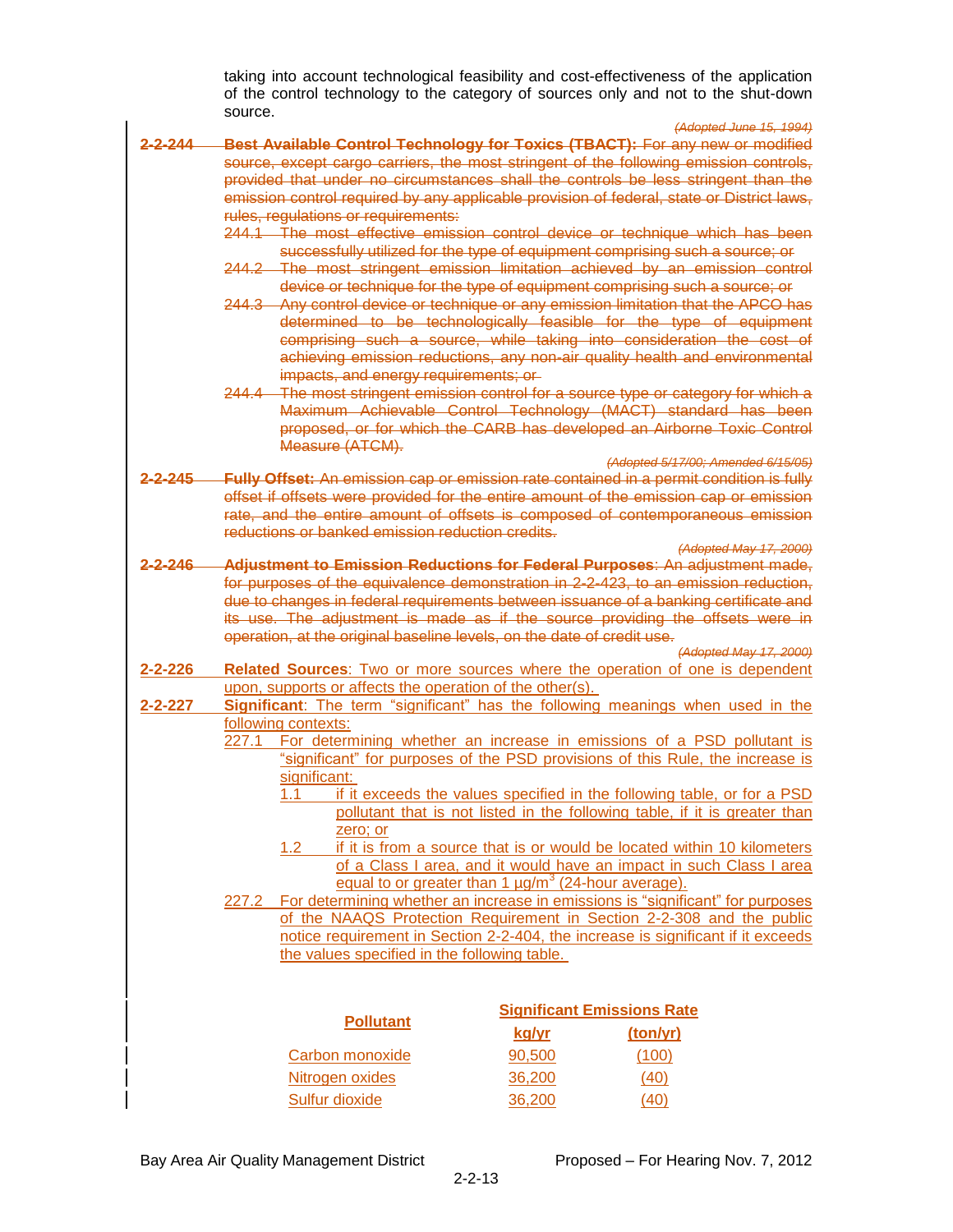| Total particulate matter                                                          | 22,680               | (25)                   |
|-----------------------------------------------------------------------------------|----------------------|------------------------|
| $PM_{10}$                                                                         | 13,575               | (15)                   |
| $PM_{2.5}^*$                                                                      | 9050                 | (10)                   |
| VOC*                                                                              | 36,200               | (40)                   |
| GHGs**                                                                            | 67,875,000**         | $(75,000**)$           |
| Lead                                                                              | 530                  | (0.6)                  |
| <b>Fluorides</b>                                                                  | 2720                 | (3)                    |
| <b>Sulfuric Acid Mist</b>                                                         | 6350                 | (7)                    |
| <b>Hydrogen Sulfide</b>                                                           | 9050                 | (10)                   |
| <b>Total Reduced Sulfur</b>                                                       | 9050                 | (10)                   |
| <b>Reduced Sulfur</b><br><b>Compounds</b>                                         | 9050                 | (10)                   |
| Municipal waste combustor<br>organics                                             | $3.2 \times 10^{-3}$ | $(3.5 \times 10^{-6})$ |
| <b>Municipal waste combustor</b><br>metals                                        | 13,575               | (15)                   |
| Municipal waste combustor<br>acid gases                                           | 36,200               | (40)                   |
| Municipal solid waste<br>landfill_emissions                                       | 45,250               | (50)                   |
| *Pollutants for which the Bay Area is designated as non-attainment of a NAAQS are |                      |                        |
| PSD requirements in Sections 2-2-304 through 2-2-307 by operation of 40 C.F.R. S  |                      |                        |

*Pot subject to the Physical region 52.21(i)(2). PM2.5 and VOC (as an ozone precursor) are therefore not subject to these PSD requirements as long as the Bay Area remains non-attainment for any PM2.5 or ozone NAAQS, respectively.*

*\*\*Per Section 2-2-214, emissions of GHGs are measured as CO2e for purposes of determining whether an emissions increase exceeds this significance threshold. Per Section 2-2-223 and 40 C.F.R. Sections 52.21(b)(50)(iv) and 52.21(b)(49)(iv)&(v), increases in GHG emissions of less than 75,000 tons per year CO2e are excluded from the definition of PSD pollutant and are not subject to the PSD requirements of Regulation 2, Rule 2.*

#### **2-2-300 STANDARDS**

- **2-2-301 Best Available Control Technology Requirement:** An applicant for an authority to construct and/or a permit to operate shall apply BACT to any for a new or modified source shall require BACT to control emissions of District BACT pollutants under the following conditions:
	- 301.1 Which results in an emission from a new source or an increase in emissions from a modified source and which has the potential to emit 10.0 pounds or more per highest day of precursor organic compounds (POC), non-precursor organic compounds (NPOC), nitrogen oxides (NOx), sulfur dioxide (SO<sub>2</sub>),  $PM_{40}$  or carbon monoxide (CO). BACT shall be applied for any of the above pollutants which meets both criteria.

*(Amended 6/15/94; 10/7/98; 5/17/00)* **2-2-302 Offset Requirements, Precursor Organic Compounds and Nitrogen Oxides, NSR:** Except as provided by Sections 2-2-313 or 421, before the APCO may issue an New Source: An authority to construct and/or a permit to operate for a new or modified source at a facility which emits 35 tons per year or more or will be permitted to emit 35 tons per year or more, on asource shall require BACT to control emissions of a District BACT pollutant specific basis, of precursor organic compounds or nitrogen oxides, federally enforceable emission offsets shall be provided, for the emission from the new or modified source and any pre-existing cumulative increase, minus any onsite contemporaneous emission reduction credits determined in accordance with Section 2-2-605, at a 1.15 to 1.0 ratio; additionally, the applicant must reimburse the District Small Facility Banking Account for any unreimbursed offsets previously provided by the District, at a 1.0 to 1.0 ratio.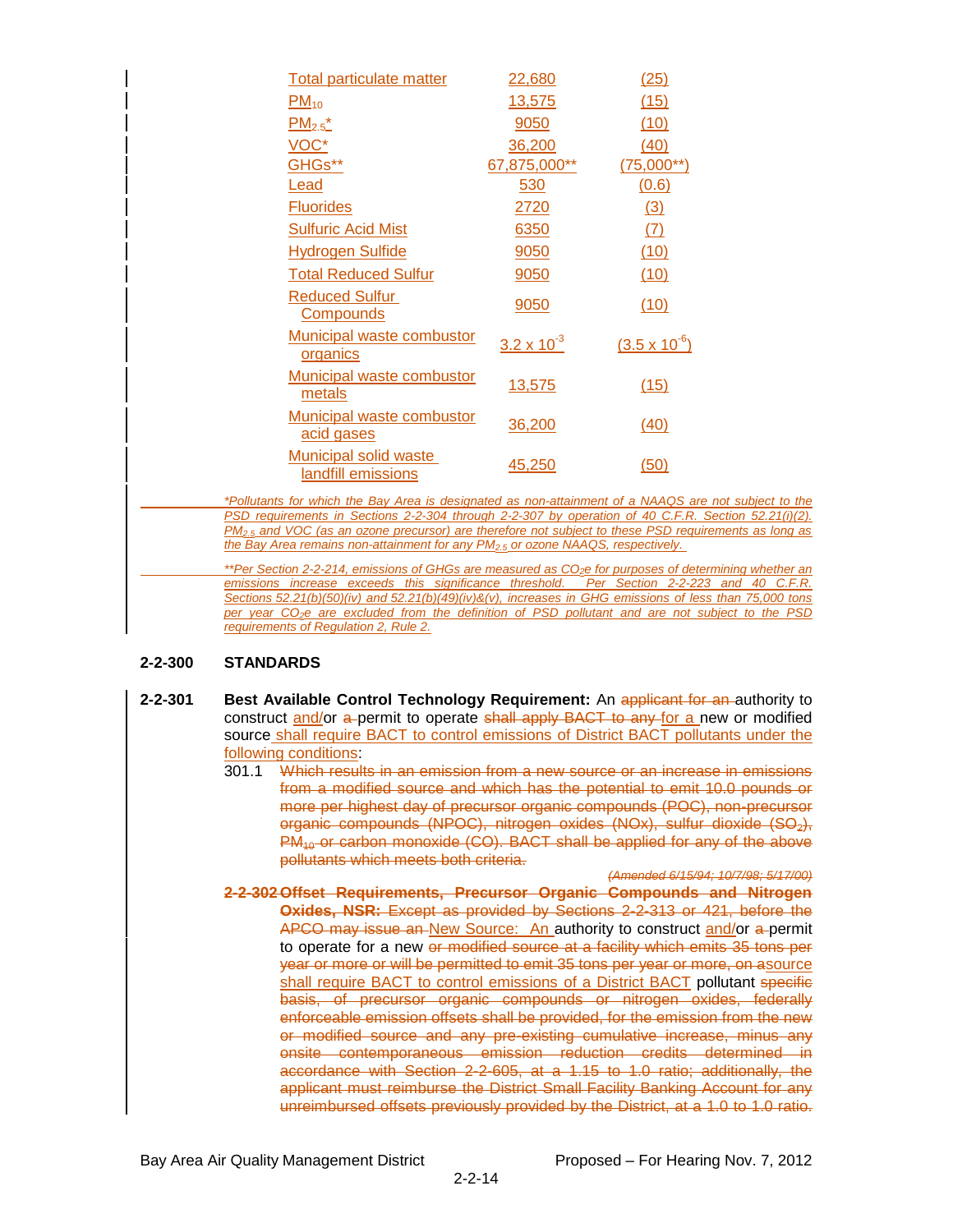Before the APCO may issue an authority to construct or a permit to operate for a new or modified source at a facility which emits or will be permitted to emit more than 10 tons per year but less than 35 tons per year, on a pollutant specific basis, of precursor organic compounds or nitrogen oxides, emission offsets shall be provided, by the District (or by the applicant, if the Small Facility Banking account has been exhausted) at a 1.0 to 1.0 ratio for the emission from the new or modified source and any pre-existing cumulative increase, minus any onsite contemporaneous emission reduction credits determined in accordance with Section 2-2-605, from the Small Facility Banking account in the District's Emissions Bank in accordance with the provisions of Regulations 2-4-414. The APCO shall determine the total facility emissions, on a pollutant specific basis, by adding the emissions from the proposed new or modified source(s) to the most recent District Emissions Inventory, adjusted for any errors and adjusted upward for any permitted levels of emissions not currently being emitted.if the source will have the potential to emit that pollutant in an amount of 10.0 or more pounds on any day as defined in Regulation 2-1-217;

- 302.1 Deleted May 17, 2000
- 302301.2Emission reduction credits of precursor organic compounds may be usedMo dified Source: An authority to effset increased construct and/or permit to operate for a modified source shall require BACT to control emissions of nitrogen oxides ateach District BACT pollutant for which the effset ratio specified abovesource is "modified" as defined in Section 2-1-234 for which:
- 2-302, provided that .1 the PSD requirements of Section 2-2-304, if applicable, are met. 302.3 Reimbursement of source, after the small facility bank may be provided by adjustingmodification, will have the cumulative increase potential to emit that pollutant in an amount of 10.0 or more pounds on any day as defined in Regulation 2-1-217; and
	- 2.2 the modification will result in an increase in emissions of that pollutant above baseline levels calculated for the application for which small facility bank credits were originally provided. An adjustment may be made under pursuant to Section 2-2-604.
- The BACT requirements in this Section shall apply on a pollutant-specific basis.
- **2-2-302 Offset Requirements, Precursor Organic Compounds and Nitrogen Oxides:** Before the APCO may issue an authority to construct or permit to operate for a new or modified source at any facility that will have the potential to emit more than 10 tons per year of NOx or POC after the new or modified source is constructed (including emissions from cargo carriers per Section 2-2-610), offsets must be provided according to the following circumstances: requirements:
	- 302.1 If the facility will have the potential to emit more than 10 tons per year but less than 35 tons per year of NOx or POC after the new or modified source is constructed, offsets must be provided at a 1:1 ratio for any un-offset cumulative increase in emissions at the facility and any related sources since the baseline date determined in accordance with Section 2-2-608.
		- 1.1 The APCO shall provide any required offsets from the Small Facility Banking Account in the District's Emissions Bank in accordance with Section 2-4-414, unless the Small Facility Banking Account is exhausted or the applicant accepts an enforceable permit condition limiting emissions to a lower level than approved in the permit in question, or (or any entity controlling, controlled by, or under common control with the applicant surrenders the ) owns or controls offsets.
		- 1.2 If the Small Facility Banking Account is exhausted, or if the applicant owns or controls offsets, the applicant shall provide any required offsets.
		- 1.3 A permit- limit for which offsets have been provided from the Small Facility Banking account may not be higher than the source's maximum physical/design capacity to emit air pollutants, and may not be higher than is reasonably necessary to satisfy the applicant's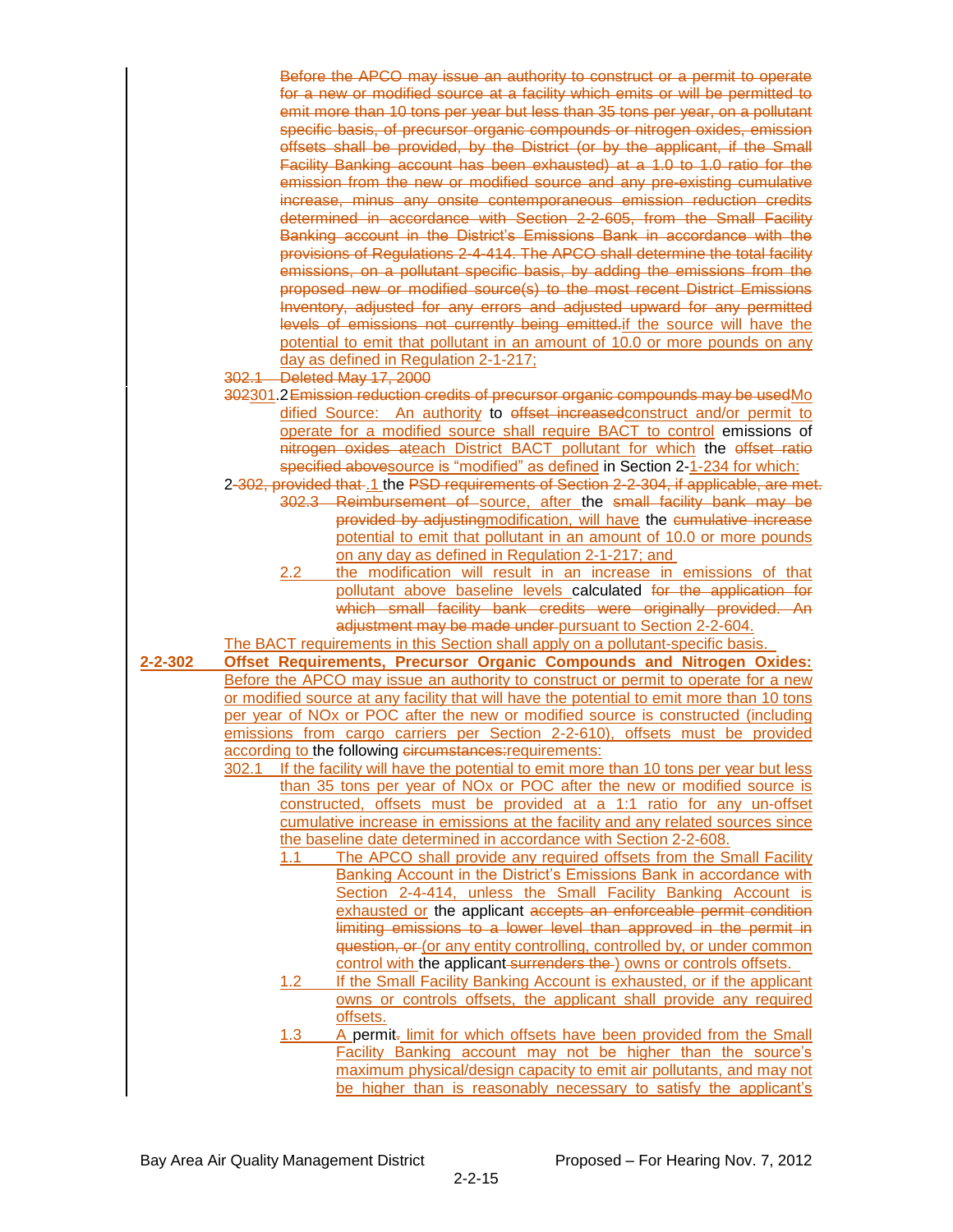|                    | operational requirements (including sufficient flexibility to allow for                                                                                                     |  |
|--------------------|-----------------------------------------------------------------------------------------------------------------------------------------------------------------------------|--|
|                    | future changes in operational requirements).<br>(Amended 11/20/91; 6/15/94; 10/7/98; 5/17/00; 12/21/04)                                                                     |  |
|                    | 302.2 If the facility will have the potential to emit 35 tons per year or more of NOx or                                                                                    |  |
|                    | POC after the new or modified source is constructed, the applicant shall:                                                                                                   |  |
|                    | Reimburse the Small Facility Banking Account for any cumulative<br>2.1                                                                                                      |  |
|                    | increase for which offsets were previously provided from the Small                                                                                                          |  |
|                    | <b>Facility Banking Account; and</b><br>Provide federally-enforceable offsets at a 1.15:1 ratio for any un-<br>2.2                                                          |  |
|                    | offset cumulative increase in emissions at the facility and any related                                                                                                     |  |
|                    | sources since the baseline date determined in accordance with                                                                                                               |  |
|                    | Section 2-2-608.                                                                                                                                                            |  |
|                    | 302.3 An applicant may reimburse the Small Facility Banking Account under                                                                                                   |  |
|                    | subsection 302.2.1 by reducing the cumulative increase associated with the<br>permitting action(s) for which the District provided the Small Facility Banking               |  |
|                    | Account credits. To do so, the applicant must request a lower emissions limit                                                                                               |  |
|                    | in a permit for which the Small Facility Banking Account credits were                                                                                                       |  |
|                    | provided. Upon approval by the APCO, the amount by which the applicant                                                                                                      |  |
|                    | must reimburse the Small Facility Banking Account shall be reduced by the<br>difference between the old permit limit and the new permit limit.                              |  |
|                    | 302.4 The offset requirements in this Section shall be applied on a pollutant-specific                                                                                      |  |
|                    | basis.                                                                                                                                                                      |  |
| $2 - 2 - 303$      | Offset Requirement Requirements, PM <sub>2.5</sub> , PM <sub>10</sub> and Sulfur Dioxide, NSR: Except                                                                       |  |
|                    | as provided by Section 2-2-421, before: Before the APCO may issue an authority to                                                                                           |  |
|                    | construct or a permit to operate for a new erof modified source, of PM10 or sulfur<br>dioxide located at a Major Facility, which will result in a cumulative increase minus |  |
|                    | any contemporaneous emission reduction credits at the at a facility, for that pollutant,                                                                                    |  |
|                    | in excess of 1.0 tonwill have the potential to emit 100 tons per year since April or                                                                                        |  |
|                    | more of $PM_{2.5}$ , 1991, emission offsets shall be provided, for the emission from $PM_{10}$ or                                                                           |  |
|                    | sulfur dioxide after the new or modified source and any pre-existingis constructed                                                                                          |  |
|                    | (including emissions from cargo carriers per Section 2-2-610), the applicant shall<br>provide offsets according to the following requirements:                              |  |
|                    | If the un-offset cumulative increase, minus any onsite contemporaneous<br>303.1                                                                                             |  |
|                    | emission reduction credits in emissions of $PM_{2.5}$ , $PM_{10}$ or sulfur dioxide at the                                                                                  |  |
|                    | facility and any related sources since the baseline date determined in                                                                                                      |  |
|                    | accordance with Section 2-2-605, at a 1.0:1.0 ratio or at a ratio, approved by<br>the APCO, in accordance with subsection 2-2-303.1608 exceeds 1 ton per                    |  |
|                    | year, the applicant shall provide offsets at a 1:1 ratio for the un-offset                                                                                                  |  |
|                    | cumulative increase since the baseline date.                                                                                                                                |  |
|                    | 303.4 Emission reduction credits of nitrogen oxides 2NOx and/or sulfur dioxide offsets                                                                                      |  |
|                    | may be used to offset increased emissionsprovided in place of PM <sub>10</sub> offsets<br>required under subsection 303.1 at offset ratios determined by the APCO to        |  |
|                    | result in a net air quality benefit. This determination Any approval of the use                                                                                             |  |
|                    | of NOx and/or sulfur dioxide offsets under this subsection shall be made after                                                                                              |  |
|                    | a case-by-casebased on an analysis that includesspecific to the individual                                                                                                  |  |
|                    | facility for which the determination is made, which shall include adequate<br>modeling,-; and any such approval shall be granted only after public notice                   |  |
|                    | and an opportunity for public comment, and with EPA concurrence.                                                                                                            |  |
|                    | A facility which emits less than 100 tons of any pollutant, subject to this section, may                                                                                    |  |
|                    | voluntarily provide emission offsets for all, or any portion, of their cumulative increase,                                                                                 |  |
|                    | at the ratio required above.<br>(Amended 11/20/91; 6/15/94; 5/17/00)                                                                                                        |  |
| <del>2-2-304</del> | PSD Requirement: In accordance with the Prevention of Significant Deterioration                                                                                             |  |
|                    | provisions of 40 CFR 51.166 of the Code of Federal Regulations, the APCO shall not                                                                                          |  |
|                    | issue an authority to construct or a permit to operate to:                                                                                                                  |  |
|                    | 304.1 A new major facility which will emit 100 tons per year or more, if, it is one of                                                                                      |  |
|                    | the twenty eight (28) PSD source categories listed in Section 169(1) of the<br>federal Clean Air Act, or 250 tons per year or more for an unlisted category,                |  |
|                    | of any pollutant subject to regulation under the federal Clean Air Act unless                                                                                               |  |
|                    | the applicant demonstrates by modeling in accordance with Section 2-2-414                                                                                                   |  |
|                    |                                                                                                                                                                             |  |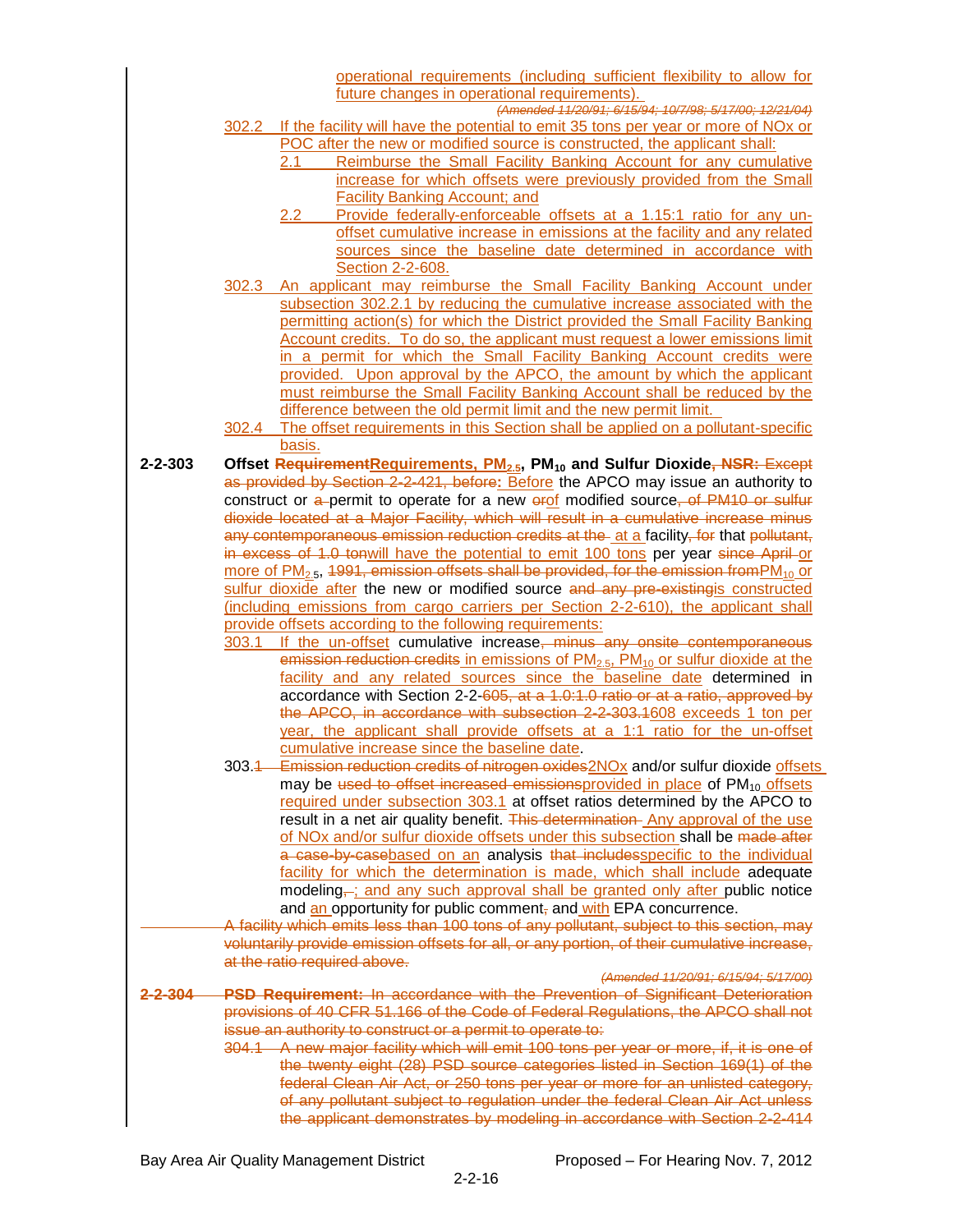to the satisfaction of the APCO that such emissions will not interfere with the attainment or maintenance of the applicable sulfur dioxide or nitrogen dioxide NAAQS at the point of maximum ground level impact and will not cause an exceedance of a sulfur dioxide or a nitrogen dioxide PSD increment.

- 304.2 A major modification of a major facility if the cumulative increase, from the PSD Baseline Date, minus the contemporaneous emission reduction credits at the facility are in excess of 40 tons per year of sulfur dioxide or nitrogen oxides unless the applicant demonstrates by modeling in accordance with Section 2-2-414 to the satisfaction of the APCO that such emissions will not interfere with the attainment or maintenance of the applicable sulfur dioxide or nitrogen dioxide NAAQS at the point of maximum ground level impact and will not cause an exceedance of a sulfur dioxide or a nitrogen dioxide PSD increment.
- 304.3 A major modification of a major facility if the cumulative increase, from the PSD Baseline Date, minus the contemporaneous emission reduction credits at the facility are in excess of 15 tons per year of  $PM_{40}$  unless the applicant demonstrates by modeling in accordance with Section 2-2-414 to the satisfaction of the APCO that such emission will not interfere with the attainment or maintenance of the  $PM_{10}$  federal ambient air quality standard at the point of maximum ground level impact and will not cause an exceedance of a PM<sub>10</sub> PSD increment.
- 304.4 A major modification of a major facility if the cumulative increase, from the PSD Baseline Date, minus the contemporaneous emission reduction credits at the facility are in excess of 0.6 tons per year of lead unless the applicant demonstrates by modeling in accordance with Section 2-2-414 to the satisfaction of the APCO that such emission will not interfere with the attainment or maintenance of the lead federal ambient air quality standard at the point of maximum ground level impact and will not cause an exceedance of a lead PSD increment.

*(Amended 6/15/94; 5/17/00)*

- **2-2-305 Carbon Monoxide Modeling Requirement, PSD:** In accordance with the Prevention of Significant Deterioration provisions of 40 CFR 51.166 of the Code of Federal Regulations, the APCO shall not issue an authority to construct or a permit to operate <del>for:</del><br>305.1
	- A new major facility which will emit 100 tons per year or more, if it is one of the twenty eight (28) PSD source categories listed in Section 169(1) of the federal Clean Air Act, or 250 tons per year or more for an unlisted category, of any pollutant subject to regulation under the federal Clean Air Act, unless the applicant demonstrates by modeling in accordance with Section 2-2-414, to the satisfaction of the APCO, that the net air quality impact of the cumulative increase of emissions of CO from the new or modified facility and all contemporaneous emission reduction credits to be provided by the applicant will not interfere with the attainment or maintenance of the CO NAAQS in the District or any contiguous air basin, or

1.1 The cumulative increase minus the contemporaneous emission reduction credits from the facility are less than or equal to zero.

305.2 A major modification of a major facility with an increase of 100 tons per year or more of carbon monoxide, unless the applicant demonstrates by modeling in accordance with Section 2-2-414, to the satisfaction of the APCO, that the net air quality impact of the cumulative increase of emissions of CO from the new or modified facility and all contemporaneous emission reduction credits to be provided by the applicant will not interfere with the attainment or maintenance of the CO NAAQS in the District or any contiguous air basin, or 2.1 The cumulative increase minus the contemporaneous emission

```
reduction credits from the facility are less than or equal to zero.
                                         (Amended 6/15/94; 5/17/00)
```
**2-2-306 Non-Criteria Pollutant Analysis, PSD:** In accordance with the Prevention of Significant Deterioration provisions of 40 CFR 51.166 of the Code of Federal Regulations, unless the applicant has performed all analysis required by Sections 2-2- 414 and 417 for the applicable pollutants, the APCO shall not issue an authority to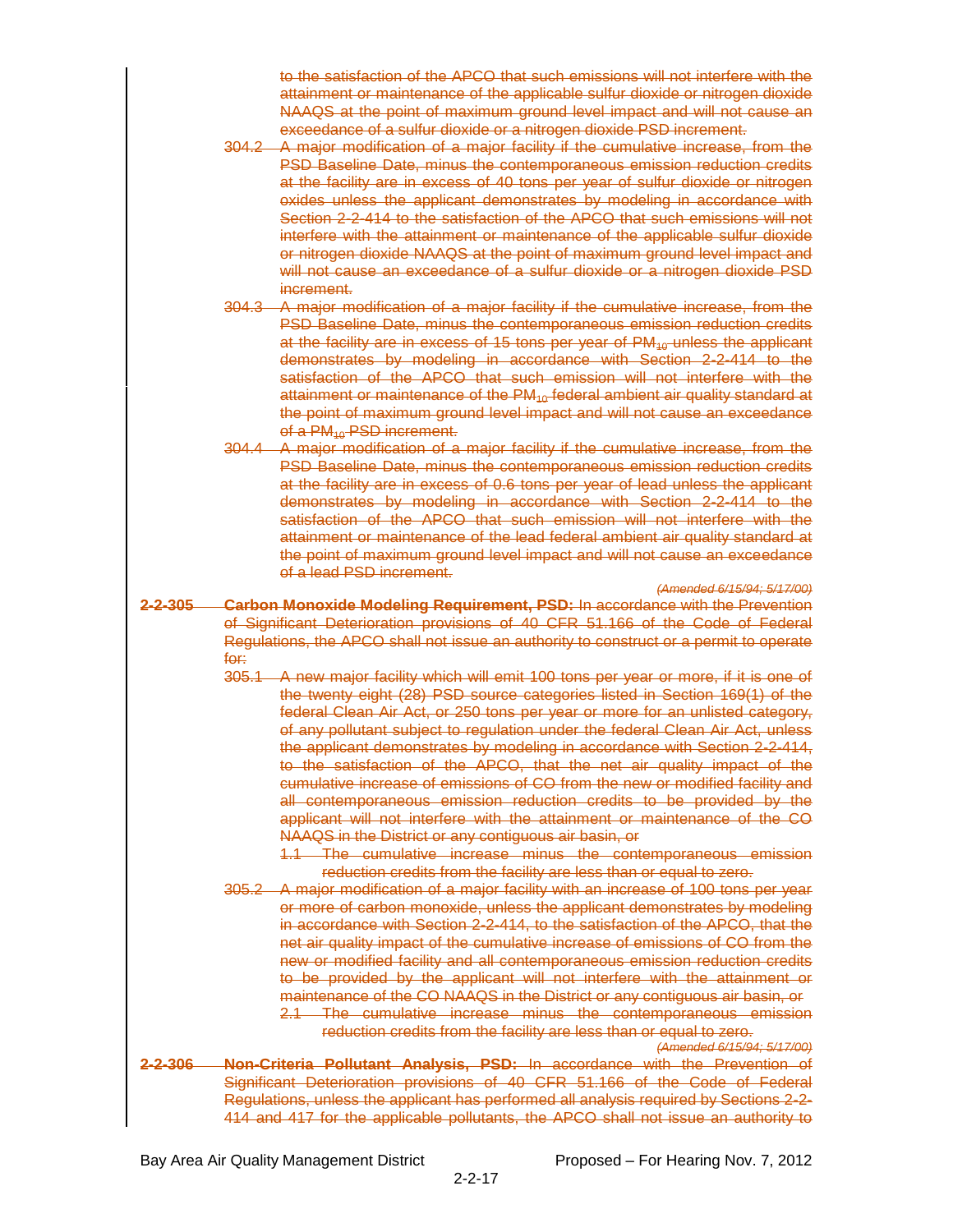construct or a permit to operate to a new or modified facility if the new or modified facility will emit greater than 100 tons per year of carbon monoxide, PM<sub>10</sub>, sulfur dioxide, precursor organic compounds or nitrogen oxides, and the increase in emissions due to the permit application, minus the onsite contemporaneous emission reduction credits associated with the permit application are in excess of the annual average amounts specified below:

|                                 |                 | ANNIIAL AVERAGE                     |                | <b>DAILY</b>     |  |
|---------------------------------|-----------------|-------------------------------------|----------------|------------------|--|
|                                 | kg/yr           | $\{ton/yr\}$                        | g/day          | (Hb/day)         |  |
| <del>Lead</del>                 | 530             | (0.6)                               | 4450           | <del>(3.2)</del> |  |
| Asbestos                        | 6               | <u>(A AAZ)</u><br><del>רזט.טו</del> | 47             | (0.04)           |  |
| <b>Beryllium</b>                | <del>0.3</del>  | (0.0004)                            | <del>0.9</del> | (0.002)          |  |
| <b>Mercury</b>                  | 88              | (0.1)                               | 240            | (0.5)            |  |
| <u>Fluorides</u>                | 2720            | (3)                                 | 7450           | <del>(16)</del>  |  |
| <del>Sulfuric Acid Mist</del>   | 6350            | (7)                                 | 47400          | (38)             |  |
| Hydrogen Sulfide                | <del>9050</del> | (10)                                | 24800          | (55)             |  |
| <del>Total Reduced Sulfur</del> | 9050            | (10<br>٣U                           | 24800          | (55)             |  |
| <del>Reduced Sulfur</del>       | 9050            | (10)                                | 24800          | (55)             |  |
|                                 |                 |                                     |                |                  |  |

*(Amended 6/15/94; 5/17/00)*

**2-2-307 Denial, Failure of all Facilities to be in Compliance:** The APCO shall  $\frac{1}{2}$  deny303.3Any NOx and/or sulfur dioxide offsets provided in place of PM<sub>10</sub> offs ets must be provided in addition to any NOx and/or sulfur dioxide offsets required independently as a result of the source's NOx and/or sulfur dioxide emissions.

**Compounds** 

- 303.4 The offset requirements in this Section shall be applied on a pollutant-specific basis.
- **2-2-304 PSD BACT Requirement:** An authority to construct for a PSD Project shall require federal PSD Best Available Control Technology as defined in Section 169(3) of the federal Clean Air Act ("federal PSD BACT") for each PSD pollutant for which the net increase in emissions from the PSD Project will be significant as defined in Section 2- 2-227.1. If federal PSD BACT is required for a pollutant under this Section, the authority to construct shall require federal PSD BACT for each new or modified source for which there will be an increase in emissions of that pollutant by any amount, calculated in accordance with Section 2-2-604. The APCO shall impose federal PSD BACT in an authority to construct subject to this Section according to and in satisfaction of all of the requirements applicable to federal PSD BACT under 40 C.F.R. Section 52.21(j), including any applicable exemptions from that Section's requirements under 40 C.F.R. Section 52.21(i).
- **2-2-305 PSD Source Impact Analysis Requirement:** The APCO shall not issue an authority to construct for a PSD Project unless the APCO determines, for each PSD pollutant for which the net increase in emissions from the PSD Project will be significant as defined in Section 2-2-227.1, that the net increase in emissions from the PSD Project will not cause or contribute to a violation of (i) any applicable ambient air quality standard for such pollutant or (ii) any applicable PSD increment for such pollutant, as set forth in 40 C.F.R. Section 52.21(c). The APCO shall make such determination in accordance with the following procedures:
	- 305.1 Pre-application Air Quality Analysis: The applicant shall prepare and submit an analysis of ambient air quality in the area that the PSD Project would affect for each PSD pollutant for which the net increase in emissions allowed by the authority to construct will be significant. The applicant's analysis shall be prepared according to and shall satisfy all of the requirements applicable to air quality analyses for federal PSD permitting under 40 C.F.R. Section 52.21(m)(1), including any applicable exemptions from that Section's requirements under 40 C.F.R. Section 52.21(i).
	- 305.2 PSD Source Impact Analysis: The applicant shall demonstrate, for each PSD pollutant for which the net increase in emissions allowed by the authority to construct will be significant, that the net increase in emissions of such pollutant will not cause or contribute to a violation of (i) any applicable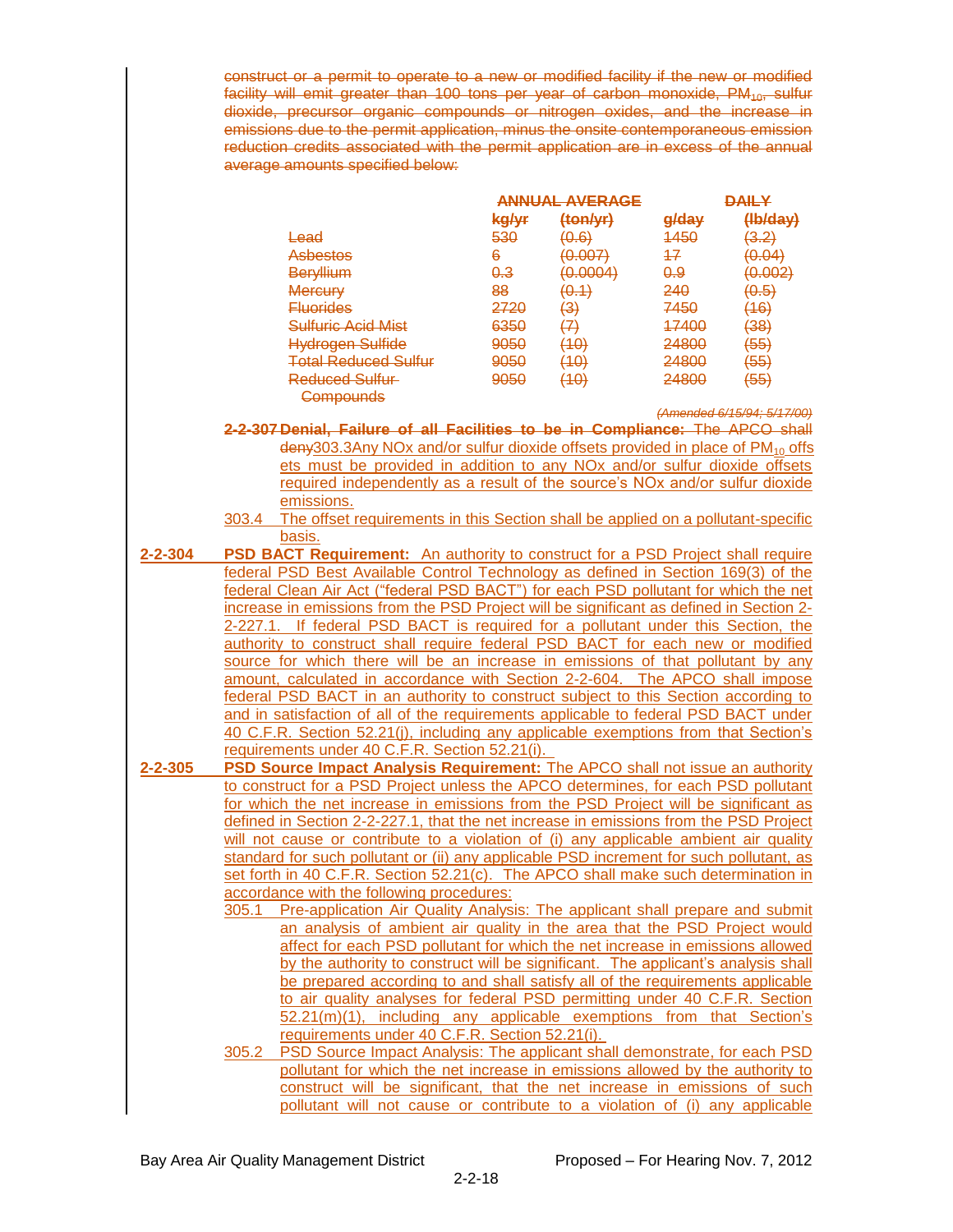|               |           | California or National Ambient Air Quality Standard for such pollutant or (ii)<br>any applicable PSD increment for such pollutant, as set forth in 40 C.F.R.     |
|---------------|-----------|------------------------------------------------------------------------------------------------------------------------------------------------------------------|
|               |           | Section 52.21(c). The applicant's analysis and demonstration shall be                                                                                            |
|               |           | prepared according to and shall satisfy all of the requirements applicable to                                                                                    |
|               |           | PSD source impact analyses for federal PSD permitting under 40 C.F.R.                                                                                            |
|               |           | Section 52.21(k), including any applicable exemptions from that Section's<br>requirements under 40 C.F.R. Section 52.21(i).                                      |
|               | 305.3     | Air Quality Models: All estimates of ambient concentrations required under                                                                                       |
|               |           | this Section shall be based on applicable air quality models, databases, and                                                                                     |
|               |           | other requirements specified in Appendix W of Part 51 of Title 40 of the Code                                                                                    |
|               |           | of Federal Regulations (Guideline on Air Quality Models). Where an air                                                                                           |
|               |           | quality model specified in Appendix W is inappropriate, the model may be                                                                                         |
|               |           | modified or another model substituted upon written approval by the APCO                                                                                          |
|               |           | after public notice and opportunity for public comment under the procedures                                                                                      |
|               |           | set forth in Section 2-2-404. Where modeling is conducted solely to evaluate                                                                                     |
|               |           | compliance with a California air quality standard, any APCO-approved model                                                                                       |
|               | 305.4     | may be used.<br>APCO Determination: The APCO shall determine, based on the applicant's                                                                           |
|               |           | submissions and any other relevant information, whether any net emissions                                                                                        |
|               |           | increases of PSD pollutants that the authority to construct will authorize in                                                                                    |
|               |           | significant amounts would cause or contribute to a violation of (i) any                                                                                          |
|               |           | applicable California or National Ambient Air Quality Standard for such                                                                                          |
|               |           | pollutant or (ii) any applicable PSD increment for such pollutant, as set forth                                                                                  |
|               |           | in 40 C.F.R. Section 52.21(c), for any PSD pollutant. In making this                                                                                             |
|               |           | determination, the APCO shall use the same procedures and be subject to                                                                                          |
|               |           | the same requirements as are applicable to the Administrator for issuing                                                                                         |
|               |           | federal PSD permitting under 40 C.F.R. Section 52.21(k), including any                                                                                           |
|               |           | applicable exemptions that Section's requirements under 40 C.F.R. Section<br>52.21(i).                                                                           |
| $2 - 2 - 306$ |           | PSD Additional Impacts Analysis Requirements: Before issuing an authority to                                                                                     |
|               |           | construct for a PSD Project, the APCO shall conduct the following additional impact                                                                              |
|               | analyses: |                                                                                                                                                                  |
|               | 306.1     | Visibility, Soils & Vegetation Impact Analysis: The applicant shall prepare and                                                                                  |
|               |           | submit an analysis of the impairment to visibility, soils and vegetation that                                                                                    |
|               |           | would occur as a result of the PSD Project and any commercial, residential,                                                                                      |
|               |           | industrial, and other growth associated with the PSD Project. The applicant's                                                                                    |
|               |           | analysis shall be prepared according to and shall satisfy all of the<br>requirements applicable to air quality analyses for federal PSD permitting               |
|               |           | under 40 C.F.R. Section 52.21(o)(1), including any applicable exemptions                                                                                         |
|               |           | that Section's requirements under 40 C.F.R. Section 52.21(i). The analysis                                                                                       |
|               |           | need not address impacts on vegetation having no significant commercial or                                                                                       |
|               |           | recreational value.                                                                                                                                              |
|               | 306.2     | Associated Growth Analysis: The applicant shall prepare and submit an                                                                                            |
|               |           | analysis of the air quality impact projected for the area as a result of general                                                                                 |
|               |           | commercial, residential, industrial, and other growth associated with the PSD                                                                                    |
|               |           | Project. The applicant's analysis shall be prepared according to and shall                                                                                       |
|               |           | satisfy all of the requirements applicable to air quality analyses for federal                                                                                   |
|               |           | PSD permitting under 40 C.F.R. Section 52.21(o)(2), including any applicable<br>exemptions that Section's requirements under 40 C.F.R. Section 52.21(i).         |
|               | 306.3     | APCO Review: The APCO shall review the applicant's additional impact                                                                                             |
|               |           | analyses to ensure that they are complete and accurately reflect the                                                                                             |
|               |           | circumstances associated with the PSD Project.                                                                                                                   |
| $2 - 2 - 307$ |           | <b>Consideration of Class I Area Impacts:</b> If, within 30 days after receiving notice                                                                          |
|               |           | under Section 2-2-404 of a preliminary decision to issue an authority to construct for                                                                           |
|               |           | (i) a new major facility or a major modification of a major facility for NOx, VOC, $SO2$ or                                                                      |
|               |           | $PM_{2.5}$ or (ii) a PSD Project, the Federal Land Manager with responsibility for                                                                               |
|               |           |                                                                                                                                                                  |
|               |           | administering any Class I Area provides the APCO with a demonstration that<br>emissions from the project would have an adverse impact on the air quality-related |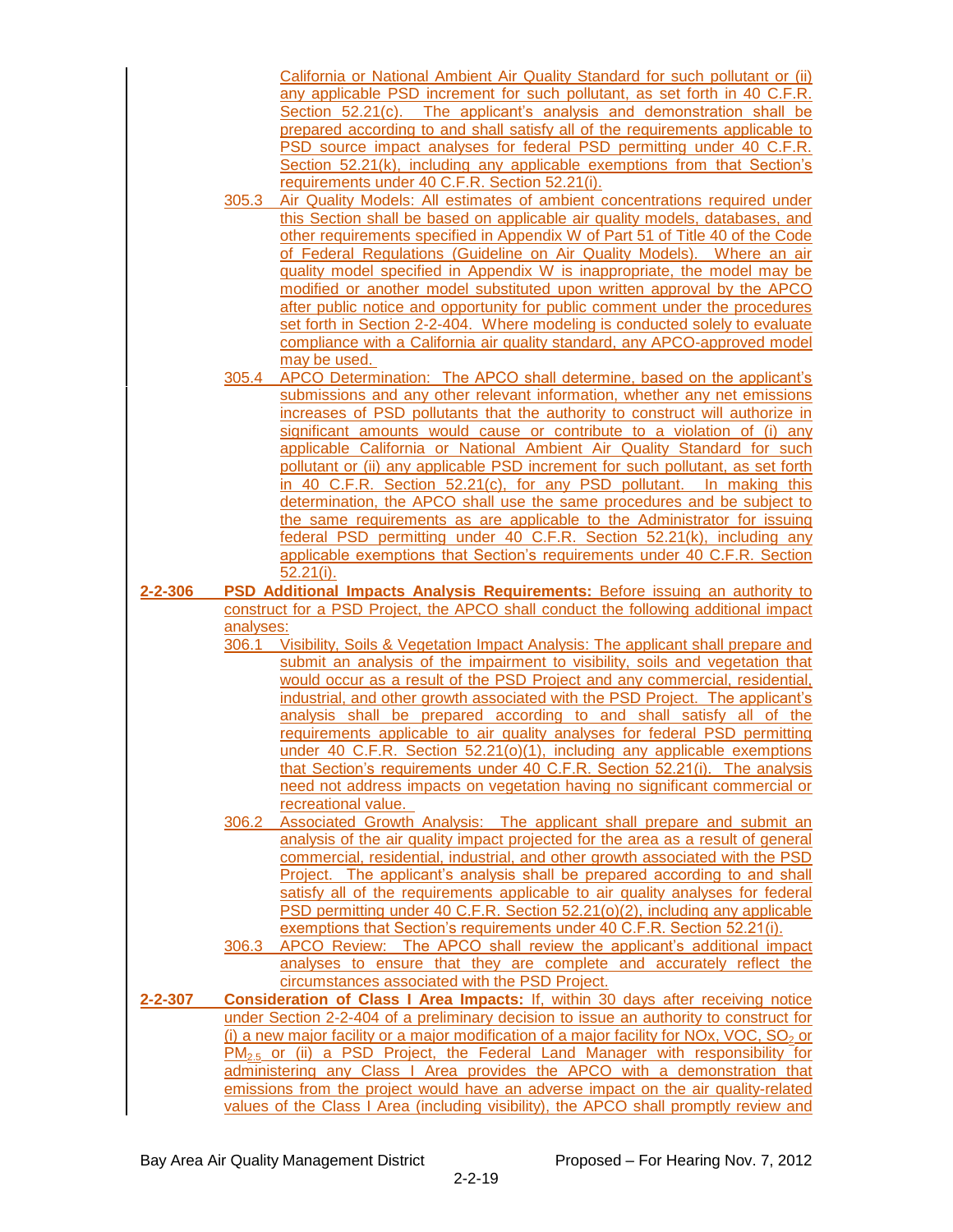consider such demonstration. If the APCO concurs with such demonstration, or if the APCO concludes based on an independent review of the analysis submitted under Section 401.4 that the project will have such adverse impact, the APCO shall, after consultation with the Federal Land Manager and the applicant, deny the application for an authority to construct. If the APCO finds that such demonstration does not establish to the APCO's satisfaction that the project would have such adverse impact, the APCO shall explain its decision (or give notice of where such explanation can be obtained) in any subsequent notice of a public hearing held under Section 2-2-404.7.

- **2-2-308 NAAQS Protection Requirement:** The APCO shall not issue an authority to construct for a new or modified source that will result in a significant net increase in emissions of any pollutant for which a National Ambient Air Quality Standard has been established unless the APCO determines, based upon a demonstration submitted by the applicant, that such increase will not cause or contribute to an exceedance of any National Ambient Air Quality Standard for that pollutant. Such demonstration shall be made using the procedures for PSD Air Quality Impact Analyses set forth in subsections 2-2-305.1 through 2-2-305.4. Such demonstration shall not be required for ozone. A PSD Air Quality Impact Analysis and determination for a new or modified source that satisfies the requirements of Section 2-2-305 shall satisfy the requirements of this Section for all pollutants included in such analysis.
- **2-2-309 Compliance Certification:** The APCO shall not issue an authority to construct for a new major facility or a major modification of an existing major facility unless the applicant provides a list, certified under penalty of perjury, of all major facilities within the state of California owned or operated by the applicant or by any entity controlling, controlled by, or under common control with the applicant and demonstrates by certifying under penalty of perjury that they are either in compliance, or on a schedule of compliance, with all applicable state and federal emission limitations and standards. The APCO may request the applicant to provide any technical information used by the applicant to certify compliance.
- *(Amended June 15, 1994)* **2-2-308 Class I Area Requirements, PSD:** A facility for which the cumulative increases minus the contemporaneous emission reduction credits occurring since the PSD Baseline Date, are greater than zero, and which would construct in a Class I Area or within 10 kilometers (6.2 miles) of a Class I Area, and would have an impact on such area equal to or greater than 1 microgram per cubic meter, shall use BACT on the new or modified facility and shall not cause or contribute to the exceedance of any NAAQS at the point of maximum ground level impact or any PSD increment set forth in Section 2-2-232, and shall perform all analyses required by Sections 2-2-414 and 417.
	- *(Amended June 15, 1994)*
- **2-2-309 Denial for Air Quality Related Values, PSD:** The APCO shall deny any permit application subject to the requirements of Section 2-2-308 where it has been demonstrated by the Federal Land Manager that the permit would authorize emissions which would have an adverse impact on the air-quality-related values (including visibility) of a Class I Area, provided that such demonstration is completed prior to the termination of the public comment period and that the APCO concurs with that demonstration.
- **2-2-310 Denial, Failure to Use BACT:** The APCO shall deny an authority to construct if the APCO finds that the application is subject to Section 2-2-301 and, after notification in writing, the applicant has not provided a control device or technique meeting the requirements defined in Section 2-2-206.
- **2-2-311 Denial, Failure to Provide Offsets:** The APCO shall deny an authority to construct if the APCO finds that the application is subject to Sections 2-2-302 or 303 and, after notification in writing, the applicant has not provided the required offsets to mitigate the emissions increase.
- **2-2-312 Denial, Failure to Meet Permit Conditions:** The APCO shall deny a permit to operate for a source if, after providing written notification to the applicant, if the equipment and an opportunity to remedy any violation, the source is operating in violation of any condition specified in the authority to construct, or if any other source used to provide offsetsemission reduction credits for the projectsource that is owned or operated by the applicant is operating in violation of any permit condition limiting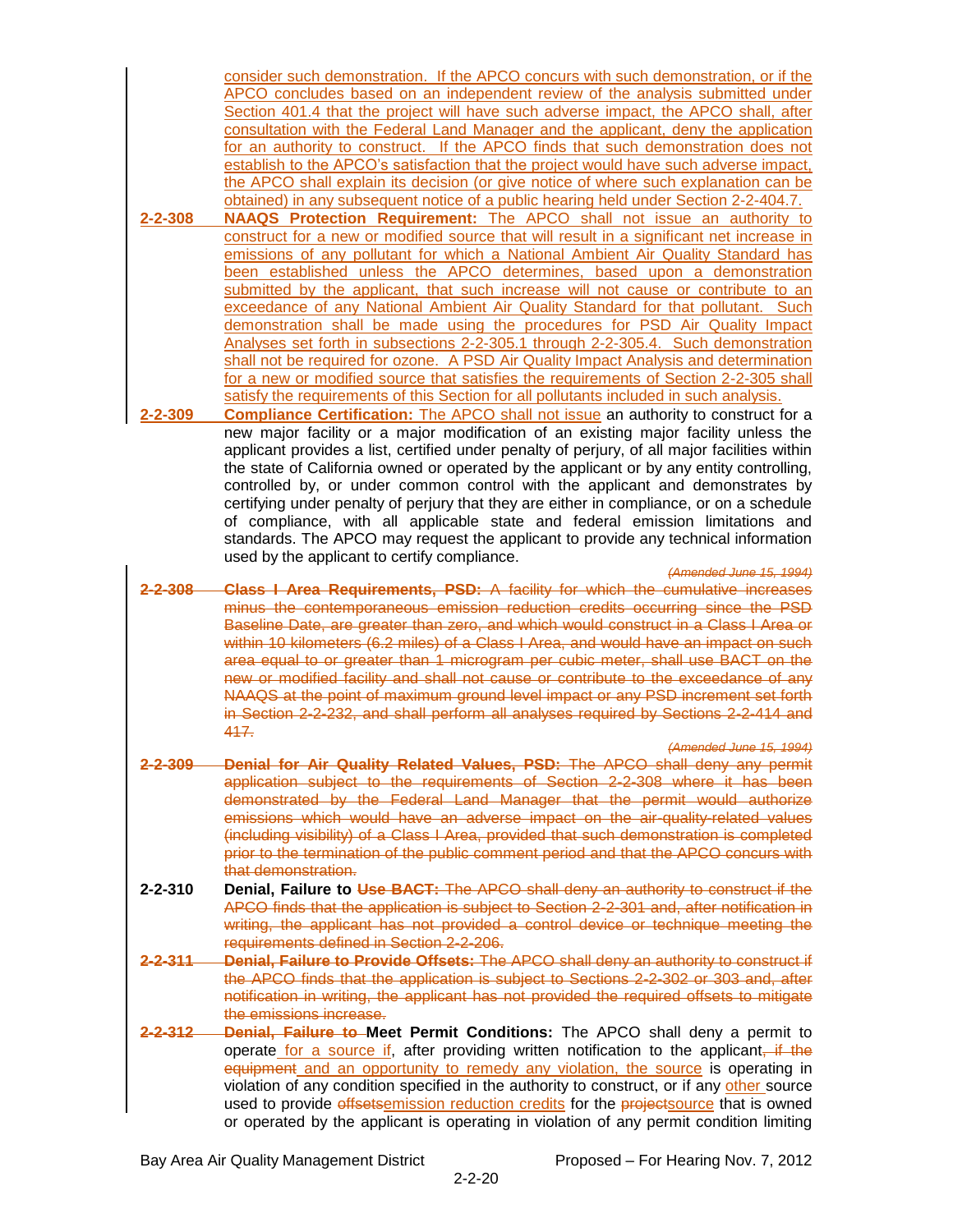emissions such that the required offsetsemission reduction credits are not actually being provided.

**2-2-313 Deleted May 17, 2000**

**2-2-314 Federal New Source Review Applicability:** The requirements of 40 CFR 51.165 are incorporated, by reference, as part of this rule.

*(Adopted June 15, 1994)*

- **2-2-315 Federal Prevention of Significant Deterioration Applicability:** The requirements of 40 CFR 51.166 are incorporated, by reference as part of this rule.
- *(Adopted June 15, 1994)* **2-2-316 No Net Increase Status Report:** The APCO shall publish in conjunction with the triennial update of the Clean Air Plan (CAP), a report demonstrating that the District's permitting program complies with the no net increase requirements of Section 40919 (b) of the Health and Safety Code. This report shall demonstrate that sufficient offsets have been provided, as required by Section 2-2-302, for all permits issued during the previous three year CAP period. This report shall be forwarded to the California Air Resources Board, Stationary Source Division for approval.
- *(Adopted June 15, 1994)* **2-2-317 Maximum Achievable Control Technology (MACT) Requirement:** The APCO shall not issue an Authority to Construct for a new or modified source at a Major Facility of Hazardous Air Pollutants unless the source will meet Best Available Control Technology for Toxics (TBACT), except as provided in Section 2-2-114.

*(Adopted May 17, 2000)*

### **2-2-400 ADMINISTRATIVE REQUIREMENTS**

| $2 - 2 - 401$ | Application: In additionAn application for an authority to construct under this Rule          |
|---------------|-----------------------------------------------------------------------------------------------|
|               | shall conform to the requirements of District Regulation 2-1-402, applications for            |
|               | authorities to construct facilities subject to Rule 2 and shall include all of the following: |
|               | ForA detailed description of the proposed new facilities, which will emit, and<br>401.1       |
|               | for a source(s) or modification which (s) for which the authority to construct is             |
|               | sought, including at a minimum (i) a description of the nature, location, design              |
|               | capacity, and typical operating schedule of the source(s) or modification(s),                 |
|               | including specifications and drawings showing its design and plant layout, and                |
|               | (ii) a detailed schedule for construction of the source(s) or modification(s).                |
|               | All information necessary for the APCO to determine whether the application<br>401.2          |
|               | satisfies the requirements of this Rule, including but not limited to (i) a                   |
|               | demonstration of how the application satisfies applicable BACT standards                      |
|               | under Sections 2-2-301 and 2-2-304, and (ii) the PSD analyses and                             |
|               | demonstrations required under Sections 2-2-305 and 2-2-306, if applicable.                    |
|               | CEQA-related information required under Section 2-1-426; and for a new<br>401.3               |
|               | major facility, and for a modification to a major facility that will increase                 |
|               | emissions by more than 100 tons per year of carbon monoxide–or, 40 tons                       |
|               | per year of either-precursor organic compounds-or, nitrogen oxides, or sulfur                 |
|               | dioxide, or 10 tons per year of $PM2.5$ , an analysis of alternative sites, sizes,            |
|               | production processes, and environmental control techniques for such                           |
|               | proposed source which demonstratethat demonstrates that benefits of the                       |
|               | proposed source significantly outweigh the environmental and social costs                     |
|               | imposed as a result of its location, construction or modification.                            |
|               | 401.2 The information required by the lists and criteria adopted pursuant to Section          |
|               | 65940 of the California Government code that are in effect on the date the                    |
|               | application is filed.                                                                         |
|               | 401.3 CEQA-related information which satisfies the requirements of Requiation 2-1-            |
|               | $426 -$                                                                                       |
|               | 401.4 All information specified in 40 CFR 63.43(e), if the application is subject to the      |
|               | <b>MACT requirement of Section 2-2-317.</b>                                                   |
|               | (Amended 11/20/91: 6/15/94: 5/17/00)                                                          |
| 2-2-402       | Deleted December 21, 2004                                                                     |
| $2 - 2 - 403$ | <b>Deleted October 7, 1998</b>                                                                |
|               | 2-2-404 Authority to Construct. Preliminary Decision: Within 90 days following the            |

acceptance of an application as complete, which is subject to the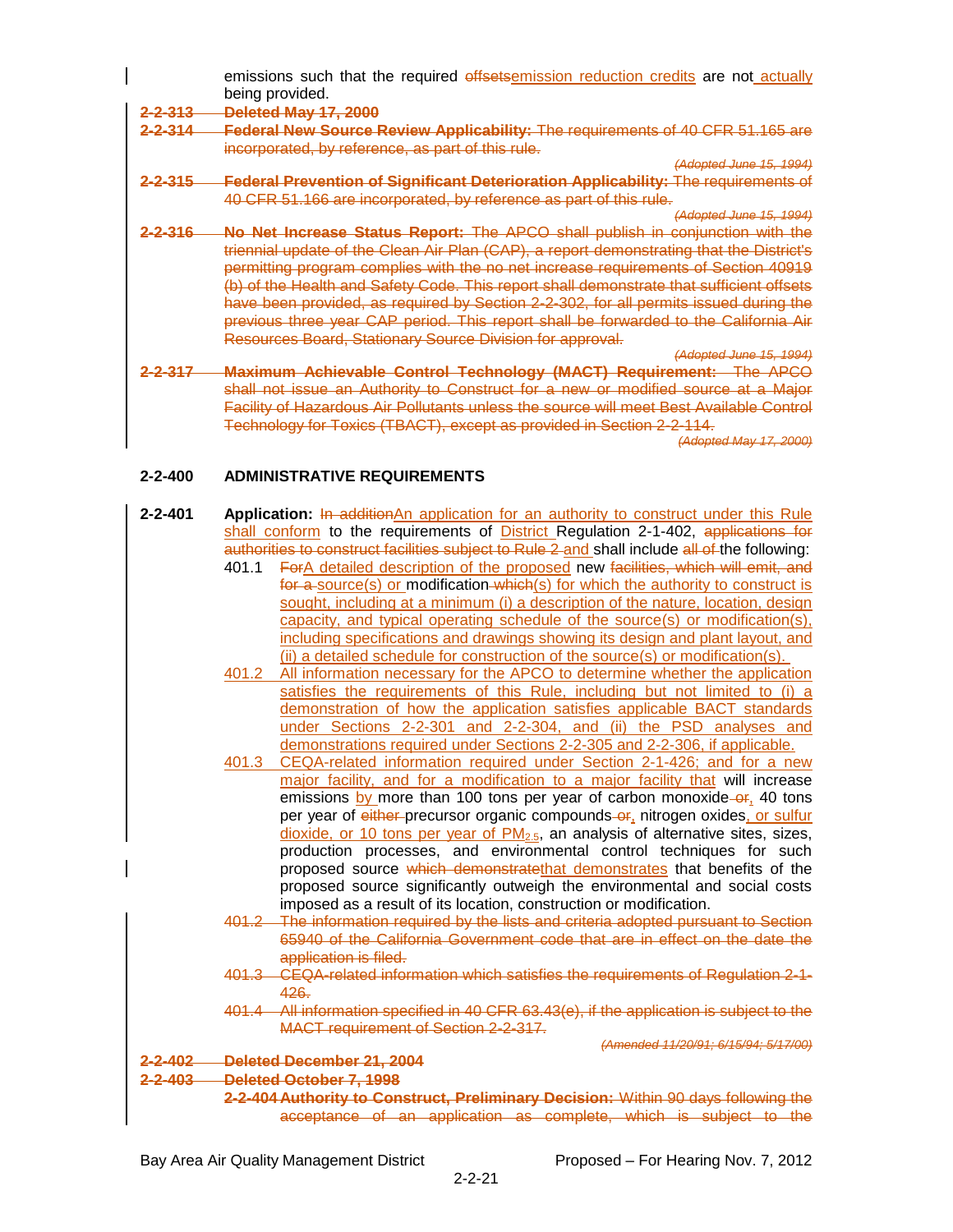|         | requirements of Section 2-2-405, or longer period necessary to satisfy the                                          |
|---------|---------------------------------------------------------------------------------------------------------------------|
|         | requirements of Section 2-2-414, providing that any fees required in                                                |
|         | accordance with Regulation 3 are paid, or with the consent of the applicant,                                        |
|         | such longer period as may be agreed upon401.4If the application is for (i) a new                                    |
|         | major facility or a major modification of major facility for NOx, VOC, SO <sub>2</sub> or                           |
|         | $PM_{2.5}$ or (ii) a PSD Project, and the project will be located in or within 100 km                               |
|         | of a Class I area, the application shall include an analysis of potential impacts                                   |
|         | to air quality related values (including visibility) in such Class I area for review                                |
|         |                                                                                                                     |
|         | and consideration by the Federal Land Manager of such Class I area.                                                 |
|         | 401.5 Any other information requested by the APCO.                                                                  |
| 2-2-402 | Notice to EPA and Federal Land Manager of Receipt of Permit Applications:                                           |
|         | When the APCO receives a complete application for an Authority to Construct for a                                   |
|         | PSD Project, the APCO shall transmit a copy of the complete application to EPA                                      |
|         | Region IX. If the APCO receives a complete application for (i) a new major facility or                              |
|         | a major modification of a major facility for NOx, VOC, $SO_2$ or $PM_{2.5}$ or (ii) a PSD                           |
|         | Project, and the project is located within 100 km of any Class I Area(s), the APCO                                  |
|         | shall transmit a copy of the complete application to the Federal Land Manager(s) with                               |
|         | responsibility for any such Class I Area(s) within 30 days of receipt and at least 60                               |
|         | days prior to holding any public hearing on such application, and shall include the                                 |
|         | applicant's analysis of the anticipated impacts on visibility in such Class I area(s). In                           |
|         |                                                                                                                     |
|         | addition, the APCO shall also notify such Federal Land Manager(s) if the APCO                                       |
|         | receives any advance notification of any such application.                                                          |
| 2-2-403 | Authority to Construct, Preliminary Decision: If an application for an Authority to                                 |
|         | Construct is subject to the public notice and comment requirements of Section 2-2-                                  |
|         | 404, the APCO shall make a preliminary decision as to whether an authority to                                       |
|         | construct shall be approved, or denied. Final action on this application will be taken in                           |
|         | accordance with the requirements of Section 2-2-407 The APCO shall make such                                        |
|         | preliminary decision within 90 days following the acceptance of the application as                                  |
|         | complete, provided that any fees required in accordance with Regulation 3 are paid;                                 |
|         | or within a longer time period if necessary to complete any PSD impact analyses                                     |
|         | required under Sections 2-2-305 and 2-2-306, if necessary to complete any CEQA                                      |
|         | analyses if the District is the CEQA Lead Agency, or if consented to by the applicant.                              |
|         | 404.1 When the District is the CEQA Lead Agency for a project, the 90-day limit for                                 |
|         | issuing a preliminary decision shall be suspended until the draft EIR or                                            |
|         | Negative Declaration is available for the APCO's consideration and public                                           |
|         | review.                                                                                                             |
|         | (Amended 11/20/91; 5/17/00)                                                                                         |
|         | 2-2-405404 Publication of Notice and Opportunity for Public Comment: If the application is                          |
|         | for $(i)$ a new major facility or a major modification of an existing major facility, $er$                          |
|         | requires a PSD-(ii) any new facility, or a modification of any existing facility, that will                         |
|         | involve an increase in emissions of CO, NOx, SO <sub>2</sub> , PM <sub>10</sub> , PM <sub>2.5</sub> , VOC, or lead, |
|         | calculated in accordance with Section 2-2-604, in an amount that is significant as                                  |
|         | defined in Section 2-2-227.2, or (iii) a PSD Project, the APCO shall provide notice of                              |
|         | the preliminary decision made under Section 2-2-403 according to the following                                      |
|         | procedures:                                                                                                         |
|         | The APCO shall publish a notice stating the preliminary decision of the APCO<br>404.1                               |
|         | and inviting written public comment on it. The notice shall state the location                                      |
|         | of the information available pursuant to Section 2-2-405, the procedures and                                        |
|         | deadlines for submitting written public comments, and the opportunity for                                           |
|         | requesting a public hearing pursuant to subsection 404.7.                                                           |
|         |                                                                                                                     |
|         | If the application is for a PSD Project, the notice shall also state the degree of<br>404.2                         |
|         | PSD increment consumed if a PSD increment consumption analysis, or is                                               |
|         | subject to the MACT requirement, the APCO shall within 10 days of the                                               |
|         | notification of the applicant, cause to have published has been conducted.                                          |
|         | The APCO shall publish the notice prominently on the District's internet<br>404.3                                   |
|         | website in a manner that will provide the public with routine and ready access;                                     |
|         | and if the application is for a new major facility or a major modification of an                                    |
|         | existing major facility, or for a PSD Project, the APCO shall also publish the                                      |
|         | notice prominently in at least one newspaper of general circulation within the                                      |
|         | District, a prominent notice stating the preliminary decision of the APCO, the                                      |
|         |                                                                                                                     |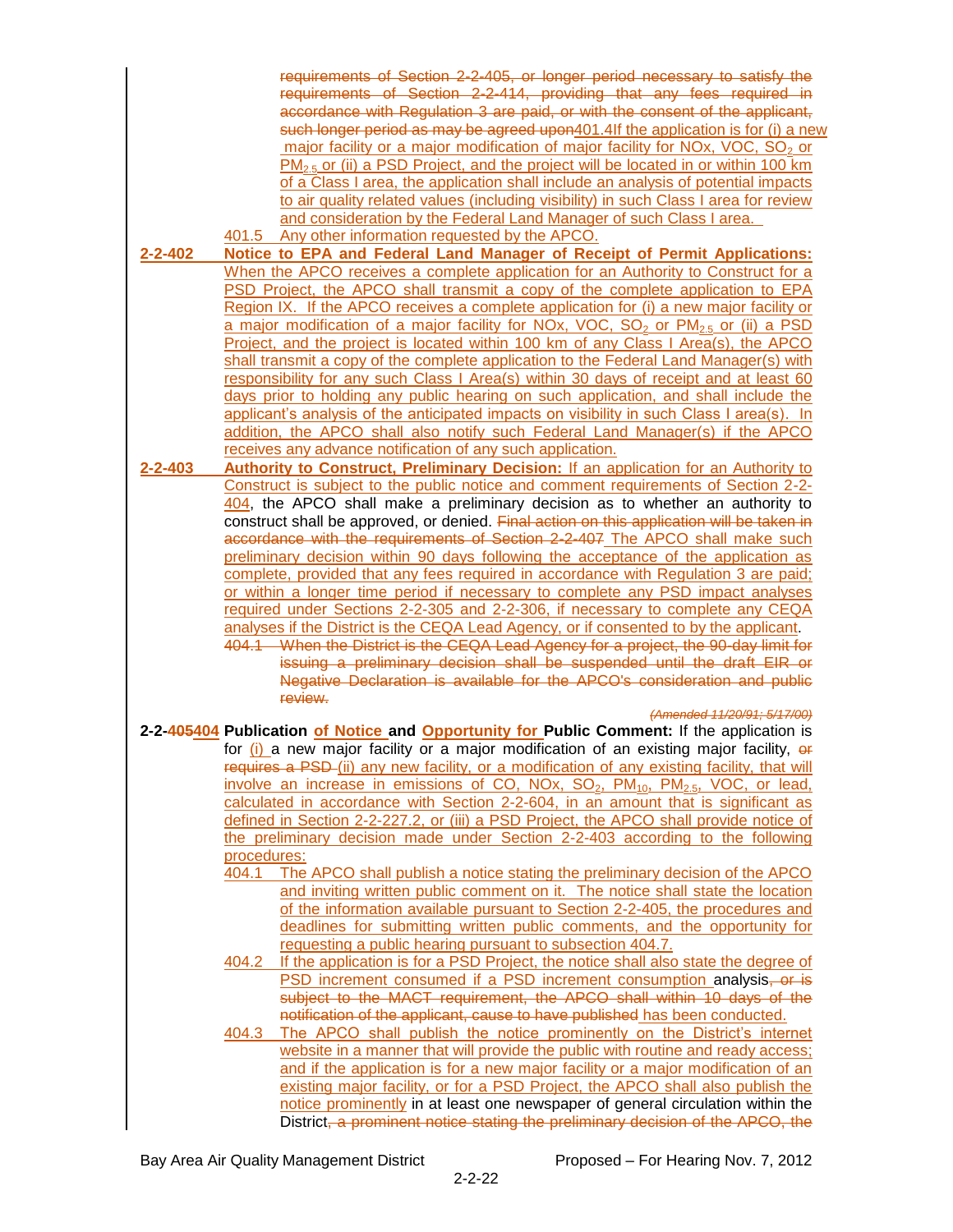location of the information available pursuant to Section 2-2-406, and inviting written public comment for a 30 day period following the date of publication. Written notice of the preliminary decision shall be sent.

- 404.4. The APCO shall transmit a copy of the notice to the ARB, the regional office of the; EPA and Region IX; adjacent air districts. A copy of this notice shall be provided to; the chief executive(s) of the city and county where the facility is located; the California State Lands Commission; any Indian Governing Body whose lands may be affected by the new or modified source(s) that is the subject of the notice; any person who requests such specific notification in writing. During this; and, if the application is for a PSD Project located within 100 km of any Class I Area(s), the Federal Land Manager(s) with responsibility for any such Class I Area(s).
- 404.5 If the District is the CEQA Lead Agency with respect to the application, the APCO shall also ensure that the applicable CEQA notice and comment requirements are followed with respect to any CEQA document.
- 404.6 The APCO shall provide a period of at least 30 days following publication of the notice required under this Section for members of the public to submit written comments, and may extend the public comment period, which may be extended by the APCO, the for good cause.
- 404.7 The APCO may elect to hold a public meeting to receive verbal comment from the public. The written notice shall contain the degree of PSD increment consumedwritten and verbal comments from the public during the public comment period if the APCO finds that a public meeting is warranted and would substantially enhance public participation in the decision-making process. If the APCO elects to hold a public meeting, the APCO shall provide at least 30 days public notice of such meeting in the same manner as is required for the notice of preliminary decision, and the public comment period under Section 2-2-404.6 shall be extended, at a minimum, until the end of the public meeting.
- **2-2-405**.1In addition to the above requirements, for any application for which the District is a Lead Agency under CEQA, the public notice required pursuant to this Section 2-2-405 shall provide public notice of the availability of a Draft EIR, a Negative Declaration or a Notice of Exemption, as applicable.
- *(Amended May 17, 2000)* **2-2-406 Public Inspection:** The If an application for an Authority to Construct is subject to the public notice and comment requirements of Section 2-2-404, the APCO shall make available for public inspection, at District headquarters, the information submitted by the applicant, and if applicable the APCO's analysis, and thethe APCO's preliminary decision to grant or deny the authority to construct including any proposed conditions, including and the reasons therefore., and any other relevant information on which the APCO's preliminary decision is based. Any such information shall also be transmitted, upon request, to ARB and EPA Region IX. In making information available for public inspection, the APCO shall consider any claims by the applicant regarding the confidentiality of trade secrets, as designated by the applicant prior to completion of the application, shall be consideredsubmission, in accordance with Section 6254.7 of the California Government Code. Furthermore, all such information shall be transmitted, upon the date of publication, to the ARB and the regional office of the EPA if the application is subject to the requirements of Section 2-2-405.
- **2-2-407406 Authority to Construct, Final Action:** If thean application is for a new major facility or a major modification of an existing major facility, or requires a PSD analysis, or an Authority to Construct is subject to the MACT requirement, the APCO shall within 180 days following the acceptance of the application as complete, or a longer time period agreed upon, public notice and comment requirements of Section 2-2-404, the APCO shall consider all public comments received and shall take final action on the application -: (i) within 60 days after considering all public comments. Written notice of the final decision shall be provided to the applicant, the ARB and the EPA, and, if the District is a Lead Agency under CEQA, to any person who has commented on a Draft EIR. The final action will also be published in at least one newspaper of general circulation within the District, and the notice and supporting documentation shall be available for public inspection at District headquarters.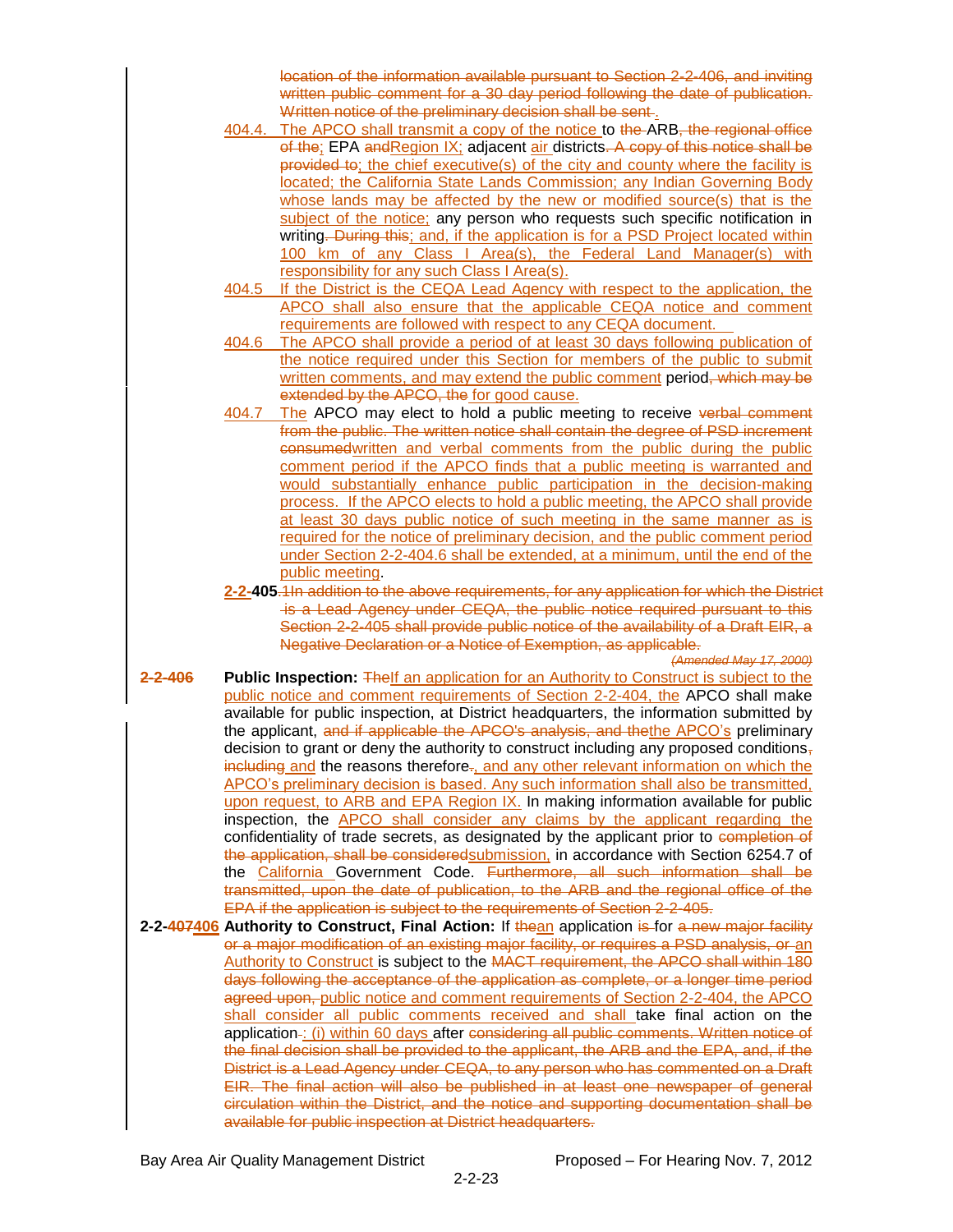| 407.1   | Notwithstanding the requirement of this Section 2-2-407 that the APCO shall act                                     |
|---------|---------------------------------------------------------------------------------------------------------------------|
|         | within 180 days after the application is accepted as complete, the APCO shall not                                   |
|         | take final action on the application for any project for which an-the close of the public                           |
|         | within 30 days after final approval<br><b>CEQA</b><br><b>Negative</b><br>period.<br>a<br><b>or</b><br>0t<br>comment |
|         | <b>Declaration or Environmental Impact Report or a Negative Declaration has been</b>                                |
|         | prepared pursuant to the requirements of CEQA until a Final EIR for that project has                                |
|         | been certified and the APCO has considered the information contained in that Final                                  |
|         | EIR, or a Negative Declaration for that project has been approved. If the specified 180                             |
|         | day period has elapsed prior to the certification of the Final EIR or the approval of the                           |
|         | Negative Declaration, the APCO shall take final action on the application within 30                                 |
|         | days after the certification of the Final EIR or approval of the Negative Declaration.for                           |
|         | the project (if applicable), whichever is later; and (ii) if the application is for a PSD                           |
|         | Project, no later than one year after receipt of the complete application (unless a                                 |
|         | longer period is necessary and is consented to by the applicant). At the time of such                               |
|         | final action, the APCO shall:                                                                                       |
|         | (Amended May 17, 2000)                                                                                              |
| 2-2-108 | <b>Deleted May 17, 2000.</b>                                                                                        |

- 406.1 Prepare and make publicly available a written response to any public comments received explaining how the APCO has considered such comments in making a final decision; and
- 406.2 Provide written notice of the final decision to the applicant, ARB, EPA Region IX, any person who submitted comments during the public comment period or requested written notice of the final action, and, if the District is a Lead Agency under CEQA, in accordance with all applicable CEQA public notice and comment requirements.
- **2-2-2-409 Requirements407 Issuance, Permit to Operate:** As a condition Before issuing a permit to operate for a source subject to the issuancerequirements of a Permit to Operatethis Rule, the APCO shall requireensure that the new or modified source and the sources which provide offsets be operated in the manner assumed in making the analysis required to determinefollowing requirements have been met:
	- 407.1 The APCO shall ensure that all conditions specified in the authority to construct have been and are being complied with, or in the case of conditions with a future compliance with this Regulationdate, that such conditions are reasonably expected to be complied with by the applicable compliance date.
	- 409.1 The permit to operate of any source used to provide offsets shall be conditioned to insure that the emission reductions will be enforceable and shall continue for the reasonably expected life of the proposed source. If offsets are obtained from a source for which there is no permit to operate, either a permit shall be obtained or a written contract407.2If the permit is for a source for which the applicant complied with the offset provisions of Sections 2-2-302 or 2-2-303 with emission reduction credits generated after the application date:
	- 2.1 The APCO shall be required between the applicant and the owner or operator of such source, which contract, by its terms, shall be enforceable by the APCO to ensure that such reductions ensure that such emission reduction credits took effect or will continue for the duration of the life of the proposed source.
		- **2-2-410 Issuance, Permit to Operate:** The APCO shall issue a permit to operate a source subject to the requirements of this Rule if it is determined that any offsets required, as a condition of an authority to construct or amendment to a permit to operate, will commencetake effect no later than the initial operation of the new source or withinsource (or, for a source that is a replacement unit, as defined in 40 C.F.R. Section 51.165(a)(1)(xxi), that will replace an existing source in whole or in part, with respect to emission reduction credits being generated by the shutdown of the existing source being replaced, no later than 90 days after initial operation of the modified source, and that the offsets shall be maintained throughout the operation of the new or modified source which is the beneficiary of the offsets. Further, the APCO shall determine that all conditions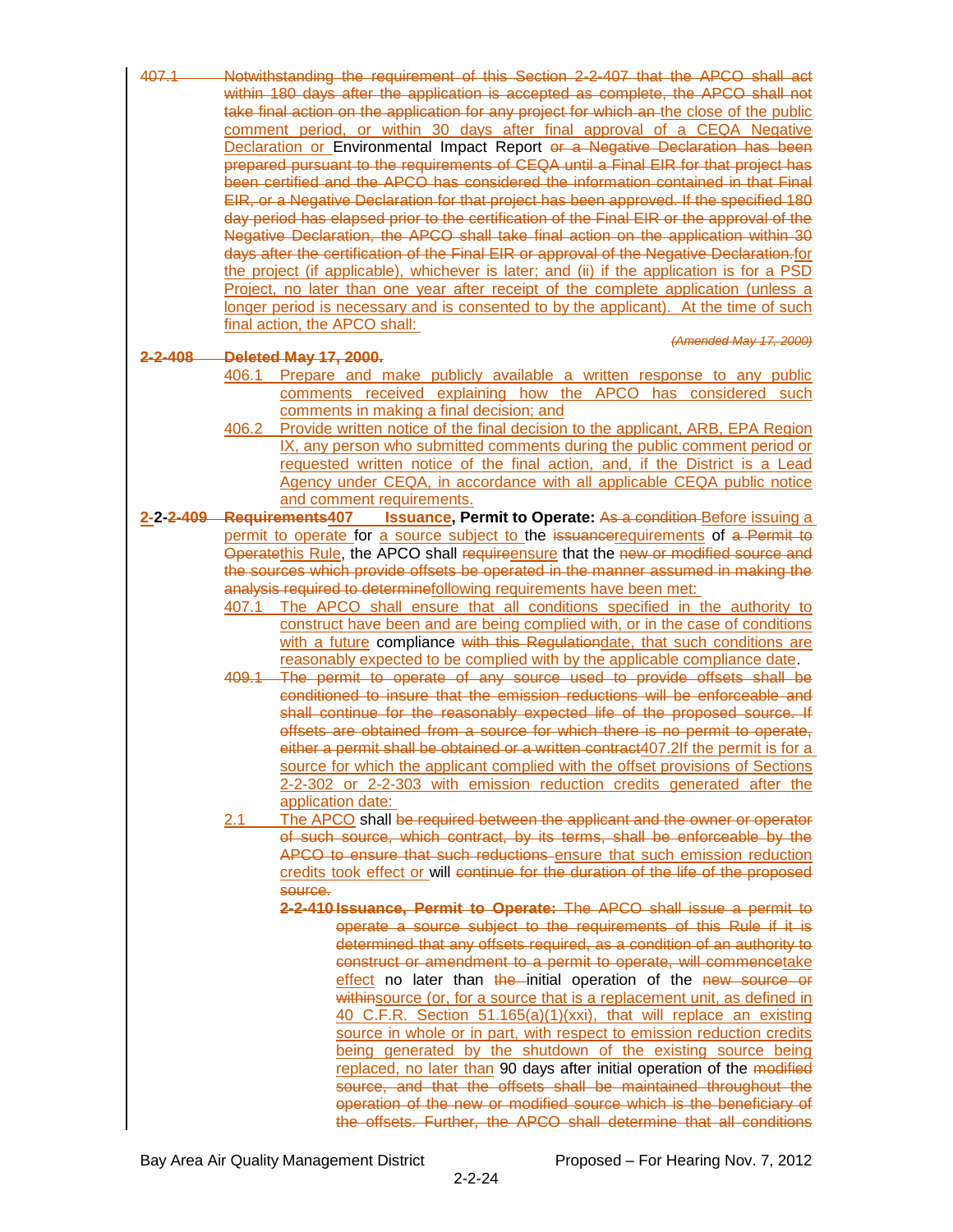| 2-2-408               | specified in the authority to construct have been or will be likely<br>complied with by any dates specified. Where a new or modified<br>source is, in whole or in part, a replacement for an existing source on<br>the same property, the APCO may allow a maximum of 90 days as a<br>start-up period for simultaneous operation of the existing source and<br>the new source or replacement.replacement unit); and<br>2-2-4112.2The APCO shall ensure that such emission reduction credits shall be<br>maintained throughout the operation of the source.<br>Permit to Operate, Final Action: The APCO shall take final action to approve,<br>approve with conditions, or disapprove a permit to operate a source subject to this<br>Rule within 6090 days after start-up of the new or modified source. However, failure to<br>act within the 60 day period, unless thesuch time period is extended with the written<br>concurrence of the applicant, shall be deemed to be a denial of the permit. Such<br>denial may be appealed to the Hearing Board in accordance with the provisions of<br>Regulation 2-1-410<br>(Amended November 20, 1991) |
|-----------------------|-----------------------------------------------------------------------------------------------------------------------------------------------------------------------------------------------------------------------------------------------------------------------------------------------------------------------------------------------------------------------------------------------------------------------------------------------------------------------------------------------------------------------------------------------------------------------------------------------------------------------------------------------------------------------------------------------------------------------------------------------------------------------------------------------------------------------------------------------------------------------------------------------------------------------------------------------------------------------------------------------------------------------------------------------------------------------------------------------------------------------------------------------------|
| 2-2- <del>413 —</del> | 2-2-412409 Source Obligation, Relaxation of Enforceable Conditions: At such time as the<br>applicability of any requirement of this Rule would be triggered by an existing source<br>or facility, solely by virtue of a relaxation of any enforceable limitation on the capacity<br>of the source or facility to emit a pollutant, then the requirements of this Rule shall<br>apply to the source or facility in the same way as they would apply to a new or<br>modified source or facility otherwise subject to this Rule.<br><b>Deleted May 17, 2000.</b>                                                                                                                                                                                                                                                                                                                                                                                                                                                                                                                                                                                       |
| $2 - 2 - 414$         | PSD Air Quality Analysis: An application for an authority to construct a facility                                                                                                                                                                                                                                                                                                                                                                                                                                                                                                                                                                                                                                                                                                                                                                                                                                                                                                                                                                                                                                                                   |
|                       | subject to the requirements of Sections 2-2-304, 305, 306 or 308 shall contain the<br>following:<br>414.1 A modeling analysis, as defined in Section 2-2-222, demonstrating to the<br>satisfaction of the APCO the air quality impacts of the new or modified facility<br>(including impacts of non-criteria pollutants if required under Section 2-2-<br>306). The analysis shall include meteorological and topographic data<br>necessary to estimate such impact. If the maximum air quality impacts of the<br>new or modified facility do not exceed the significance levels for air quality<br>impacts, as defined in Section 2-2-233, no further analysis under this Section<br>will be required unless the facility is subject to the Class I area requirements<br>of Section 2-2-308.<br>414.2 A demonstration by modeling to the satisfaction of the APCO that the                                                                                                                                                                                                                                                                         |
|                       | allowable emission increases from the new or modified facility, in conjunction<br>with all other applicable emissions, would not cause or contribute to a<br>violation of an air quality standard or an exceedance of any applicable PSD<br>increment. A new or modified facility will be considered to cause or contribute<br>to a violation of an air quality standard when the increase in emissions would<br>cause a significant air quality impact at any locality that does not or would not<br>meet the applicable air quality standard.<br>414.3 For determining whether the emission increases from the new or modified                                                                                                                                                                                                                                                                                                                                                                                                                                                                                                                    |
|                       | facility would cause or contribute to an air quality standard violation or an<br>exceedance of a PSD increment, an analysis of the existing air quality in the<br>impact area of the new or modified facility that includes one year of<br>continuous ambient air quality monitoring data. The continuous air quality<br>monitoring data shall have been gathered over a period of at least one year<br>preceding the receipt of a complete application. The APCO may approve a<br>shorter period (but not less than four months) provided that the period of<br>monitoring includes the time frame when maximum concentrations are<br>expected. The APCO may approve modeling in lieu of ambient air quality<br>monitoring for pollutants for which no air quality standard exists.<br>414.4 For pollutants for which PSD increments have been established, a PSD                                                                                                                                                                                                                                                                                  |
|                       | increment consumption analysis that includes:<br>4.1 Establishment of the baseline area(s) affected by the new and modified<br>facility, and the corresponding baseline date(s);                                                                                                                                                                                                                                                                                                                                                                                                                                                                                                                                                                                                                                                                                                                                                                                                                                                                                                                                                                    |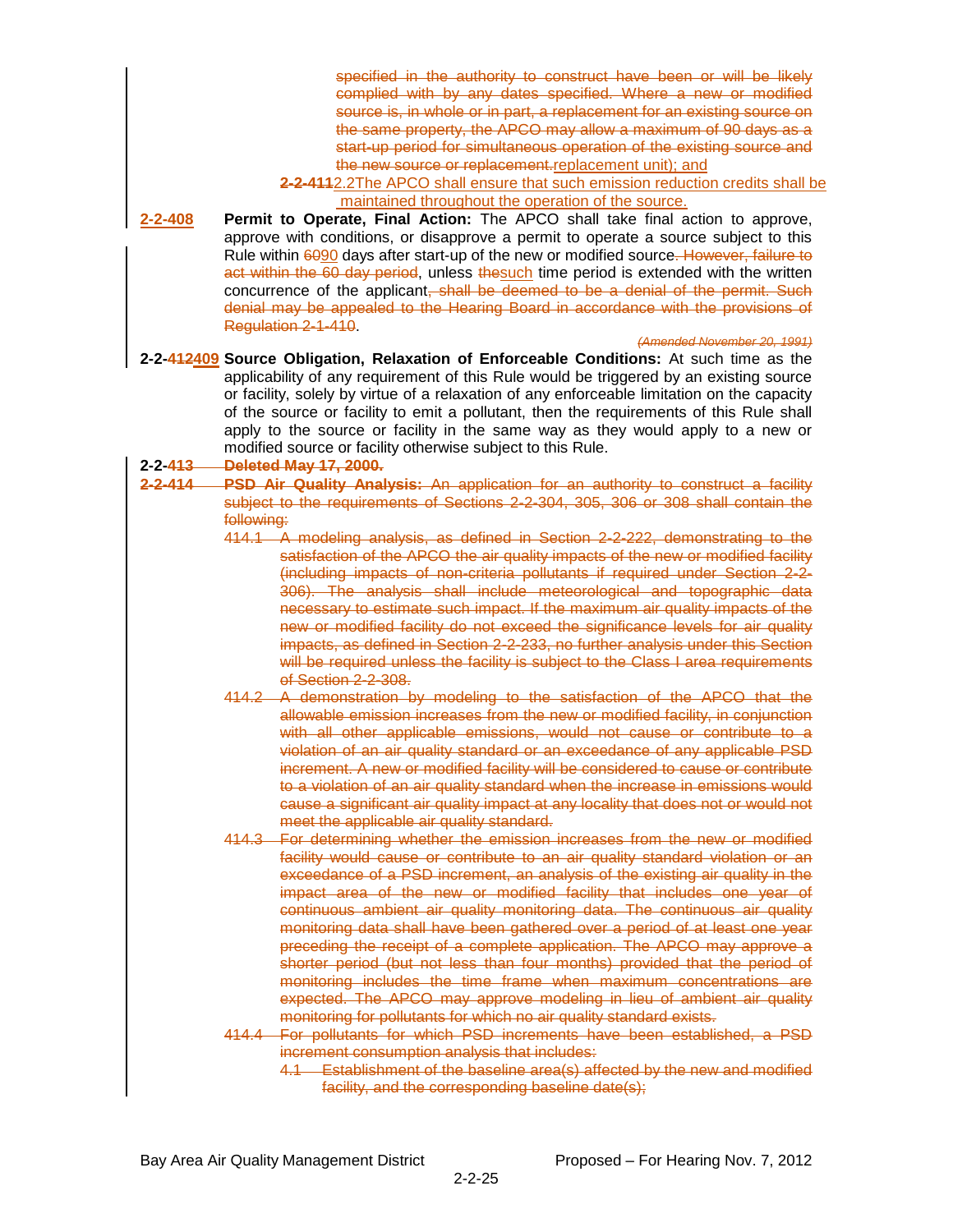- 4.2 An analysis of the air quality impact of all increment-consuming emissions within the impact area of the new or modified facility, and those increment-consuming emissions outside the impact area that may have a significant air quality impact within the impact area; and,
- 4.3 An analysis of the air quality impact, and the nature and extent of any or all general commercial, residential, industrial, and other growth which has occurred since the baseline date in the impact area of the new or modified facility.
- **2-2-415 Notice to EPA and Federal Land Manager:** On the date of a complete application subject to Section 2-2-308, the APCO shall provide a copy of the complete application to the EPA, the Federal Land Manager for the affected Class I Area, and to the federal official charged with direct responsibility for management of any lands within the Class I area. The APCO shall also send a copy of the preliminary decision and the APCO's analysis to the above agencies.
- **2-2-416 Report, PSD Increment Consumption:** The District shall conduct an annual review of the increment status for each attainment pollutant, and the APCO, upon request of the Board of Directors, shall provide a report on the consumption of PSD increments which have occurred during the period of interest.
- **2-2-417 Visibility, Soils, and Vegetation Analysis:** An application for a permit subject to the requirements of Section 2-2-414 shall contain an analysis of the impairment to visibility, soils and vegetation that would occur as a result of the new or modified source and the general commercial, residential, industrial and other growth associated with the source or modification. The applicant need not provide an analysis of the impact on vegetation if it has no significant commercial or recreational value.
- **2-2-418 PSD Analysis Stack Heights:** For the purposes of modeling, stack heights beyond what is required by good engineering practices shall not be allowed. This requirement should not be perceived to be a limit on the actual constructed height of a stack. The method to calculate good engineering stack height is referenced in Section 2-2-602.
- 2-2-419410 **Permit Conditions:** The APCO may require include any permit condition necessary to insure compliance with this Rule to be included in an authority to construct or permit to operate. This may include that the APCO determines is necessary to ensure compliance with this Rule, including but not limited to conditions controlling the operation of the source, of its abatement equipment, or of sources used to provide mitigation (offsets). Conditionsgenerate emission reduction credits to comply with Sections 2-2-302 or 2-2-303. Such conditions may have a future effective date and may be made conditional on the results of source tests, ground level monitors or public complaints.
	- 419.1 All emission reduction credits shall be enforceable by permit conditions; such permit conditions shall constitute applicable requirements of the State Implementation Plan for purposes of Section 113 and 304 of the Clean Air Act and are enforceable in the same manner as other SIP requirements.

*(Amended June 15, 1994)*

|                    | <u>דרטטר וטורט וטווורקן</u>                                                               |
|--------------------|-------------------------------------------------------------------------------------------|
| 2-420              | Deleted March 1, 2000                                                                     |
| <del>2-2-421</del> | Offset Deferral, Annual Permit Renewal: Whenever offsets are required by Section          |
|                    | 2-2-302 or 303, a person has the option to defer providing the offsets until the time of  |
|                    | the annual permit renewal provided:                                                       |
|                    | The facility demonstrates that they have valid Banking Certificates adequate              |
|                    | to cover their offset obligation. Offsets deferred under the provisions of this           |
|                    | Section shall be provided by the facility at least 30 days prior to the date of           |
|                    | annual permit renewal, and                                                                |
|                    | The facility does not have a cumulative increase greater than 15 tons per<br><u>AQ1 Q</u> |
|                    | year for the pollutant or pollutants subject to the offset requirement(s).                |
|                    | (Adopted June 15, 1994)                                                                   |
| ハつつ                | <del>Offset Refunds: Whenever an authorized source is either not constructed or is</del>  |
|                    | constructed and operated to result in lower emissions than the amount authorized.         |
|                    | the APCO shall issue a certificate refunding the excess offsets. The APCO shall add       |
|                    | appropriate conditions to the operating permits to make the new emission levels           |
|                    | enforceable.                                                                              |

*(Adopted October 7, 1998)*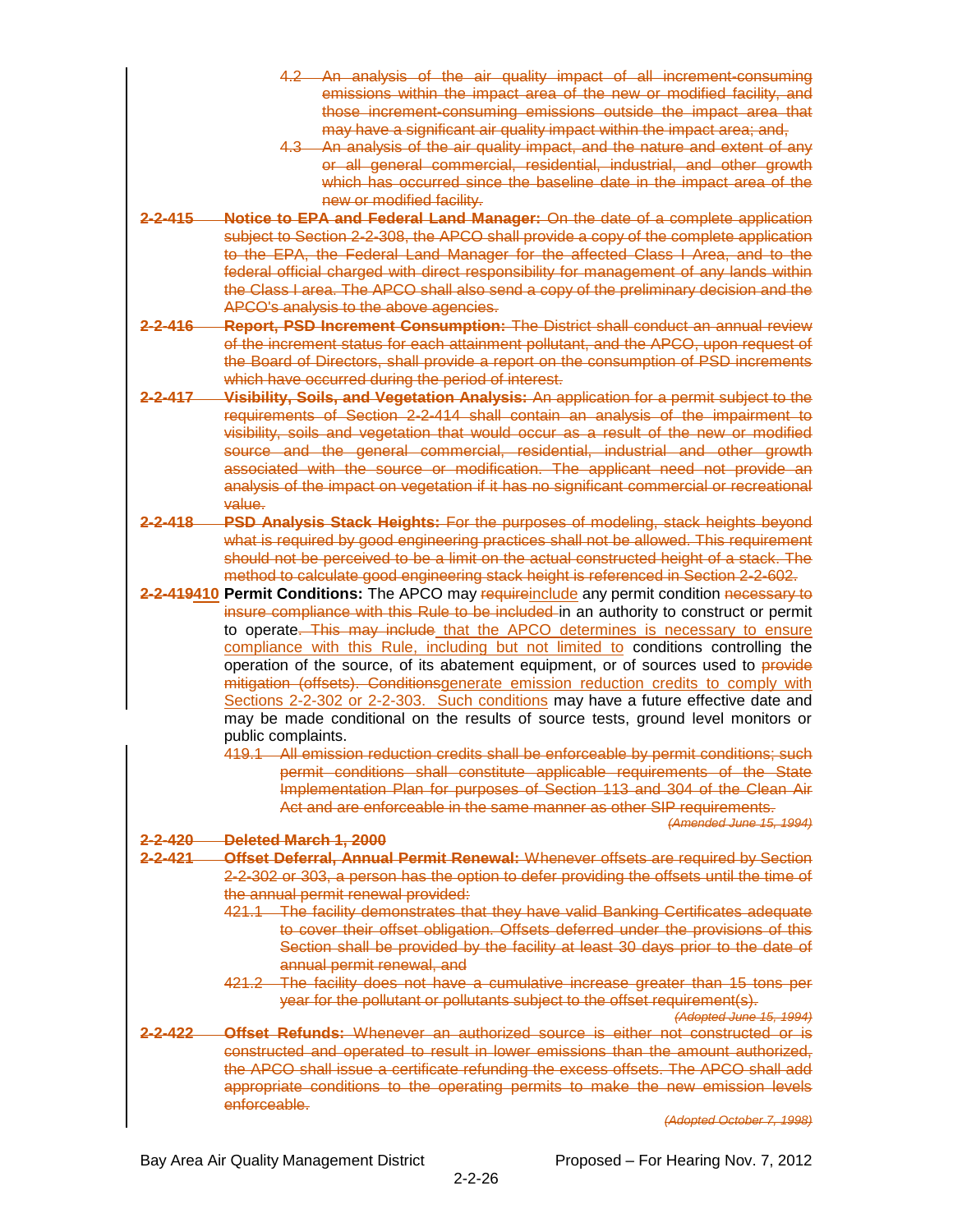|               | 2-2-4232-2-411 Offset Refunds: The APCO may refund offsets provided for an authority to constru                                                                            |
|---------------|----------------------------------------------------------------------------------------------------------------------------------------------------------------------------|
|               | ct or permit to operate, and waive any associated banking fees, under the following<br>circumstances:                                                                      |
|               | 411.1<br>Where an applicant has provided offsets in excess of those required for an                                                                                        |
|               | authority to construct or permit to operate, the APCO shall upon request of                                                                                                |
|               | the applicant refund the difference between the amount of offsets provided                                                                                                 |
|               | and the amount of offsets required.<br>Whenever a source for which the owner or operator has provided offsets is                                                           |
|               | 411.2<br>not constructed (or is constructed but never operated), and the authority to                                                                                      |
|               | construct or permit to operate for the source has expired or has been                                                                                                      |
|               | surrendered by the applicant, the APCO shall upon request of the applicant                                                                                                 |
|               | refund the offsets provided in connect with the authority to construct or permit                                                                                           |
|               | to operate.                                                                                                                                                                |
| $2 - 2 - 412$ | Demonstration of <b>NOx and POC</b> Offset Program Equivalence: By March 1 of<br>each year, the District shall submit to EPA a demonstration that NOx and POC offsets      |
|               | provided for all new and modified sources within the District, less adjustments to                                                                                         |
|               | those offsets for federal purposes occurring between credit generation and use,                                                                                            |
|               | exceed federal offset requirements for new major sources or major modifications at                                                                                         |
|               | major stationary sources. Adjustment to emission reductions for federal purposes will                                                                                      |
|               | be required if any of the following occur between the time the credit is generated and                                                                                     |
|               | the time the credit is used:                                                                                                                                               |
|               | 423412.1 BAAQMD adopts a relevant measure or rule that is required for purposes of<br>federal attainment demonstration requirements.                                       |
|               | 423412.2 A relevant rule or measure is approved into the State Implementation Plan                                                                                         |
|               | applicable in the BAAQMD;                                                                                                                                                  |
|               | 423412.3 EPA promulgates a relevant final rulemaking for either a New Source Perfor                                                                                        |
|               | mance Standard or a Maximum Achievable Control Technology Standard.                                                                                                        |
|               | The demonstration shall include:<br>423412.4                                                                                                                               |
|               | Emission increases represented by all authorities to construct new major<br>facilities and major modifications at major facilities issued during the three                 |
|               | calendar years preceding the demonstration date;                                                                                                                           |
|               | A list of all emission reductions used to offset those emission increases;<br>423412.5                                                                                     |
|               | 423412.6 The emission baselines that were used to calculate the emission reduction;                                                                                        |
|               | 423412.7The source type, size and category that had generated the emission reduction                                                                                       |
|               | credit;<br>423412.8 All relevant rules that have been adopted or promulgated since the emission                                                                            |
|               | reduction had occurred.                                                                                                                                                    |
|               | Adjustments to emission reduction frofor federal purposes for all affected<br>4 <del>23</del> 412.9                                                                        |
|               | projects.                                                                                                                                                                  |
|               | 423412.10 All of the above for as many non-major projects as are needed to demon                                                                                           |
|               | strate equivalence.<br>If the analysis fails to make the required demonstration, the District shall provide                                                                |
|               | sufficient offsets to make up the difference out of the small facility bank. If the small                                                                                  |
|               | facility bankSmall Facility Banking Account. If the Small Facility Banking Account                                                                                         |
|               | does not contain the necessary surplus emission reductions, the District shall obtain                                                                                      |
|               | the necessary surplus emission reductions.                                                                                                                                 |
| $2 - 2 - 413$ | (Adopted May 17, 2000)                                                                                                                                                     |
|               | No Net Increase Status Report: The APCO shall publish, in conjunction with the<br>triennial update of the Clean Air Plan (CAP), a report demonstrating that the District's |
|               | permitting program complies with the no-net-increase requirements of Section                                                                                               |
|               | 40919(b) of the Health and Safety Code. This report shall demonstrate that sufficient                                                                                      |
|               | offsets have been provided, as required by Section 2-2-302, for all permits issued                                                                                         |
|               | during the previous three year CAP period. This report shall be forwarded to the                                                                                           |
|               | California Air Resources Board, Stationary Source Division, for approval.                                                                                                  |
| 2-2-414       | <b>BACT Workbook:</b> The APCO shall publish and periodically update a BACT<br>Workbook specifying the BACT requirements for commonly permitted sources. BACT              |
|               | will be determined for a source on a case-by-case basis, using the workbook as a                                                                                           |
|               | guidance document, as the most effective control device or technique or most                                                                                               |
|               | stringent emission limitation that meets the requirements of Section 2-2-202.                                                                                              |
|               |                                                                                                                                                                            |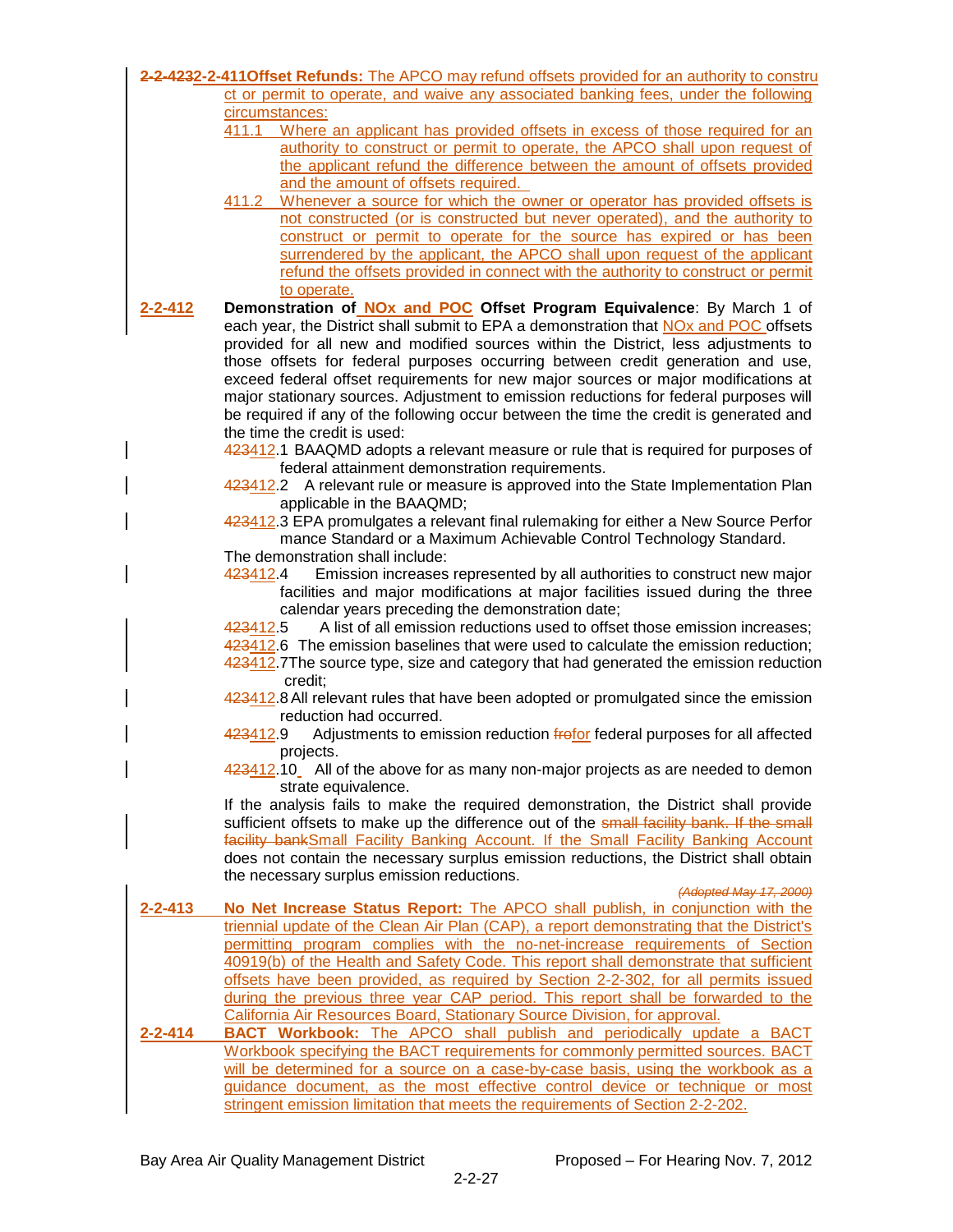### **2-2-500 MONITORING AND RECORDS**

#### **2-2-501 PSD Pre-Construction Ambient Air Monitoring:** An applicant subject to the requirements of subsection 2-2-414.3 shall meet the following requirements:

- 501.1 Prior to commencing pre-construction ambient air monitoring, receive written approval from the APCO regarding the selection and operation of monitoring stations.
- 501.2 Operate the monitoring stations in accordance with the provisions of Appendix B to 40 CFR 58. The APCO may approve the use of District air monitoring data as part of the PSD air quality analysis required by Section 2- 2-414.
- **2-2-502 PSD Post-Construction Monitoring:** The APCO may require as a condition in an authority to construct that the owner or operator of a facility subject to the requirements of Section 2-2-414 shall, after construction of the facility or modification, for which the authority to construct is issued must conduct such ambient air quality monitoring as the APCO specifies in the authority to construct or the permit to operate. The monitoring shall determines is necessary to determine the effect that emissions from the facility or modification may have, or are having, on air quality in the area. All air monitoring shall be performed in accordance to the Manual of Procedures, Volume VI and 40 CFR Appendix B.

# **2-2-600 MANUAL OF PROCEDURES**

- **2-2-601 Ambient Air Quality Monitoring:** Any person subject to the ambient Ambient air quality monitoring requirements of required pursuant to this Rule shall usebe conducted in accordance with the methods prescribed in the Manual of Procedures, Volume VI., and 40 C.F.R. Part 58, Appendix B.
- **2-2-602 Good Engineering Practice (GEP) Stack Height:** The method for calculating GEP stack height is contained in the FEDERAL REGISTER: Volume 50, Number 130; Monday, July 18, 1985.
- **2-2-603 PSD Air Quality Evaluation Procedure:** As a guideline to preparing an air quality impact analysis the applicant is encouraged to review "Guidelines for Air Quality Maintenance Planning and Analysis," Volume 10 (Revised): Procedures for Evaluating Air Quality Impact of New Stationary Sources, EPA-450/4-77-001.
- **2-2-604 Emission Increase2-2-602 Good Engineering Practice (GEP) Stack Height:** Stack heights beyond what is consistent with good engineering practices shall not be allowed for purposes of air quality modeling undertaken as part of any air quality analysis prepared in connection with an application for an authority to construct as required by Sections 2-2-305 through 2-2-308. This requirement does not limit the actual height of a stack, as long as good engineering practice stack heights are used in any such modeling analyses. Good engineering practice stack height shall be determined according to 40 C.F.R. Section 52.100(ii) and EPA's *Guideline for Determining Good Engineering Practice Stack Height*, EPA Publication No. EPA-450/4-80-023R (June 1985).
- **2-2-603 Baseline Emissions Calculation Procedures, New or Modified Sources:** The APCOfollowing methodology shall be used to determine the annual emissiona source's baseline emissions for purposes of calculating an emissions increase, expressed as tons per year, or decrease from.

604 a source under Sections 2-2-604.2, 2-2-605.1 A, and 2-2-606.3: 603.1 Determine Baseline Period Ending Date: The date on which the baseline period ends is determined as follows:

- 1.1 For determining the amount of an emissions increase from a new or modified source based on, the maximum emitting potential of baseline period ends on the date on which the application for authority to construct/permit to operate the new or modified source or is determined to be complete.
- 1.2 For determining the maximum permittedamount of contemporaneous emissions increase under Section 2-2-220 for a physical change or change in the method of operation of a source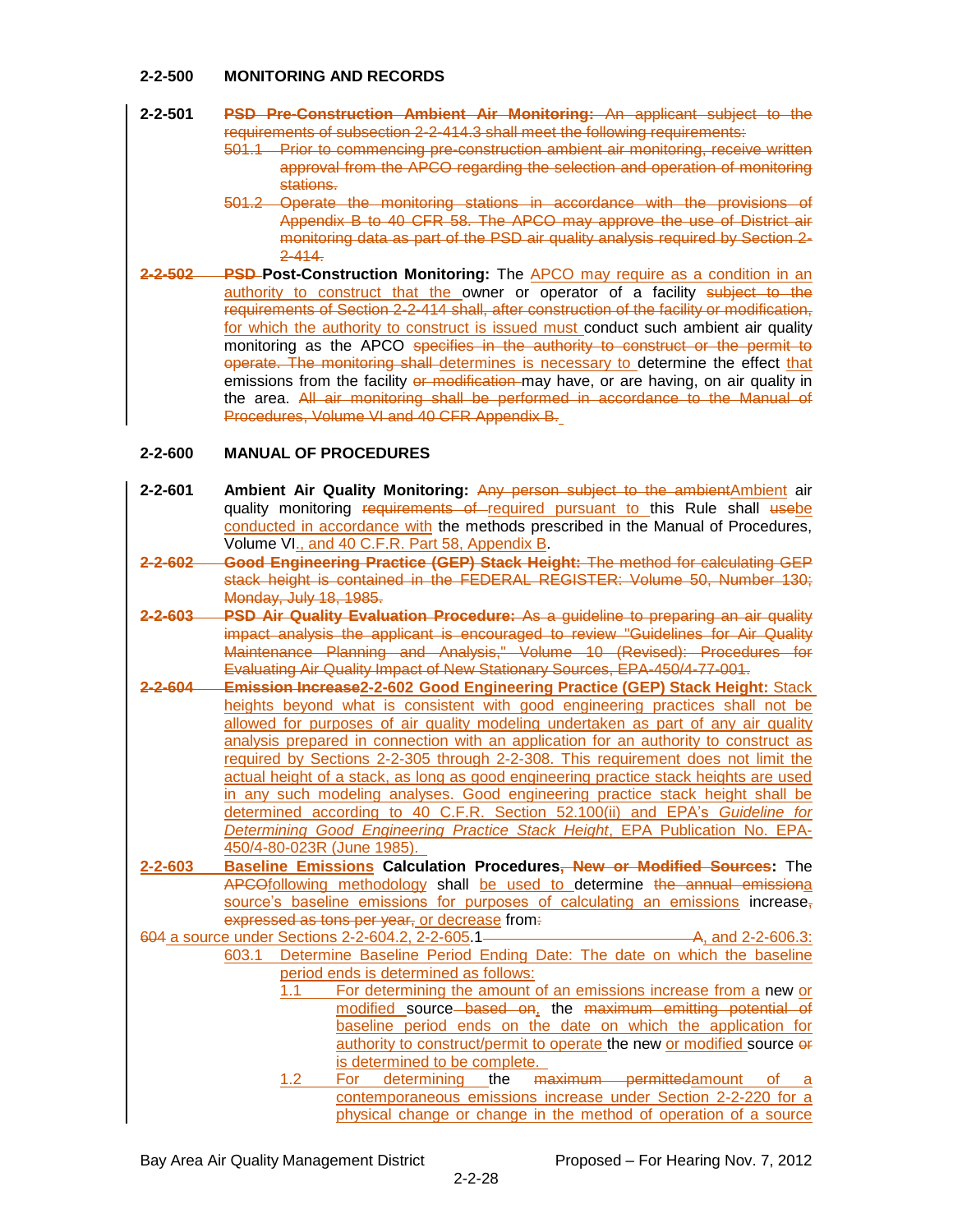|                 |       |         |              | that was not a modification of the source, the baseline period ends on                                                             |
|-----------------|-------|---------|--------------|------------------------------------------------------------------------------------------------------------------------------------|
|                 |       |         |              | the date the change was first implemented at the source.                                                                           |
|                 |       | $1.3 -$ |              | For determining the amount of a contemporaneous onsite emission                                                                    |
|                 |       |         |              | reduction credit or a contemporaneous emissions decrease under                                                                     |
|                 |       |         |              | Section 2-2-220, the baseline period ends on the date on which the                                                                 |
|                 |       |         |              | emission level of the new source, approved by the APCO, subject to                                                                 |
|                 |       |         |              | federallyreduction becomes enforceable limiting conditions.                                                                        |
|                 |       |         |              | 604.2 A modified source by subtracting either the baseline annual emission rate, as                                                |
|                 |       |         |              | calculated using the methodology in Section 2-2-605, from the new maximum                                                          |
|                 |       |         |              | permitted emission level1.4For determining the amount of the modified source,                                                      |
|                 |       |         |              | approved by the APCO, subject to federally enforceable limiting conditions.<br>(Amended 6/15/94; 5/17/00)                          |
| <u>2-2-605—</u> |       |         |              | <b>Emission Calculation Procedures, Emission Reduction Credits: The following</b>                                                  |
|                 |       |         |              | methodology shall be used to calculate an emission reduction credits.                                                              |
|                 |       |         |              | 605.1 The credit for which a banking certificate is sought under Regulation                                                        |
|                 |       |         |              | 2, Rule 4, the baseline period consists of the 3 year period                                                                       |
|                 |       |         |              | immediately precedingends the date thaton which the banking                                                                        |
|                 |       |         |              | application is determined to be complete (or shorter period if the                                                                 |
|                 |       |         |              | source is less than 3 years old). The applicant must have sufficient                                                               |
|                 |       |         |              | verifiable records of the source's operation to substantiate the                                                                   |
|                 |       |         |              | emission rate and throughput during the entire baseline period                                                                     |
|                 |       |         |              | 605.2 603.2 Determine Baseline Period: The baseline period is determined as follows:                                               |
|                 |       | 2.1     |              | For all pollutants other than greenhouse gases, the baseline period is                                                             |
|                 |       |         |              | the three-year period immediately preceding the baseline period                                                                    |
|                 |       |         |              | ending date established under subsection 603.1.                                                                                    |
|                 |       | 2.2.    | 2.2.1        | For greenhouse gases, the baseline period is determined as follows:<br>For a new source, the baseline period is a period with zero |
|                 |       |         |              | throughput and emissions. For such sources, baseline                                                                               |
|                 |       |         |              | emissions and adjusted baseline emissions are zero for all                                                                         |
|                 |       |         |              | purposes under Section 2-2-603.                                                                                                    |
|                 |       |         | 2.2.2        | For an existing source that first operated less than 24                                                                            |
|                 |       |         |              | months before the date on which the application for authority                                                                      |
|                 |       |         |              | to construct/permit to operate is determined to be complete,                                                                       |
|                 |       |         |              | the baseline period is a period with maximum potential                                                                             |
|                 |       |         |              | throughput and emissions. For such sources, baseline                                                                               |
|                 |       |         |              | emissions and adjusted baseline emissions are the source's                                                                         |
|                 |       |         |              | pre-existing potential to emit for all purposes under Section                                                                      |
|                 |       |         |              | $2 - 2 - 603$ .                                                                                                                    |
|                 |       |         | 2.2.3        | For a modification to an existing electric utility steam                                                                           |
|                 |       |         |              | generating unit as defined in 40 C.F.R. Section 51.166(b)(30)                                                                      |
|                 |       |         |              | that has operated for 24 months or more prior to the date of<br>application, the baseline period is any period of 24               |
|                 |       |         |              | consecutive months selected by the applicant within the 5-                                                                         |
|                 |       |         |              | year period immediately preceding the baseline period                                                                              |
|                 |       |         |              | ending date established under subsection 603.1, or other                                                                           |
|                 |       |         |              | such time period that the APCO determines is more                                                                                  |
|                 |       |         |              | representative of normal source operation. For evaluating                                                                          |
|                 |       |         |              | emissions from multiple sources, the same 24-month                                                                                 |
|                 |       |         |              | baseline period shall be used for all sources.                                                                                     |
|                 |       |         | <u>2.2.4</u> | For a modification to any existing source other than an                                                                            |
|                 |       |         |              | electric utility steam generating unit as defined in 40 C.F.R.                                                                     |
|                 |       |         |              | Section 51.166(b)(30) that has operated for 24 months or                                                                           |
|                 |       |         |              | more prior to the date of application, the baseline period is                                                                      |
|                 |       |         |              | any period of 24 consecutive months selected by the                                                                                |
|                 |       |         |              | applicant within the 10-year period immediately preceding<br>baseline period ending date established under subsection              |
|                 |       |         |              | 603.1. For evaluating emissions from multiple sources, the                                                                         |
|                 |       |         |              | same 24-month baseline period shall be used for all sources.                                                                       |
|                 | 603.3 |         |              | Determine Baseline Throughput: Baseline throughput is the lesser of:                                                               |
|                 |       |         |              | 2.1 (i) the actual average annual throughput during the baseline period; or                                                        |

Bay Area Air Quality Management District **Proposed – For Hearing Nov. 7, 2012**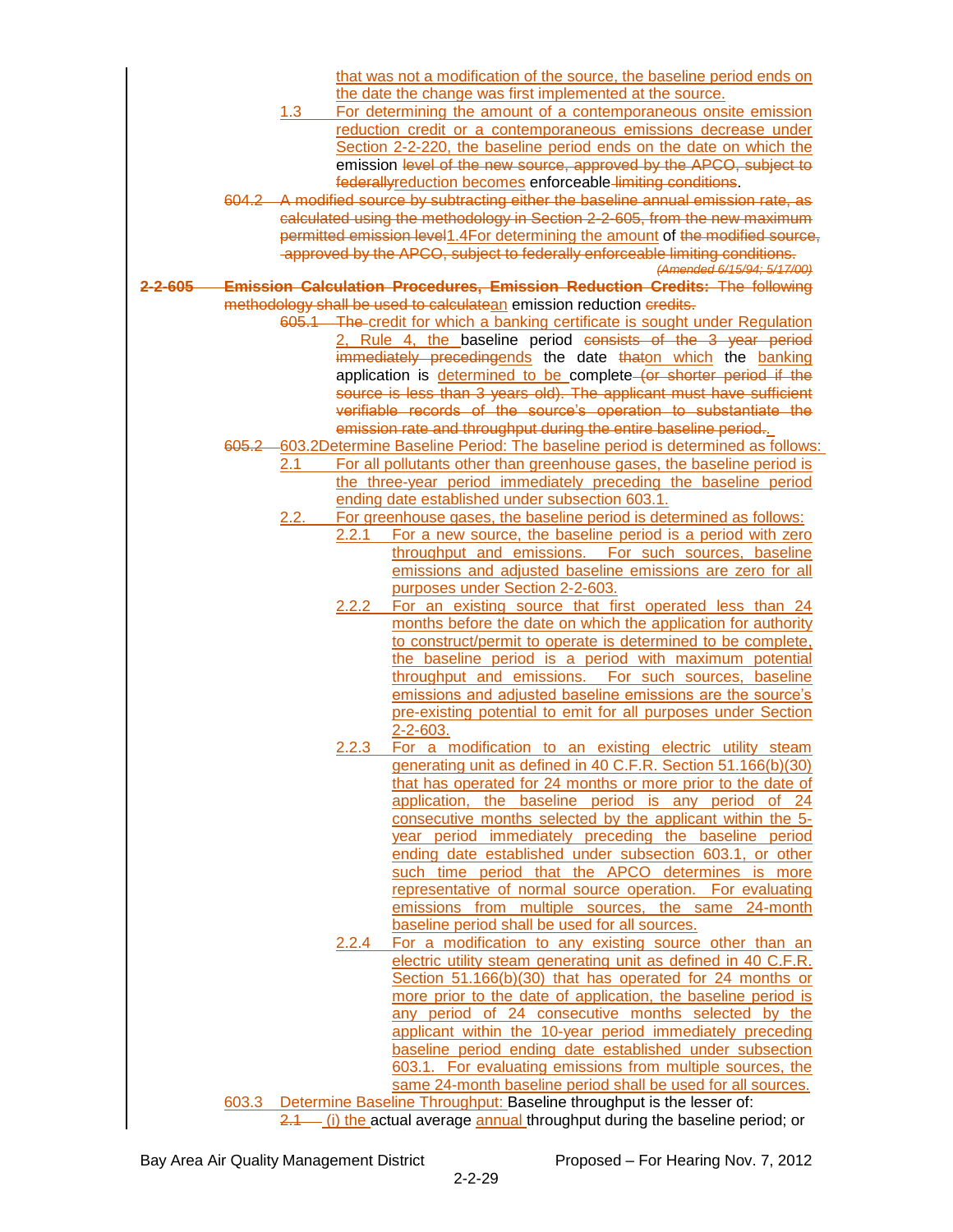|               |       | $2.2$ (ii) the average permitted annual throughput during the baseline                                                           |  |  |
|---------------|-------|----------------------------------------------------------------------------------------------------------------------------------|--|--|
|               |       | period, if limited by permit condition.<br>605.3 Baseline emission rate, expressed in the units of mass of emissions per unit    |  |  |
|               |       | If the applicant does not have sufficient verifiable records of the source's                                                     |  |  |
|               |       | operation to substantiate its throughput during any portion(s) of throughput, is                                                 |  |  |
|               |       | the average actual emission rate the baseline period, the applicant is not                                                       |  |  |
|               |       | entitled to credit for throughput during the baseline period. Periods where the                                                  |  |  |
|               |       | actual emission rate exceeded regulatory or permitted limits shall be                                                            |  |  |
|               |       | excluded from the average any such portion(s). Throughput shall be based                                                         |  |  |
|               |       | on the source's operational parameter that correlates most closely to the                                                        |  |  |
|               |       | source's emissions.                                                                                                              |  |  |
|               |       | 605.4 Baseline Throughput and Emission Rate - Fully Offset Source: For a source                                                  |  |  |
|               |       | which has, contained in a permit condition, an emission cap or emission rate                                                     |  |  |
|               |       | which has been fully offset by the facility (without using emission reductions                                                   |  |  |
|               |       | from the Small Facility Banking Account), the baseline throughput and                                                            |  |  |
|               |       | baseline emission rate shall be based on the levels allowed by the permit                                                        |  |  |
|               |       | condition.                                                                                                                       |  |  |
|               |       | 605.5 - 603.4 Determine Baseline Emissions: Baseline emissions are the actual average                                            |  |  |
|               |       | annual emissions during the baseline period (excluding any emissions that                                                        |  |  |
|               |       | exceed any regulatory or permit limits). If the applicant does not have                                                          |  |  |
|               |       | sufficient verifiable records of the source's operation to substantiate the                                                      |  |  |
|               |       | emission rate during any portion(s) of the baseline period, the applicant is not                                                 |  |  |
|               |       | entitled to credit for emissions during any such portion(s).                                                                     |  |  |
|               | 603.5 | Determine Baseline Emissions Rate: The baseline emission rate is the                                                             |  |  |
|               |       | emission rate per unit of throughput during the baseline period, calculated by                                                   |  |  |
|               |       | dividing the source's baseline emissions by its baseline throughput.                                                             |  |  |
|               | 603.6 | Determine Adjusted Baseline Emissions Rate: The adjusted baseline                                                                |  |  |
|               |       | emission rate shall be determined by adjusting the baseline emission rate                                                        |  |  |
|               |       | downward, if necessary, to comply with the most stringent of RACT,                                                               |  |  |
|               |       | <b>BARCT, reflect the most stringent of RACT, BARCT, and applicable federal</b>                                                  |  |  |
|               |       | and District rules and regulations in effect or contained in the most recently                                                   |  |  |
|               |       | adopted Clean Air Plan; except that for purposes of determining whether a                                                        |  |  |
|               |       | source or group of sources constitutes a PSD Project under Section 2-2-224,                                                      |  |  |
|               |       | the adjusted baseline emission rate shall not be adjusted downward to a                                                          |  |  |
|               |       | greater extent than required under the provisions of 40 C.F.R. Sections                                                          |  |  |
|               |       | 51.166(b)(47)(i)(b) and 51.166(b)(47)(ii)(b) & (c).<br>Determine Adjusted Baseline Emissions: The adjusted baseline emissions is |  |  |
|               | 603.7 | the adjusted baseline emissions rate multiplied by the baseline throughput                                                       |  |  |
|               |       | (except where otherwise specified under sections 2-2-603.2.2.1 or 2-2-                                                           |  |  |
|               |       | $603.2.2.2$ ).                                                                                                                   |  |  |
| $2 - 2 - 604$ |       | <b>Emission Increase/Decrease Calculation Procedures, New Sources and</b>                                                        |  |  |
|               |       | <b>Changes at Existing Sources:</b> The amount of any emissions increase (or decrease)                                           |  |  |
|               |       | associated with a new source, or with a physical change, change in the method of                                                 |  |  |
|               |       | operation, change in throughput or production, or other similar change at an existing                                            |  |  |
|               |       | source, shall be calculated according to the following procedures:                                                               |  |  |
|               | 604.1 | New Source: The emissions increase associated with a new source is the                                                           |  |  |
|               |       | source's potential to emit.                                                                                                      |  |  |
|               | 604.2 | Change to Existing Source: The emissions increase (or decrease) associated                                                       |  |  |
|               |       | with a physical change, change in the method of operation, change in                                                             |  |  |
|               |       | throughput or production, or other similar change at an existing source                                                          |  |  |
|               |       | (including a permanent shutdown of the source) shall be calculated as the                                                        |  |  |
|               |       | difference between: (i) the source's potential to emit after the change; and (ii)                                                |  |  |
|               |       | the source's adjusted baseline emissions before the change, calculated in                                                        |  |  |
|               |       | accordance with Section 2-2-603.                                                                                                 |  |  |
| $2 - 2 - 605$ |       | <b>Emission Reduction Credit Calculation Procedures:</b> The amount of emission                                                  |  |  |
|               |       | reduction credits associated with a physical change, change in method of operation,                                              |  |  |
|               |       | change in throughput or production, or other similar change at a source shall be                                                 |  |  |
|               |       | calculated according to the following procedures:                                                                                |  |  |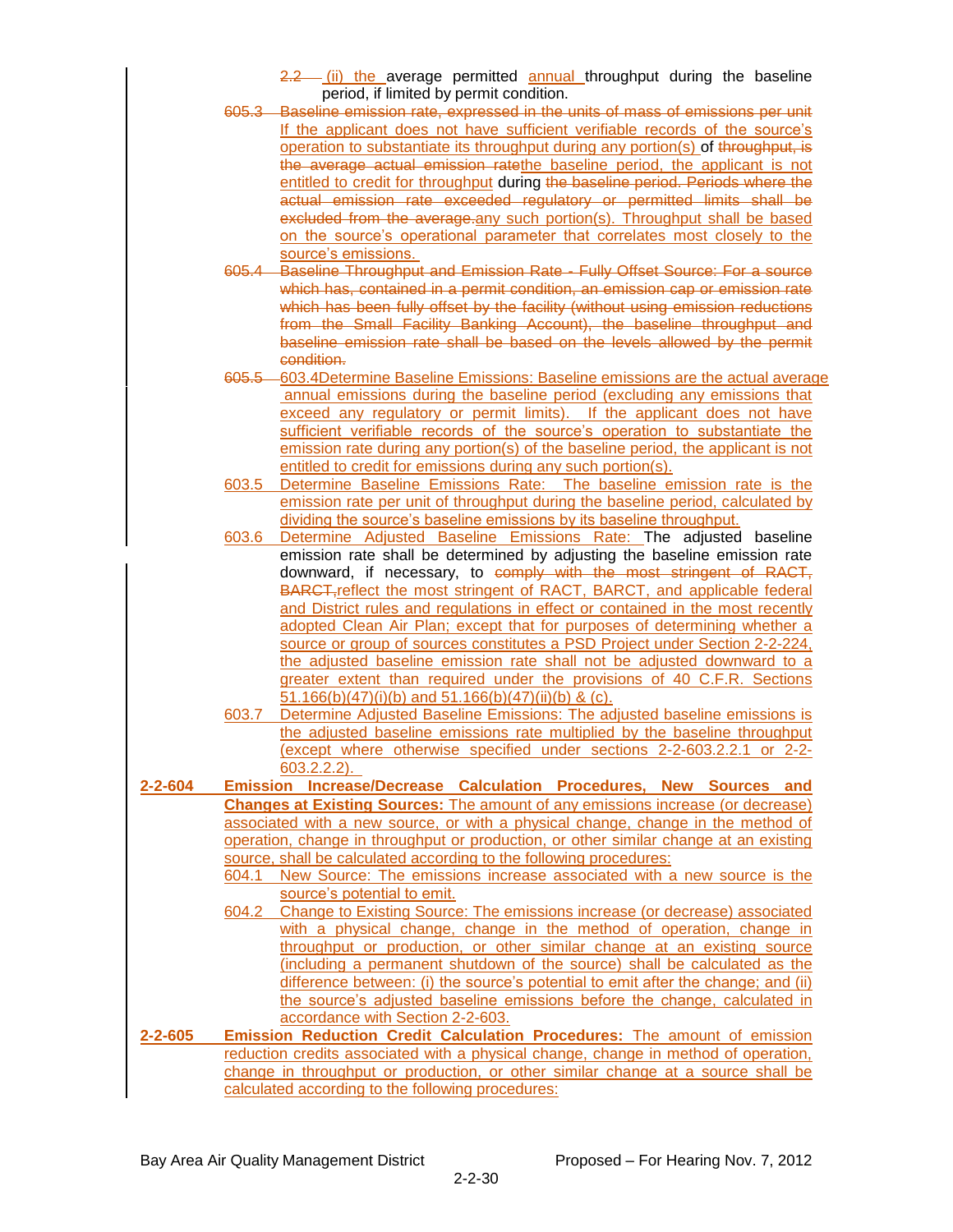|          | 605.1                                                                                                                                                                       | Non-Fully-Offset Source: For a source that is not fully offset as defined in                                                                                                 |  |
|----------|-----------------------------------------------------------------------------------------------------------------------------------------------------------------------------|------------------------------------------------------------------------------------------------------------------------------------------------------------------------------|--|
|          |                                                                                                                                                                             | Section 2-2-213, the amount of emission reduction credits is the difference                                                                                                  |  |
|          |                                                                                                                                                                             | between: (i) the source's adjusted baseline emissions before the change                                                                                                      |  |
|          |                                                                                                                                                                             | calculated pursuant to Section 2-2-603; and (ii) the source's potential to emit<br>after the change.                                                                         |  |
|          | 605.2                                                                                                                                                                       | Fully-Offset Source: For a source that is fully offset as defined in Section 2-2-                                                                                            |  |
|          |                                                                                                                                                                             | 213, the amount of emission reduction credits is the difference between: (i)                                                                                                 |  |
|          |                                                                                                                                                                             | the source's potential to emit before the change, adjusted downward, if                                                                                                      |  |
|          |                                                                                                                                                                             | necessary, to reflect the most stringent of RACT, BARCT, and applicable                                                                                                      |  |
|          |                                                                                                                                                                             | federal and District rules and regulations in effect or contained in the most                                                                                                |  |
|          |                                                                                                                                                                             | recently adopted Clean Air Plan; and (ii) the source's potential to emit after<br>the change.                                                                                |  |
|          |                                                                                                                                                                             | To qualify as emission reduction credits, the emission reductions associated with any                                                                                        |  |
|          |                                                                                                                                                                             | such change: (i) must be enforceable through permit conditions; through                                                                                                      |  |
|          |                                                                                                                                                                             | relinguishment of the source's permit; through physical removal of the source such                                                                                           |  |
|          | that reinstallation would require a new permit under Regulation 2; or in the case of<br>source shutdown where no permit is required for the source being shut down, through |                                                                                                                                                                              |  |
|          |                                                                                                                                                                             | an alternative legally-enforceable mechanism; and (ii) must be real, permanent,                                                                                              |  |
|          |                                                                                                                                                                             | quantifiable, and in excess of any reductions required by applicable regulatory                                                                                              |  |
|          |                                                                                                                                                                             | requirements. Emissions that were offset with credits from the Small Facility Banking                                                                                        |  |
|          |                                                                                                                                                                             | Account cannot be used to generate emission reduction credits.                                                                                                               |  |
| 2-2-606  |                                                                                                                                                                             | Potential-to-Emit (PTE) Increase Calculation Procedures for Purposes of                                                                                                      |  |
|          |                                                                                                                                                                             | <b>Determining Cumulative Increase:</b> For purposes of calculating cumulative increase                                                                                      |  |
|          |                                                                                                                                                                             | under Section 2-2-607, the increase in a source's potential to emit associated with an<br>authority to construct and/or permit to operate for the source shall be calculated |  |
|          |                                                                                                                                                                             | according to the following procedures:                                                                                                                                       |  |
|          | 606.1                                                                                                                                                                       | New Source: For a new source, the increase in potential to emit is the                                                                                                       |  |
|          |                                                                                                                                                                             | source's full potential to emit.                                                                                                                                             |  |
|          | 606.2                                                                                                                                                                       | Modified Source - Offsets Previously Provided: For a modified source, if                                                                                                     |  |
|          |                                                                                                                                                                             | offsets have previously been provided for the source's emissions, then the                                                                                                   |  |
|          |                                                                                                                                                                             | increase in potential to emit associated with the modification is the difference<br>between:                                                                                 |  |
|          |                                                                                                                                                                             | the source's potential to emit after the modification; and<br>2.1                                                                                                            |  |
|          |                                                                                                                                                                             | 2.2<br>the source's potential to emit before the modification, adjusted                                                                                                      |  |
|          |                                                                                                                                                                             | downward, if necessary, to reflect the most stringent of RACT,                                                                                                               |  |
|          |                                                                                                                                                                             | BARCT, and applicable federal and District rules and regulations in                                                                                                          |  |
|          |                                                                                                                                                                             | effect or contained in the most recently adopted Clean Air Plan-                                                                                                             |  |
|          | 605.6—                                                                                                                                                                      | Emission reduction credits shall be606.3  Modified Source - Offsets Not Yet<br>Provided: For a modified source, if offsets have not previously been provided                 |  |
|          |                                                                                                                                                                             | for the source's emissions, then the increase in potential to emit associated                                                                                                |  |
|          |                                                                                                                                                                             | with the modification is the difference between-the-                                                                                                                         |  |
|          |                                                                                                                                                                             | the source's potential to emit after the modification; and<br>3.1                                                                                                            |  |
|          |                                                                                                                                                                             | the source's adjusted baseline emission rate times the baseline<br>3.2                                                                                                       |  |
|          |                                                                                                                                                                             | throughput, and the emission cap or emission rate accepted by the                                                                                                            |  |
|          |                                                                                                                                                                             | applicant as a federally enforceable limiting conditionsemissions<br>before the modification calculated in accordance with Section 2-2-                                      |  |
|          |                                                                                                                                                                             | 603                                                                                                                                                                          |  |
|          |                                                                                                                                                                             | (Amended 6/15/94; 5/17/00)                                                                                                                                                   |  |
| 2-2-606- |                                                                                                                                                                             | Emission Calculation Procedures, Offsets: Except as provided by the offset                                                                                                   |  |
|          |                                                                                                                                                                             | deferral provision of Section 2-2-421, before the APCO may issue an authority to                                                                                             |  |
|          |                                                                                                                                                                             | construct for a new or modified source, offsets shall be provided, as required by                                                                                            |  |
|          | Sections 2-2-302, 303 or 313 by the applicant from credits in the District's Emissions<br>Bank and/or from contemporaneous emission reduction credits which qualify in      |                                                                                                                                                                              |  |
|          | accordance with Sections 2-2-201 and 605, or by the District from the small facility                                                                                        |                                                                                                                                                                              |  |
|          | banking account for the amounts calculated as follows:                                                                                                                      |                                                                                                                                                                              |  |
|          |                                                                                                                                                                             | 606.1 For precursor organic compounds (POC) and nitrogen oxides (NO <sub>*</sub> ) for the                                                                                   |  |
|          |                                                                                                                                                                             | total of all emission increases as determined in Section 2-2-604 plus any pre-                                                                                               |  |
|          |                                                                                                                                                                             | existing For purposes of calculating the cumulative increase from April 5,                                                                                                   |  |
|          |                                                                                                                                                                             | 1991, multiplied by the offset ratio required by Section 2-2-302.                                                                                                            |  |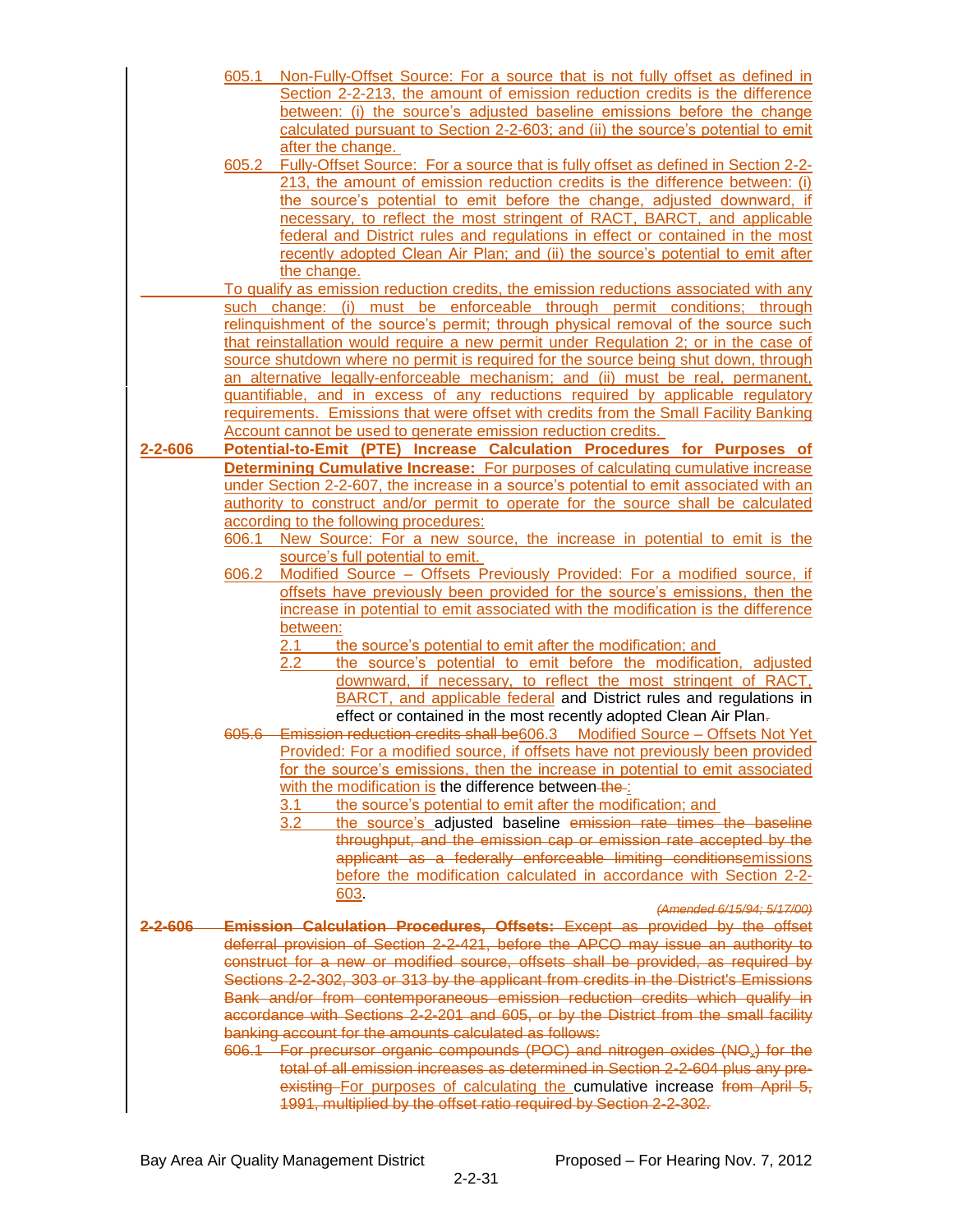|               |                                                                                       | 606.2 If required by Section 2-2-303, for, PM <sub>40</sub> , and sulfur dioxide for the total of all                                                 |  |
|---------------|---------------------------------------------------------------------------------------|-------------------------------------------------------------------------------------------------------------------------------------------------------|--|
|               |                                                                                       | emission increases as determined in Section 2-2-604 multiplied by the appropriate                                                                     |  |
|               |                                                                                       | offset ratio associated with a source, the source's emissions shall include emissions                                                                 |  |
|               |                                                                                       | from cargo carriers (other than motor vehicles) associated with the source as                                                                         |  |
|               |                                                                                       | specified in Section 2-2-303610.                                                                                                                      |  |
|               |                                                                                       | Emission offsets provided in excess of those required, which meet the requirements                                                                    |  |
|               |                                                                                       | of a bankable reduction per Regulation 2-4, may be banked. Banking fees shall be                                                                      |  |
|               |                                                                                       | waived for this transaction.                                                                                                                          |  |
|               |                                                                                       | (Amended 6/15/94; 5/17/00)                                                                                                                            |  |
| $2 - 2 - 607$ |                                                                                       | <b>Emission Calculation Procedures, Cumulative Increase Calculation Procedures:</b>                                                                   |  |
|               |                                                                                       | The cumulative increase in emissions associated with an authority to construct and/or                                                                 |  |
|               |                                                                                       | permit to operate for a source shall be calculated as:                                                                                                |  |
|               | 607.1                                                                                 | Project Emissions Increase: the increase in potential to emit associated with                                                                         |  |
|               |                                                                                       | the authority to construct/permit to operate determined in accordance with                                                                            |  |
|               |                                                                                       | Section 2-2-606; minus                                                                                                                                |  |
|               | 607.2                                                                                 | Contemporaneous Onsite Emission Reduction Credits-for Mobile Sources:                                                                                 |  |
|               |                                                                                       | Emission: any contemporaneous onsite emission reduction credits for mobile                                                                            |  |
|               |                                                                                       | sourcesat the facility calculated in accordance with Section 2-2-605 that are                                                                         |  |
|               |                                                                                       | credited to the authority to construct/permit to operate.                                                                                             |  |
|               |                                                                                       | The cumulative increase associated with an authority to construct/permit to operate                                                                   |  |
|               |                                                                                       | issued in the past shall be determined byusing the increase in potential to emit and                                                                  |  |
|               | contemporaneous onsite emissions reductions credits calculated at the Mobile          |                                                                                                                                                       |  |
|               |                                                                                       | Source Emission Reduction Credits procedures published February 1994 (or                                                                              |  |
|               |                                                                                       | subsequent revisions) by time of issuance of the California Air Resources Board or                                                                    |  |
|               |                                                                                       | other District approved procedures in authority to construct/permit to operate.                                                                       |  |
|               |                                                                                       | Emission reduction credits may not be double-counted (e.g., an emission reduction                                                                     |  |
|               |                                                                                       | credit may not be applied to the Manual of cumulative increase calculation for more                                                                   |  |
|               |                                                                                       | than one authority to construct/permit to operate).                                                                                                   |  |
| $2 - 2 - 608$ | <b>Facility Un-Offset Cumulative Increase Calculation Procedures: For purposes of</b> |                                                                                                                                                       |  |
|               |                                                                                       | applying the emission offset provisions of Sections 2-2-302 and 2-2-303, a facility's                                                                 |  |
|               |                                                                                       | un-offset cumulative increase in emissions since the baseline date shall be calculated                                                                |  |
|               |                                                                                       | using the following procedures:                                                                                                                       |  |
|               | 608.1                                                                                 | Project Cumulative Increase: The cumulative increase from the project being                                                                           |  |
|               |                                                                                       | permitted shall be determined in accordance with Section 2-2-607.                                                                                     |  |
|               | 608.2                                                                                 | Prior Un-Offset Cumulative Increase: For each previous authority to                                                                                   |  |
|               |                                                                                       | construct/permit to operate issued for the facility, and for any related source                                                                       |  |
|               |                                                                                       | as defined in Section 2-2-226, after the cumulative increase baseline date as                                                                         |  |
|               |                                                                                       | specified in Section 2-2-209 (but excluding any authority to construct/permit                                                                         |  |
|               |                                                                                       | to operate issued because a source lost its permit exemption per Section 2-1-                                                                         |  |
|               |                                                                                       | 424 and any authority to construct/permit to operate for a source that has                                                                            |  |
|               |                                                                                       | been permanently removed from service), the un-offset cumulative increase                                                                             |  |
|               |                                                                                       | shall be determined by:                                                                                                                               |  |
|               |                                                                                       | Calculating the cumulative increase associated with each previous<br>2.1<br>authority to construct/permit to operate issued for the facility, and for |  |
|               |                                                                                       |                                                                                                                                                       |  |
|               |                                                                                       | any related source as defined in Section 2-2-226, determined in<br>accordance with Sections 2-2-607; and                                              |  |
|               |                                                                                       | Subtracting any offsets provided in connection with the authority to<br>2.2                                                                           |  |
|               |                                                                                       | construct/permit to operate (including any offsets provided from the                                                                                  |  |
|               |                                                                                       | District's Small Facility Banking Account).                                                                                                           |  |
|               | 608.3                                                                                 | Facility Un-Offset Cumulative Increase: The facility's un-offset cumulative                                                                           |  |
|               |                                                                                       | increase shall be determined by adding (i) the project cumulative increase                                                                            |  |
|               |                                                                                       | calculated according to Section 2-2-608.1 and (ii) the un-offset cumulative                                                                           |  |
|               |                                                                                       | increase from each previous authority to construct/permit to operate issued                                                                           |  |
|               |                                                                                       | for the facility, and for any related source as defined in Section 2-2-226, after                                                                     |  |
|               |                                                                                       | the cumulative increase baseline date as specified in Section 2-2-209 (but                                                                            |  |
|               |                                                                                       | excluding any authority to construct/permit to operate issued because a                                                                               |  |
|               |                                                                                       | source lost its permit exemption per Section 2-1-424 and any authority to                                                                             |  |
|               |                                                                                       | construct/permit to operate for a source that has been permanently removed                                                                            |  |
|               |                                                                                       | from service) calculated according to Section 2-2-608.2. Offsets shall be                                                                             |  |
|               |                                                                                       |                                                                                                                                                       |  |